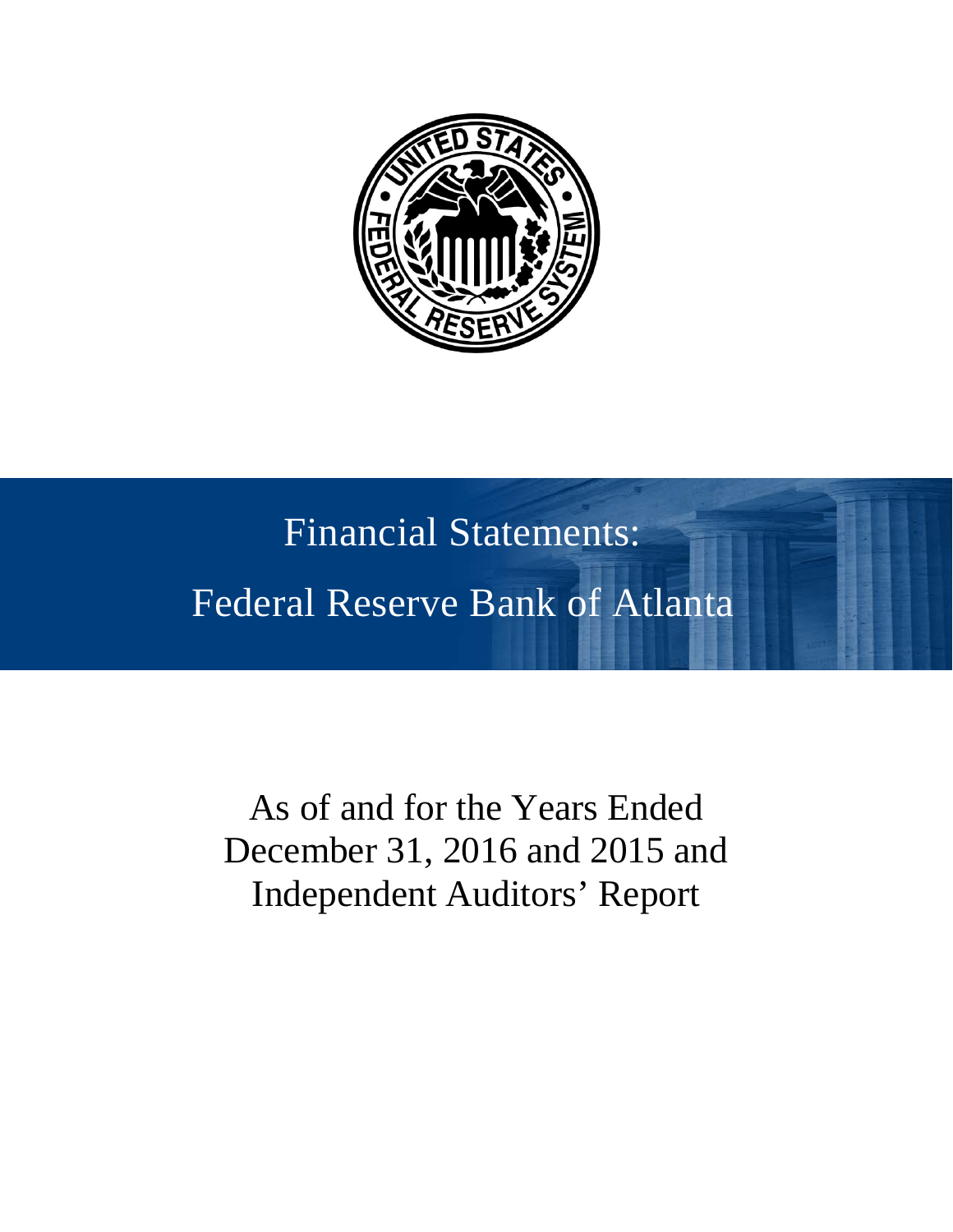### **Federal Reserve Bank of Atlanta**

### **Contents**

|                                                                                              | Page     |
|----------------------------------------------------------------------------------------------|----------|
| Management's Report on Internal Control over Financial Reporting                             | 1        |
| <b>Independent Auditors' Report</b>                                                          | $2 - 3$  |
| Abbreviations                                                                                | 4        |
| <b>Financial Statements:</b>                                                                 |          |
| Statements of Condition as of December 31, 2016 and December 31, 2015                        | 5        |
| Statements of Operations for the years ended December 31, 2016 and December 31, 2015         | 6        |
| Statements of Changes in Capital for the years ended December 31, 2016 and December 31, 2015 | 7        |
| <b>Notes to Financial Statements</b>                                                         | $8 - 38$ |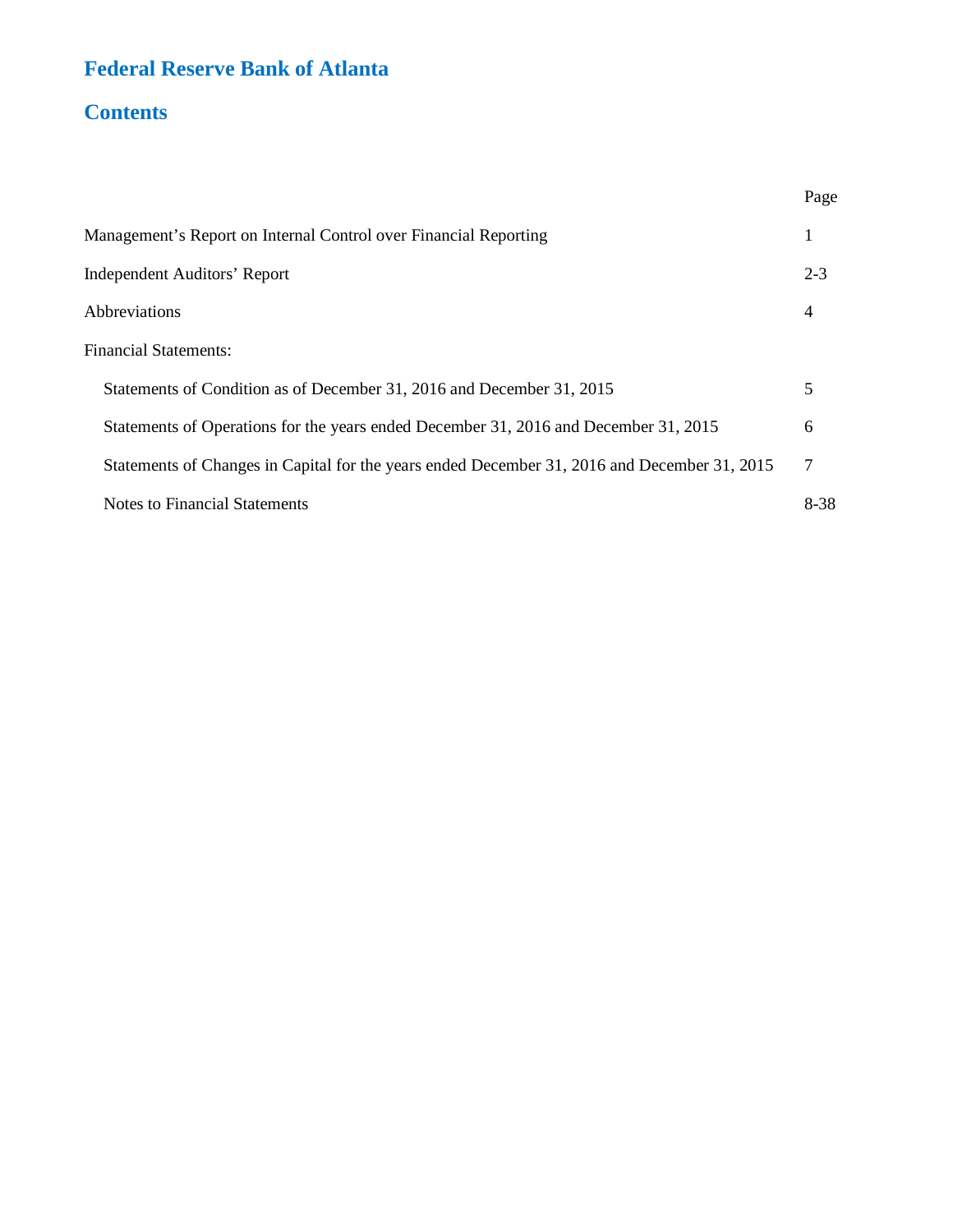

March 8, 2017

To the Board of Directors of the Federal Reserve Bank of Atlanta:

1000 Peachtree Street N.E. Atlanta, Georgia 30309-4470 404.498.8500 www.frbatlanta.org

The management of the Federal Reserve Bank of Atlanta (Bank) is responsible for the preparation and fair presentation of the Statements of Condition as of December 31, 2016 and 2015, and the Statements of Operations, and Statements of Changes in Capital for the years then ended (the financial statements). The financial statements have been prepared in conformity with the accounting principles, policies, and practices established by the Board of Governors of the Federal Reserve System as set forth in the Financial Accounting Manual for Federal Reserve Banks (FAM), and, as such, include some amounts that are based on management judgments and estimates. To our knowledge, the financial statements are, in all material respects, fairly presented in conformity with the accounting principles, policies and practices documented in the FAM and include all disclosures necessary for such fair presentation.

The management of the Bank is responsible for establishing and maintaining effective internal control over financial reporting as it relates to the financial statements. The Bank's internal control over financial reporting is designed to provide reasonable assurance regarding the reliability of financial reporting and the preparation of financial statements for external reporting purposes in accordance with the FAM. The Bank's internal control over financial reporting includes those policies and procedures that (i) pertain to the maintenance of records that in reasonable detail accurately and fairly reflect the transactions and dispositions of the Bank's assets; (ii) provide reasonable assurance that transactions are recorded as necessary to permit preparation of financial statements in accordance with FAM, and that the Bank's receipts and expenditures are being made only in accordance with authorizations of its management and directors; and (iii) provide reasonable assurance regarding prevention or timely detection of unauthorized acquisition, use or disposition of the Bank's assets that could have a material effect on its financial statements.

Even effective internal control, no matter how well designed, has inherent limitations, including the possibility of human error, and therefore can provide only reasonable assurance with respect to the preparation of reliable financial statements. Also, projections of any evaluation of effectiveness to future periods are subject to the risk that controls may become inadequate because of changes in conditions, or that the degree of compliance with the policies or procedures may deteriorate.

The management of the Bank assessed its internal control over financial reporting based upon the criteria established in the Internal Control - Integrated Framework (2013) issued by the Committee of Sponsoring Organizations of the Treadway Commission, Based on this assessment, we believe that the Bank maintained effective internal control over financial reporting.

Federal Reserve Bank of Atlanta

mi C Am

Marie C. Gooding Interim President and Chief Executive Officer and First Vice President and Chief Operating Officer

W. Brian Bowling Senior Vice President and Chief Financial Officer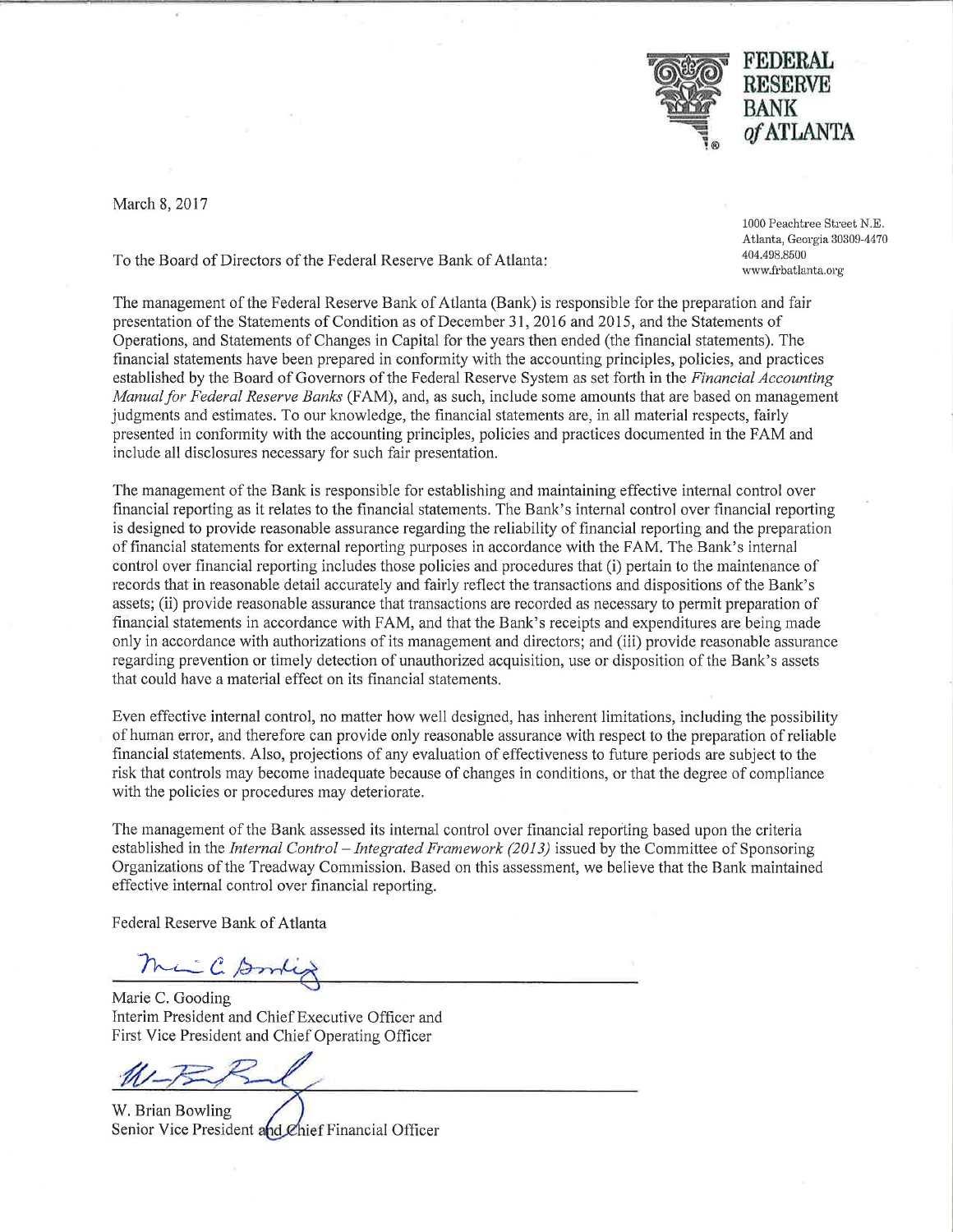

KPMG LLP Suite 2000 303 Peachtree Street, N.E. Atlanta, GA 30308-3210

#### **Independent Auditors' Report**

To the Board of Governors of the Federal Reserve System and the Board of Directors of the Federal Reserve Bank of Atlanta:

We have audited the accompanying statements of condition of the Federal Reserve Bank of Atlanta ("FRB Atlanta") as of December 31, 2016 and 2015, and the related statements of operations and changes in capital for the years then ended. We also have audited the FRB Atlanta's internal control over financial reporting as of December 31, 2016, based on criteria established in *Internal Control – Integrated Framework (2013)* issued by the Committee of Sponsoring Organizations of the Treadway Commission. The FRB Atlanta's management is responsible for these financial statements, for maintaining effective internal control over financial reporting, and for its assessment of the effectiveness of internal control over financial reporting, included in the accompanying Management's Report on Internal Control over Financial Reporting. Our responsibility is to express an opinion on these financial statements and an opinion on the FRB Atlanta's internal control over financial reporting based on our audits.

We conducted our audits in accordance with the auditing standards of the Public Company Accounting Oversight Board (United States) and in accordance with auditing standards generally accepted in the United States of America. Those standards require that we plan and perform the audits to obtain reasonable assurance about whether the financial statements are free of material misstatement and whether effective internal control over financial reporting was maintained in all material respects. Our audits of the financial statements included examining, on a test basis, evidence supporting the amounts and disclosures in the financial statements, assessing the accounting principles used and significant estimates made by management, and evaluating the overall financial statement presentation. Our audit of internal control over financial reporting included obtaining an understanding of internal control over financial reporting, assessing the risk that a material weakness exists, and testing and evaluating the design and operating effectiveness of internal control based on the assessed risk. Our audits also included performing such other procedures as we considered necessary in the circumstances. We believe that our audits provide a reasonable basis for our opinions.

The FRB Atlanta's internal control over financial reporting is a process designed to provide reasonable assurance regarding the reliability of financial reporting and the preparation of financial statements for external purposes in accordance with the accounting principles established by the Board of Governors of the Federal Reserve System (the "Board") as described in Note 3 of the financial statements and as set forth in the *Financial Accounting Manual for Federal Reserve Banks* ("FAM"). The FRB Atlanta's internal control over financial reporting includes those policies and procedures that (1) pertain to the maintenance of records that, in reasonable detail, accurately and fairly reflect the transactions and dispositions of the assets of the FRB Atlanta; (2) provide reasonable assurance that transactions are recorded as necessary to permit preparation of financial statements in accordance with the FAM, and that receipts and expenditures of the FRB Atlanta are being made only in accordance with authorizations of management and directors of the FRB Atlanta; and (3) provide reasonable assurance regarding prevention or timely detection of unauthorized acquisition, use, or disposition of the FRB Atlanta's assets that could have a material effect on the financial statements.

Because of its inherent limitations, internal control over financial reporting may not prevent or detect misstatements. Also, projections of any evaluation of effectiveness to future periods are subject to the risk that controls may become inadequate because of changes in conditions, or that the degree of compliance with the policies or procedures may deteriorate.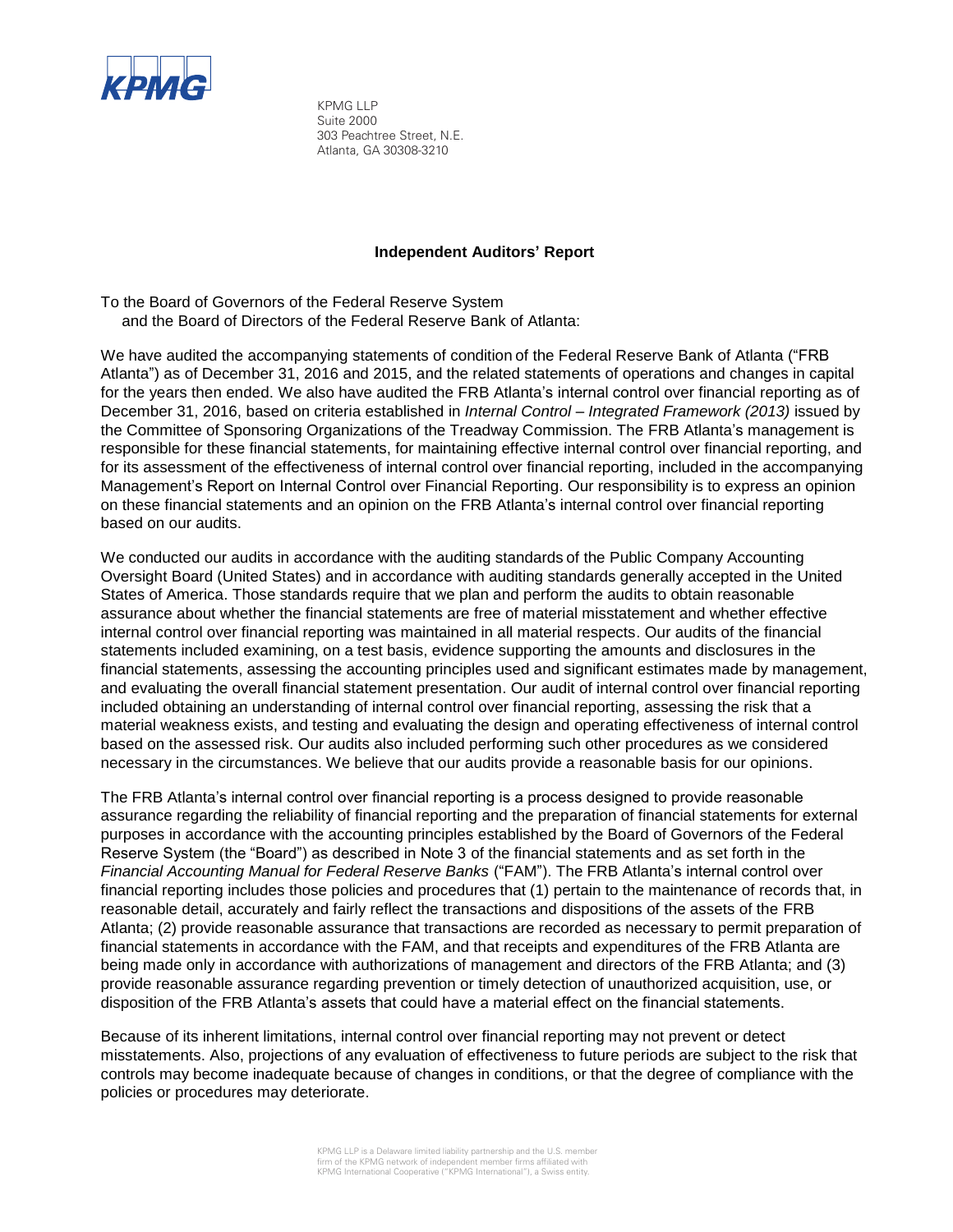

As described in Note 3 to the financial statements, the FRB Atlanta has prepared these financial statements in conformity with the accounting principles established by the Board, as set forth in the FAM, which is a basis of accounting other than U.S. generally accepted accounting principles.

In our opinion, the financial statements referred to above present fairly, in all material respects, the financial position of the FRB Atlanta as of December 31, 2016 and 2015, and the results of its operations for the years then ended, on the basis of accounting described in Note 3. Also, in our opinion, the FRB Atlanta maintained, in all material respects, effective internal control over financial reporting as of December 31, 2016, based on criteria established in *Internal Control – Integrated Framework (2013)* issued by the Committee of Sponsoring Organizations of the Treadway Commission.



Atlanta, Georgia March 8, 2017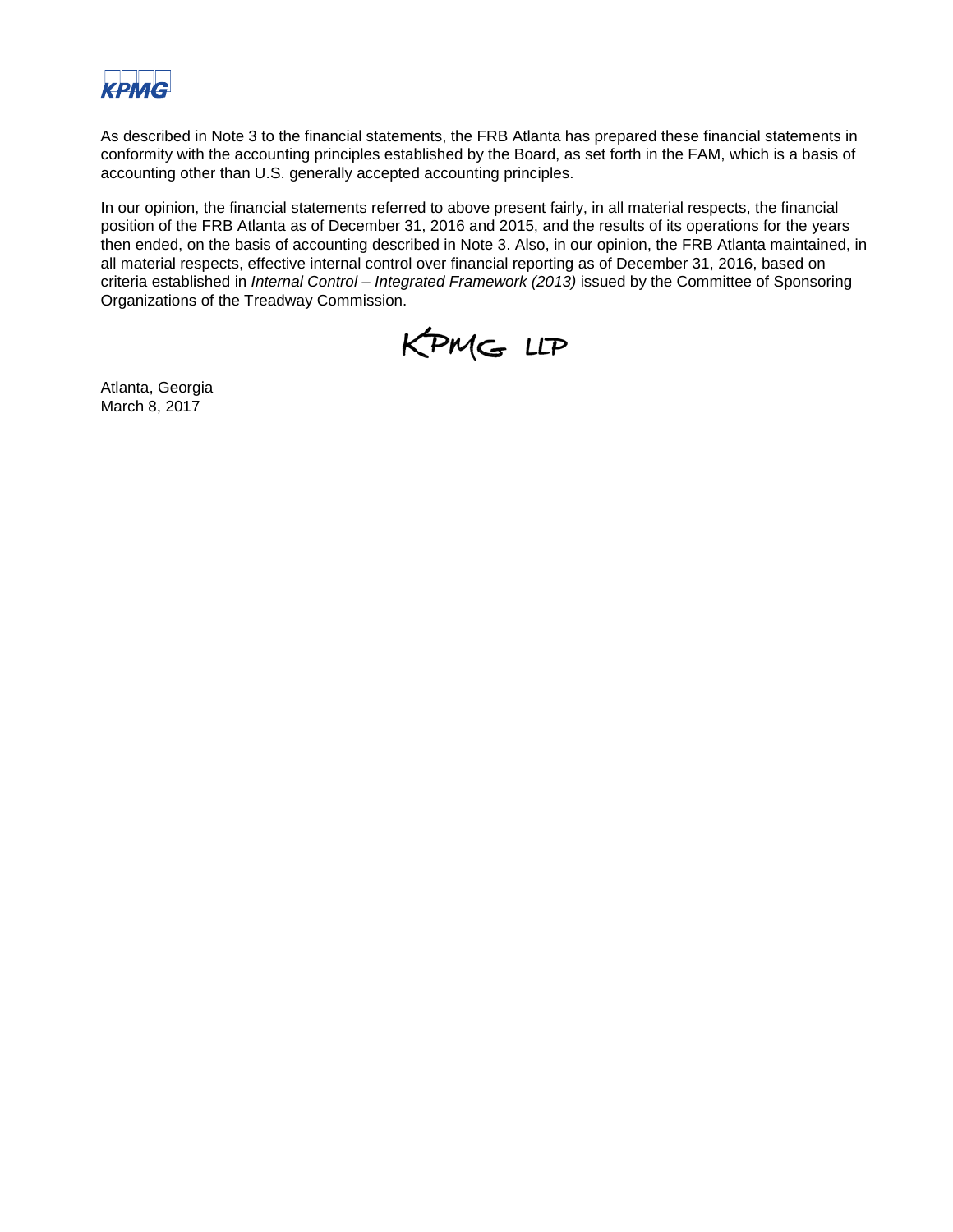### **Federal Reserve Bank of Atlanta**

# **Abbreviations**

| <b>ACH</b>      | <b>Automated clearinghouse</b>                                                |
|-----------------|-------------------------------------------------------------------------------|
| <b>ASC</b>      | <b>Accounting Standards Codification</b>                                      |
| <b>ASU</b>      | <b>Accounting Standards Update</b>                                            |
| <b>BEP</b>      | <b>Benefit Equalization Retirement Plan</b>                                   |
| <b>Bureau</b>   | <b>Bureau of Consumer Financial Protection</b>                                |
| <b>FAM</b>      | <b>Financial Accounting Manual for Federal Reserve Banks</b>                  |
| <b>FASB</b>     | <b>Financial Accounting Standards Board</b>                                   |
| <b>FAST Act</b> | <b>Fixing America's Surface Transportation Act</b>                            |
| <b>FOMC</b>     | <b>Federal Open Market Committee</b>                                          |
| <b>FRBNY</b>    | <b>Federal Reserve Bank of New York</b>                                       |
| <b>GAAP</b>     | Accounting principles generally accepted in the United States of America      |
| <b>GSE</b>      | Government-sponsored enterprise                                               |
| <b>IMF</b>      | <b>International Monetary Fund</b>                                            |
| <b>MAPD</b>     | <b>Medicare Advantage and Prescription Drug</b>                               |
| <b>MBS</b>      | <b>Mortgage-backed securities</b>                                             |
| <b>OEB</b>      | <b>Office of Employee Benefits of the Federal Reserve System</b>              |
| <b>SDR</b>      | <b>Special drawing rights</b>                                                 |
| <b>SERP</b>     | Supplemental Retirement Plan for Select Officers of the Federal Reserve Banks |
| <b>SOMA</b>     | <b>System Open Market Account</b>                                             |
| TBA             | To be announced                                                               |
| <b>TDF</b>      | <b>Term Deposit Facility</b>                                                  |
|                 |                                                                               |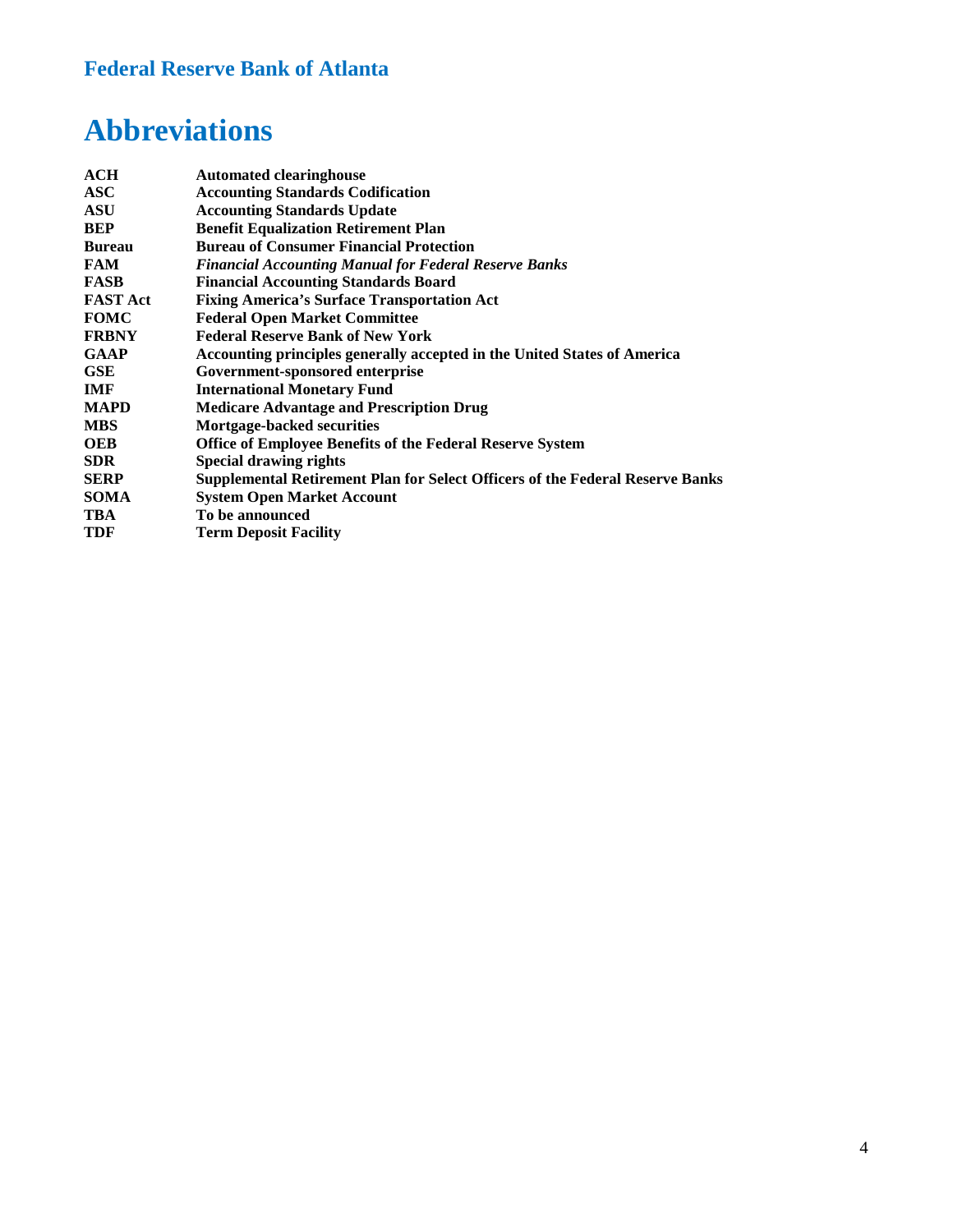# **Statements of Condition**

#### **As of December 31, 2016 and December 31, 2015 (in millions)**

|                                                                                            |               | 2016           | 2015           |
|--------------------------------------------------------------------------------------------|---------------|----------------|----------------|
| <b>ASSETS</b>                                                                              |               |                |                |
| Gold certificates                                                                          |               | \$<br>1,541    | \$<br>1,600    |
| Special drawing rights certificates                                                        |               | 654            | 654            |
| Coin                                                                                       |               | 186            | 184            |
| Loans                                                                                      | Note 4        | $\overline{2}$ | 31             |
| System Open Market Account:                                                                | Note 5        |                |                |
| Treasury securities, net (of which \$1,410 and \$1,068 is lent as of December 31, 2016 and |               |                |                |
| 2015, respectively)                                                                        |               | 143,697        | 145,323        |
| Government-sponsored enterprise debt securities, net (of which \$2 and \$8 is lent as of   |               |                |                |
| December 31, 2016 and 2015, respectively)                                                  |               | 932            | 1,900          |
| Federal agency and government-sponsored enterprise mortgage-backed securities, net         |               | 100,465        | 101,387        |
| Foreign currency denominated investments, net                                              |               | 1,080          | 1,113          |
| Central bank liquidity swaps                                                               |               | 309            | 57             |
| Accrued interest receivable                                                                |               | 1,433          | 1,431          |
| Other assets                                                                               |               |                | -1             |
| Bank premises and equipment, net                                                           | Note 6        | 230            | 233            |
| Items in process of collection                                                             |               | 118            | 210            |
| Interdistrict settlement account                                                           |               | 35,779         | 27,634         |
| Other assets                                                                               |               | 71             | 65             |
| Total assets                                                                               |               | \$<br>286,497  | \$<br>281,823  |
| <b>LIABILITIES AND CAPITAL</b>                                                             |               |                |                |
| Federal Reserve notes outstanding, net                                                     |               | \$<br>200,483  | \$<br>198,529  |
| System Open Market Account:                                                                | Note 5        |                |                |
| Securities sold under agreements to repurchase                                             |               | 40,589         | 40.117         |
| Other liabilities                                                                          |               | 57             | 29             |
| Deposits:                                                                                  |               |                |                |
| Depository institutions                                                                    |               | 41,735         | 40,417         |
| Other deposits                                                                             |               | 9              | 9              |
| Interest payable to depository institutions and others                                     |               | 8              | $\overline{4}$ |
| Accrued benefit costs                                                                      | Notes 8 and 9 | 201            | 196            |
| Deferred credit items                                                                      |               | 921            | 163            |
| Accrued remittances to the Treasury                                                        |               | 115            | 150            |
| Other liabilities                                                                          |               | 20             | 15             |
| <b>Total liabilities</b>                                                                   |               | 284,138        | 279,629        |
| Capital paid-in                                                                            |               | 1,776          | 1,639          |
| Surplus (including accumulated other comprehensive loss of \$9 and \$16 at December 31,    |               |                |                |
| 2016 and 2015, respectively)                                                               |               | 583            | 555            |
| Total capital                                                                              |               | 2,359          | 2,194          |
| Total liabilities and capital                                                              |               | \$<br>286,497  | \$<br>281,823  |

The accompanying notes are an integral part of these financial statements.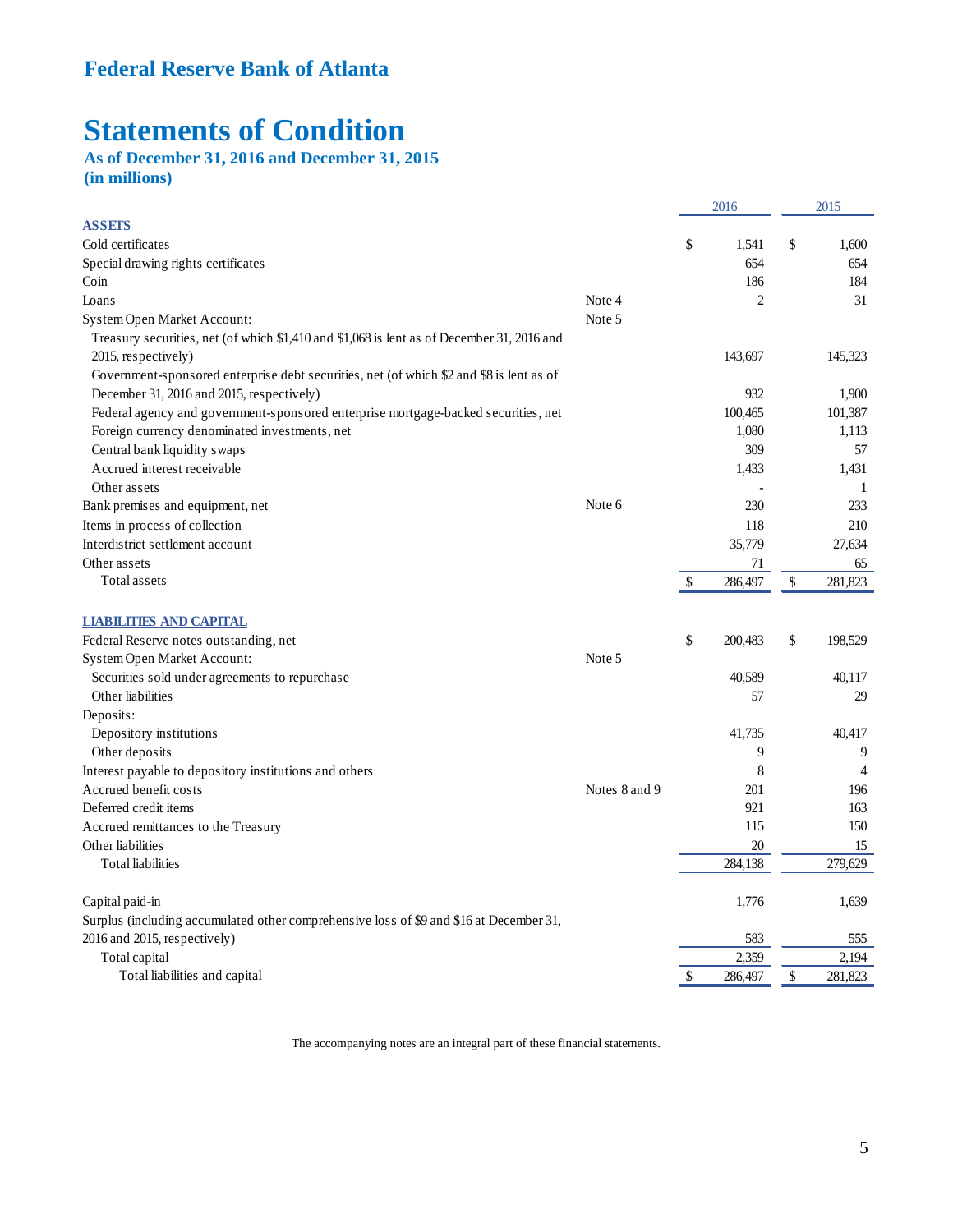## **Statements of Operations**

#### **For the years ended December 31, 2016 and December 31, 2015 (in millions)**

|                                                                                          |         | 2016         |              | 2015         |
|------------------------------------------------------------------------------------------|---------|--------------|--------------|--------------|
| <b>INTEREST INCOME</b>                                                                   |         |              |              |              |
| System Open Market Account:                                                              | Note 5  |              |              |              |
| Treasury securities, net                                                                 |         | \$<br>3,579  | \$           | 3,548        |
| Government-sponsored enterprise debt securities, net                                     |         | 54           |              | 75           |
| Federal agency and government-sponsored enterprise mortgage-backed securities, net       |         | 2,596        |              | 2,740        |
| Foreign currency denominated investments, net                                            |         |              |              | 2            |
| Total interest income                                                                    |         | 6,229        |              | 6,365        |
| <b>INTEREST EXPENSE</b>                                                                  |         |              |              |              |
| System Open Market Account:                                                              | Note 5  |              |              |              |
| Securities sold under agreements to repurchase                                           |         | 63           |              | 14           |
| Deposits:                                                                                |         |              |              |              |
| Depository institutions and others                                                       |         | 220          |              | 109          |
| Total interest expense                                                                   |         | 283          |              | 123          |
| Net interest income                                                                      |         | 5,946        |              | 6,242        |
| <b>NON-INTEREST INCOME</b>                                                               |         |              |              |              |
| System Open Market Account:                                                              | Note 5  |              |              |              |
| Treasury securities losses, net                                                          |         | (1)          |              |              |
| Federal agency and government-sponsored enterprise mortgage-backed securities gains, net |         | 1            |              | 2            |
| Foreign currency translation losses, net                                                 |         | (4)          |              | (79)         |
| Other                                                                                    |         | 2            |              | 1            |
| Income from services                                                                     |         | 243          |              | 242          |
| Compensation received for service costs provided                                         |         | 1            |              | $\mathbf{1}$ |
| Reimbursable services to government agencies                                             |         | 25           |              | 24           |
| Other                                                                                    |         | 6            |              | 6            |
| Total non-interest income                                                                |         | 273          |              | 197          |
| <b>OPERATING EXPENSES</b>                                                                |         |              |              |              |
| Salaries and benefits                                                                    |         | 250          |              | 222          |
| Occupancy                                                                                |         | 21           |              | 22           |
| Equipment                                                                                |         | 11           |              | 11           |
| Compensation paid for service costs incurred                                             |         | 113          |              | 124          |
| Other                                                                                    |         | 71           |              | 66           |
| Assessments:                                                                             |         |              |              |              |
| Board of Governors operating expenses and currency costs                                 |         | 145          |              | 141          |
| Bureau of Consumer Financial Protection                                                  |         | 33           |              | 28           |
| Total operating expenses                                                                 |         | 644          |              | 614          |
| Net income before providing for remittances to the Treasury                              |         | 5,575        |              | 5,825        |
| Earnings remittances to the Treasury:                                                    | Note 11 |              |              |              |
| Interest on Federal Reserve notes                                                        |         |              |              | 5,329        |
| Required by the Federal Reserve Act                                                      | Note 30 | 5,509        |              | 1,488        |
| Total earnings remittances to the Treasury                                               |         | 5,509        |              | 6,817        |
| Net income (loss) after providing for remittances to the Treasury                        |         | 66           |              | (992)        |
| Change in prior service costs related to benefit plans                                   | Note 9  | 16           |              | (1)          |
| Change in actuarial (losses) gains related to benefit plans                              | Note 9  | (9)          |              | 20           |
| Total other comprehensive income                                                         |         | $\tau$       |              | 19           |
| Comprehensive income (loss)                                                              |         | \$<br>$73\,$ | $\mathbb{S}$ | (973)        |
|                                                                                          |         |              |              |              |

The accompanying notes are an integral part of these financial statements.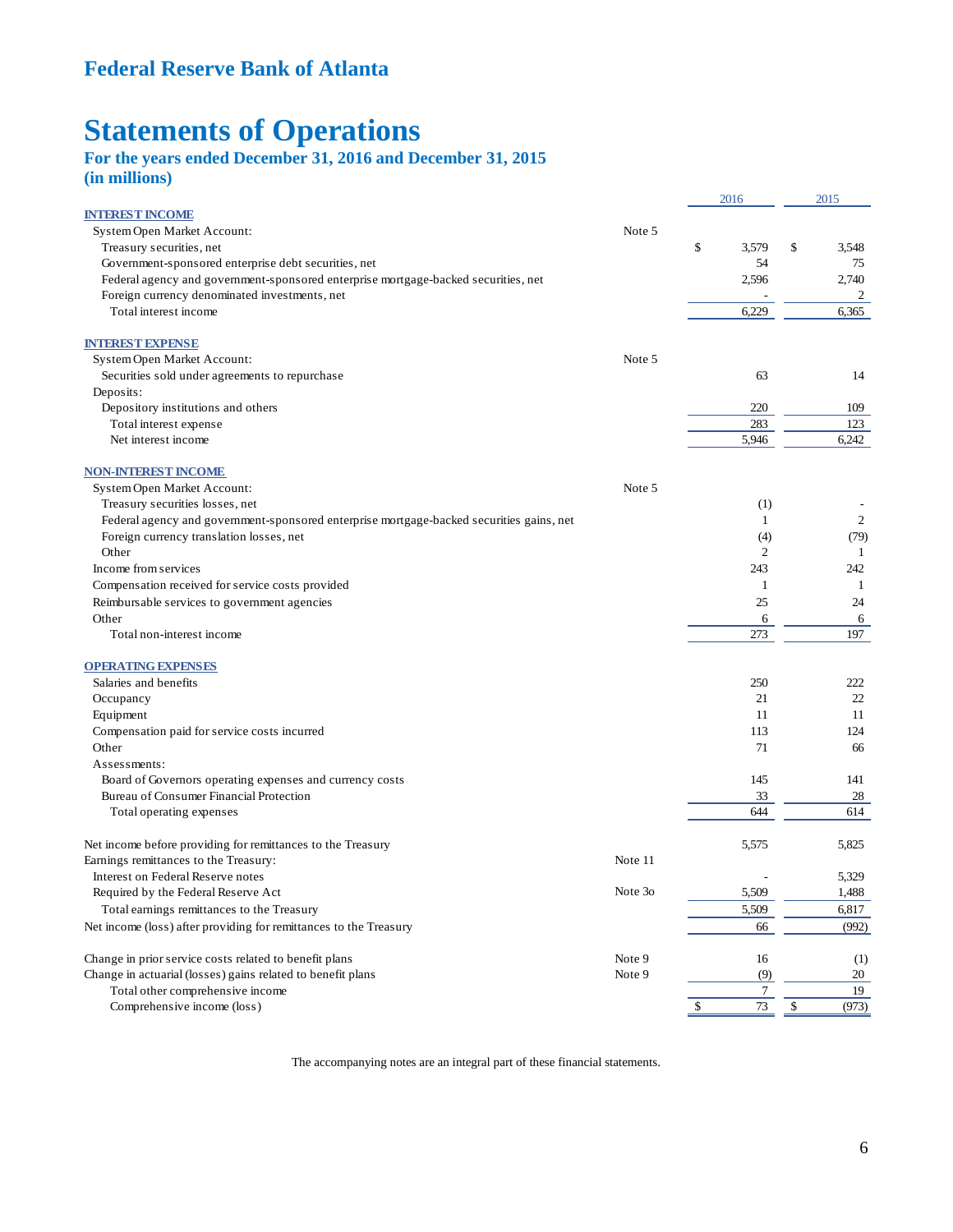# **Statements of Changes in Capital**

**For the years ended December 31, 2016 and December 31, 2015 (in millions, except share data)**

|                                    |                 |                               | <b>Surplus</b>                               |    |                      |    |                      |
|------------------------------------|-----------------|-------------------------------|----------------------------------------------|----|----------------------|----|----------------------|
|                                    |                 | <b>Net income</b><br>retained | <b>Accumulated</b><br>other<br>comprehensive |    |                      |    |                      |
| Balance at December 31, 2014       | Capital paid-in |                               | <b>loss</b>                                  |    | <b>Total surplus</b> |    | <b>Total capital</b> |
| $(32,516,709 \text{ shares})$      | \$<br>1,626     | \$<br>1,661                   | \$<br>(35)                                   | \$ | 1,626                | \$ | 3,252                |
| Net change in capital stock issued |                 |                               |                                              |    |                      |    |                      |
| $(252,714 \text{ shares})$         | 13              |                               |                                              |    |                      |    | 13                   |
| Comprehensive income:              |                 |                               |                                              |    |                      |    |                      |
| Net loss                           |                 | (992)                         |                                              |    | (992)                |    | (992)                |
| Other comprehensive income         |                 |                               | 19                                           |    | 19                   |    | 19                   |
| Dividends on capital stock         |                 | (98)                          |                                              |    | (98)                 |    | (98)                 |
| Net change in capital              | 13              | (1,090)                       | 19                                           |    | (1,071)              |    | (1,058)              |
| Balance at December 31, 2015       |                 |                               |                                              |    |                      |    |                      |
| $(32,769,423 \text{ shares})$      | \$<br>1,639     | \$<br>571                     | \$<br>(16)                                   | \$ | 555                  | \$ | 2,194                |
| Net change in capital stock issued |                 |                               |                                              |    |                      |    |                      |
| $(2,746,922 \text{ shares})$       | 137             |                               |                                              |    |                      |    | 137                  |
| Comprehensive income:              |                 |                               |                                              |    |                      |    |                      |
| Net income                         |                 | 66                            |                                              |    | 66                   |    | 66                   |
| Other comprehensive income         |                 |                               |                                              |    |                      |    | 7                    |
| Dividends on capital stock         |                 | (45)                          |                                              |    | (45)                 |    | (45)                 |
| Net change in capital              | 137             | 21                            | 7                                            |    | 28                   |    | 165                  |
| Balance at December 31, 2016       |                 |                               |                                              |    |                      |    |                      |
| $(35,516,345 \text{ shares})$      | \$<br>1,776     | \$<br>592                     | \$<br>(9)                                    | -S | 583                  | S  | 2,359                |

The accompanying notes are an integral part of these financial statements.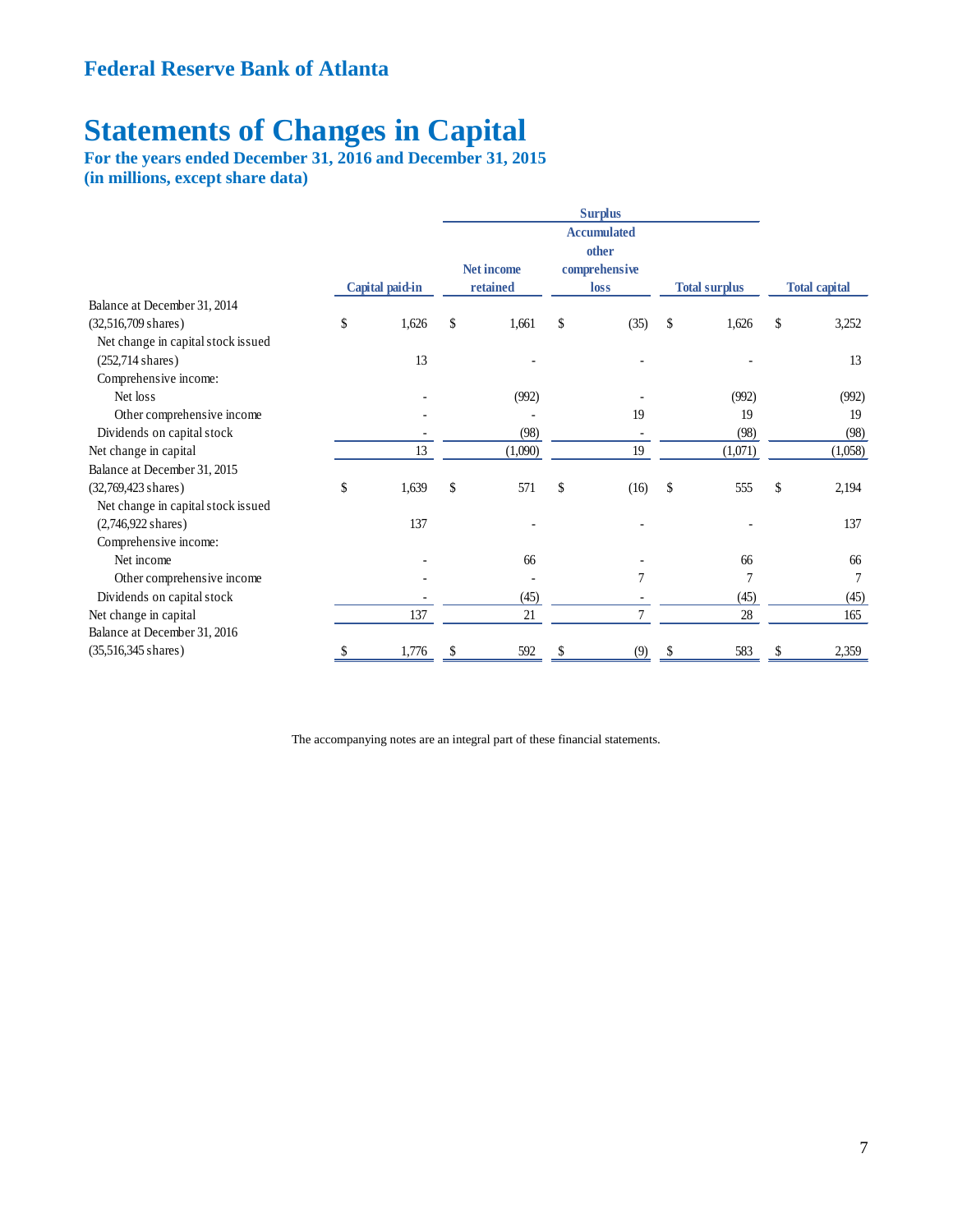#### **(1) STRUCTURE**

The Federal Reserve Bank of Atlanta (Bank) is part of the Federal Reserve System (System) and is one of the 12 Federal Reserve Banks (Reserve Banks) created by Congress under the Federal Reserve Act of 1913 (Federal Reserve Act), which established the central bank of the United States. The Reserve Banks are chartered by the federal government and possess a unique set of governmental, corporate, and central bank characteristics. The Bank serves the Sixth Federal Reserve District, which includes Georgia, Florida, Alabama, and portions of Louisiana, Tennessee, and Mississippi.

In accordance with the Federal Reserve Act, supervision and control of the Bank is exercised by a board of directors. The Federal Reserve Act specifies the composition of the board of directors for each of the Reserve Banks. Each board is composed of nine members serving three-year terms: three directors, including those designated as chairman and deputy chairman, are appointed by the Board of Governors of the Federal Reserve System (Board of Governors) to represent the public, and six directors are elected by member banks. Banks that are members of the System include all nationally-chartered banks and any state-chartered banks that apply and are approved for membership. Member banks are divided into three classes according to size. Member banks in each class elect one director representing member banks and one director representing the public. In any election of directors, each member bank receives one vote, regardless of the number of shares of Reserve Bank stock it holds.

In addition to the 12 Reserve Banks, the System also consists, in part, of the Board of Governors and the Federal Open Market Committee (FOMC). The Board of Governors, an independent federal agency, is charged by the Federal Reserve Act with a number of specific duties, including general supervision over the Reserve Banks. The FOMC is composed of members of the Board of Governors, the president of the Federal Reserve Bank of New York (FRBNY), and, on a rotating basis, four other Reserve Bank presidents.

#### **(2) OPERATIONS AND SERVICES**

The Reserve Banks perform a variety of services and operations. These functions include participating in formulating and conducting monetary policy; participating in the payment system, including transfers of funds, automated clearinghouse (ACH) operations, and check collection; distributing coin and currency; performing fiscal agency functions for the U.S. Department of the Treasury (Treasury), certain federal agencies, and other entities; serving as the federal government's bank; providing short-term loans to depository institutions; providing loans to participants in programs or facilities with broad-based eligibility in unusual and exigent circumstances; serving consumers and communities by providing educational materials and information regarding financial consumer protection rights and laws and information on community development programs and activities; and supervising bank holding companies, state member banks, savings and loan holding companies, U.S. offices of foreign banking organizations, edge and agreement corporations, and certain financial market utilities that have been designated as systemically important. Certain services are provided to foreign official and international account holders, primarily by the FRBNY.

The FOMC, in conducting monetary policy, establishes policy regarding domestic open market operations and oversees these operations. The FOMC has selected the FRBNY to execute open market transactions for the System Open Market Account (SOMA) as provided in its annual authorization. The FOMC authorizes and directs the FRBNY to conduct operations in domestic markets, including the direct purchase and sale of Treasury securities, government-sponsored enterprise (GSE) debt securities, and federal agency and GSE mortgage-backed securities (MBS); the purchase of these securities under agreements to resell; and the sale of these securities under agreements to repurchase. The FRBNY holds the resulting securities and agreements in a portfolio known as the SOMA. The FRBNY is authorized and directed to lend the Treasury securities and GSE debt securities that are held in the SOMA.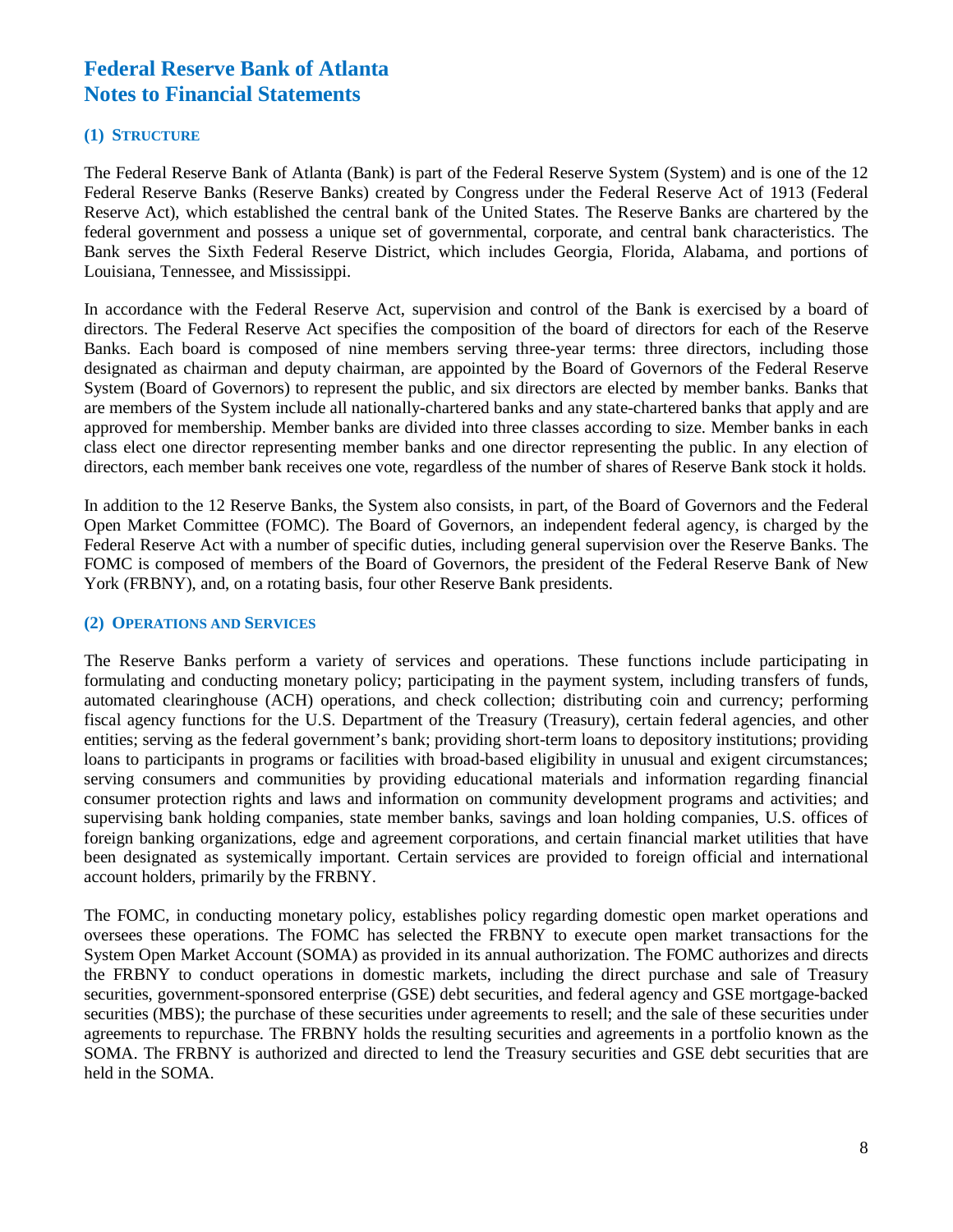To be prepared to meet the needs specified by the FOMC to carry out the System's central bank responsibilities, the FOMC has authorized and directed the FRBNY to execute standalone spot and forward foreign exchange transactions in the resultant foreign currencies, to hold balances in those currencies, and to invest such foreign currency holdings, while maintaining adequate liquidity. The FRBNY holds these securities and agreements in the SOMA. The FOMC has also authorized and directed the FRBNY to maintain reciprocal currency arrangements with the Bank of Canada and the Bank of Mexico in the maximum amounts of \$2 billion and \$3 billion, respectively, and to warehouse foreign currencies for the Treasury and the Exchange Stabilization Fund in the maximum amount of \$5 billion.

Because of the global character of bank funding markets, the System has, at times, coordinated with other central banks to provide liquidity. The FOMC authorized and directed the FRBNY to maintain standing U.S. dollar liquidity swap arrangements and standing foreign currency liquidity swap arrangements with the Bank of Canada, the Bank of England, the Bank of Japan, the European Central Bank, and the Swiss National Bank. The FRBNY holds amounts outstanding under these swap lines in the SOMA. These swap lines, which were originally established as temporary arrangements, were converted to standing arrangements on October 31, 2013, and will remain in place until further notice.

The FOMC has authorized and directed the FRBNY to conduct small-value exercises periodically for the purpose of testing operational readiness.

Although the Reserve Banks are separate legal entities, they collaborate on the delivery of certain services to achieve greater efficiency and effectiveness. This collaboration takes the form of centralized operations and product or function offices that have responsibility for the delivery of certain services on behalf of the Reserve Banks. Various operational and management models are used and are supported by service agreements between the Reserve Banks. In some cases, costs incurred by a Reserve Bank for services provided to other Reserve Banks are not shared; in other cases, the Reserve Banks are reimbursed for costs incurred in providing services to other Reserve Banks. Major services provided by the Bank on behalf of the System for which the costs were not reimbursed by the other Reserve Banks include the Retail Payments Office and Central Billing Services.

#### **(3) SIGNIFICANT ACCOUNTING POLICIES**

Accounting principles for entities with the unique powers and responsibilities of the nation's central bank have not been formulated by accounting standard-setting bodies. The Board of Governors has developed specialized accounting principles and practices that it considers to be appropriate for the nature and function of a central bank. These accounting principles and practices are documented in the *Financial Accounting Manual for Federal Reserve Banks* (FAM), which is issued by the Board of Governors. The Reserve Banks are required to adopt and apply accounting policies and practices that are consistent with the FAM. The financial statements and associated disclosures have been prepared in accordance with the FAM.

Due to the unique nature of the Bank's powers and responsibilities as part of the nation's central bank and given the System's unique responsibility to conduct monetary policy, the Board has adopted accounting principles and practices in the FAM that differ from accounting principles generally accepted in the United States of America (GAAP). The more significant differences are the presentation of all SOMA securities holdings at amortized cost, adjusted for credit impairment, if any, the recording of all SOMA securities on a settlement-date basis, and the use of straight-line amortization of premiums and discounts for Treasury securities, GSE debt securities, and foreign currency denominated investments. Amortized cost, rather than the fair value presentation, more appropriately reflects the financial position associated with the Bank's securities holdings given the System's unique responsibility to conduct monetary policy. Although the application of fair value measurements to the securities holdings may result in values substantially greater or less than their carrying values, these unrealized changes in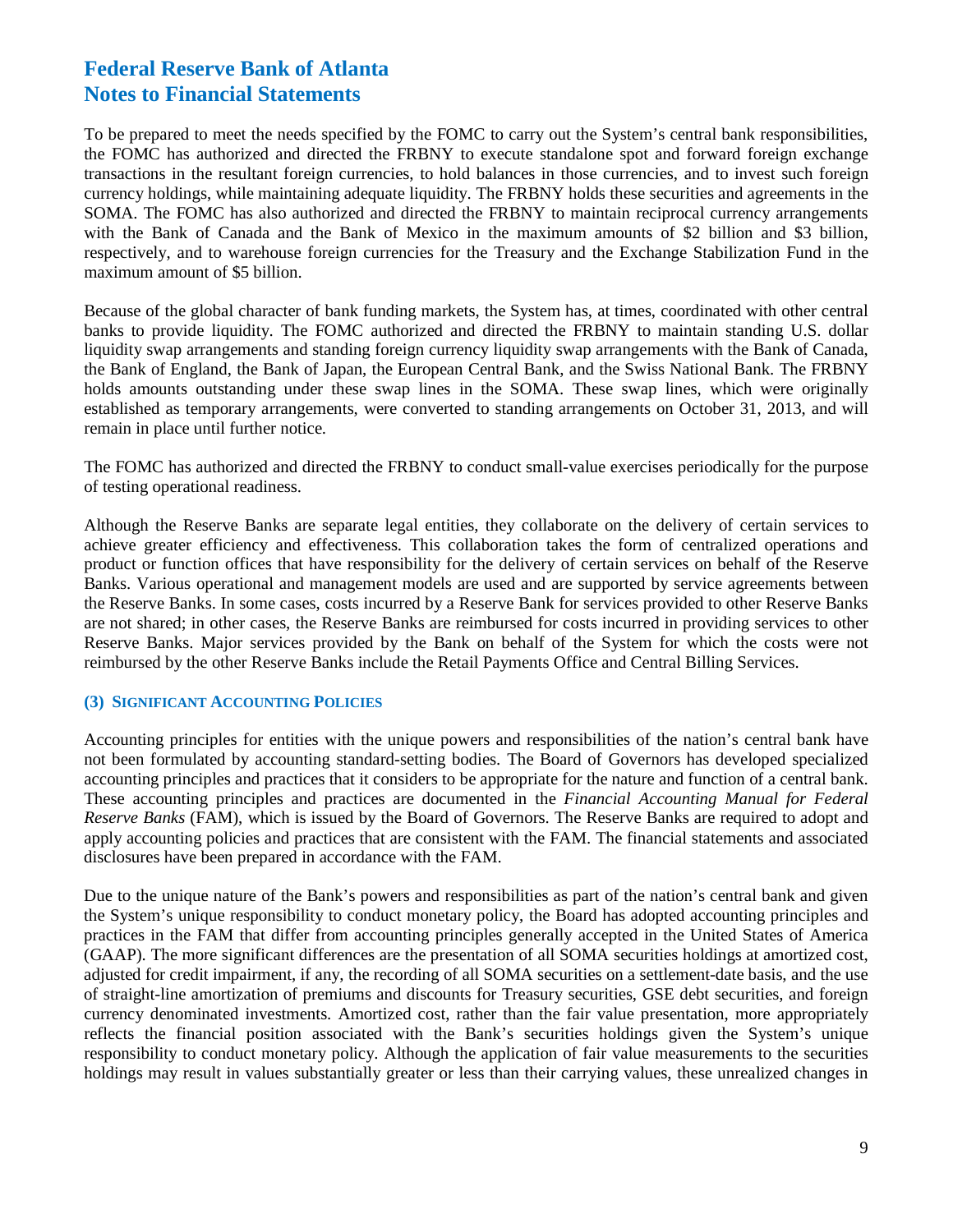value have no direct effect on the quantity of reserves available to the banking system or on the ability of the Reserve Banks, as the central bank, to meet their financial obligations and responsibilities. Both the domestic and foreign components of the SOMA portfolio may involve transactions that result in gains or losses when holdings are sold before maturity. Decisions regarding securities and foreign currency transactions, including their purchase and sale, are primarily motivated by monetary policy and financial stability objectives rather than profit. Accordingly, fair values, earnings, and gains or losses resulting from the sale of such securities and currencies are incidental to open market operations and do not motivate decisions related to policy or open market activities. Accounting for these securities on a settlement-date basis, rather than the trade-date basis required by GAAP, better reflects the timing of the transaction's effect on the quantity of reserves in the banking system. The cost bases of Treasury securities, GSE debt securities, and foreign government debt instruments are adjusted for amortization of premiums or accretion of discounts on a straight-line basis, rather than using the interest method required by GAAP.

In addition, the Bank does not present a Statement of Cash Flows as required by GAAP because the liquidity and cash position of the Bank are not a primary concern given the Reserve Bank's unique powers and responsibilities as a central bank. Other information regarding the Bank's activities is provided in, or may be derived from, the Statements of Condition, Operations, and Changes in Capital, and the accompanying notes to the financial statements. Other than those described above, the accounting policies described in FAM are generally consistent with those in GAAP and the references to GAAP in the notes to the financial statement highlight those areas where FAM is consistent with GAAP.

Preparing the financial statements in conformity with the FAM requires management to make certain estimates and assumptions that affect the reported amounts of assets and liabilities, the disclosure of contingent assets and liabilities at the date of the financial statements, and the reported amounts of income and expenses during the reporting period. Actual results could differ from those estimates.

The Statements of Operations have been renamed to better reflect the underlying nature of the activity reported and, in the prior year, had been titled the Statements of Income and Comprehensive Income.

Significant accounts and accounting policies are explained below.

#### **a. Consolidation**

The Dodd-Frank Wall Street Reform and Consumer Protection Act of 2010 (Dodd-Frank Act) established the Bureau of Consumer Financial Protection (Bureau) as an independent bureau within the System that has supervisory authority over some institutions previously supervised by the Reserve Banks in connection with those institutions' compliance with consumer protection statutes. Section 1017 of the Dodd-Frank Act provides that the financial statements of the Bureau are not to be consolidated with those of the Board of Governors or the System. The Board of Governors funds the Bureau through assessments on the Reserve Banks as required by the Dodd-Frank Act. The Reserve Banks reviewed the law and evaluated the design of and their relationship to the Bureau and determined that it should not be consolidated in the Bank's financial statements.

#### **b. Gold and Special Drawing Rights Certificates**

The Secretary of the Treasury is authorized to issue gold certificates to the Reserve Banks. Upon authorization, the Reserve Banks acquire gold certificates by crediting equivalent amounts in dollars to the account established for the Treasury. The gold certificates held by the Reserve Banks are required to be backed by the gold owned by the Treasury. The Treasury may reacquire the gold certificates at any time, and the Reserve Banks must deliver them to the Treasury. At such time, the Treasury's account is charged, and the Reserve Banks' gold certificate accounts are reduced. The value of gold for purposes of backing the gold certificates is set by law at \$42 2/9 per fine troy ounce. Gold certificates are recorded by the Reserve Banks at original cost. The Board of Governors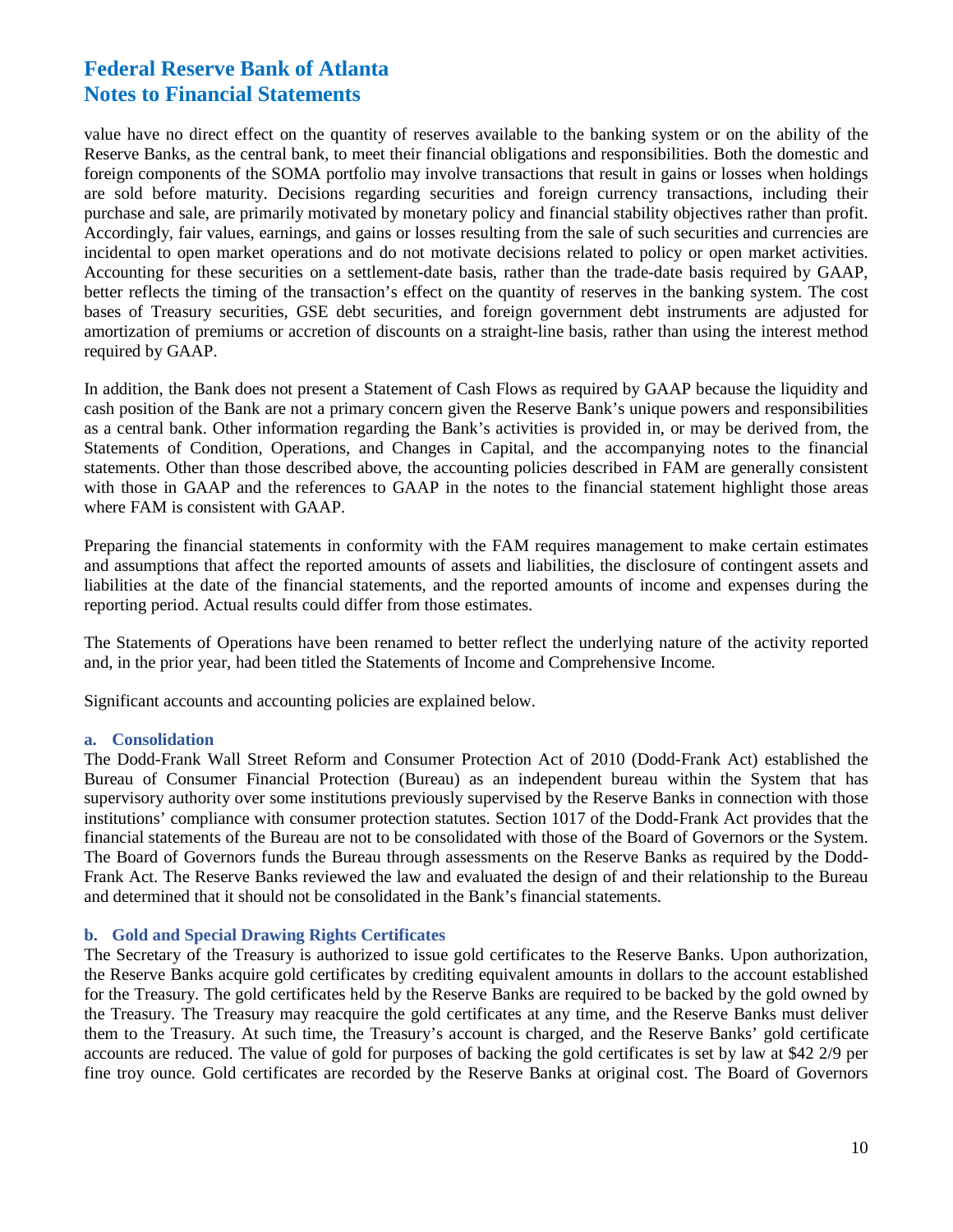allocates the gold certificates among the Reserve Banks once a year based on each Reserve Bank's average Federal Reserve notes outstanding during the preceding 12 months.

Special drawing rights (SDR) are issued by the International Monetary Fund (IMF) to its members in proportion to each member's quota in the IMF at the time of issuance. SDRs serve as a supplement to international monetary reserves and may be transferred from one national monetary authority to another. Under the law providing for U.S. participation in the SDR system, the Secretary of the Treasury is authorized to issue SDR certificates to the Reserve Banks. When SDR certificates are issued to the Reserve Banks, equivalent amounts in U.S. dollars are credited to the account established for the Treasury and the Reserve Banks' SDR certificate accounts are increased. The Reserve Banks are required to purchase SDR certificates, at the direction of the Treasury, for the purpose of financing SDR acquisitions or for financing exchange-stabilization operations. At the time SDR certificate transactions occur, the Board of Governors allocates the SDR certificates among the Reserve Banks based upon each Reserve Bank's Federal Reserve notes outstanding at the end of the preceding calendar year. SDR certificates are recorded by the Reserve Banks at original cost.

#### **c. Coin**

The amount reported as coin in the Statements of Condition represents the face value of all United States coin held by the Bank. The Bank buys coin at face value from the U.S. Mint in order to fill depository institution orders.

#### **d. Loans**

Loans to depository institutions are reported at their outstanding principal balances and interest income is recognized on an accrual basis.

Loans are impaired when current information and events indicate that it is probable that the Bank will not receive the principal and interest that are due in accordance with the contractual terms of the loan agreement. Impaired loans are evaluated to determine whether an allowance for loan loss is required. The Bank has developed procedures for assessing the adequacy of any allowance for loan losses using all available information to identify incurred losses. This assessment includes monitoring information obtained from banking supervisors, borrowers, and other sources to assess the credit condition of the borrowers and, as appropriate, evaluating collateral values. Generally, the Bank would discontinue recognizing interest income on impaired loans until the borrower's repayment performance demonstrates principal and interest would be received in accordance with the terms of the loan agreement. If the Bank discontinues recording interest on an impaired loan, cash payments are first applied to principal until the loan balance is reduced to zero; subsequent payments are applied as recoveries of amounts previously deemed uncollectible, if any, and then as interest income.

#### **e. Securities Purchased Under Agreements to Resell, Securities Sold Under Agreements to Repurchase, and Securities Lending**

The FRBNY may engage in purchases of securities under agreements to resell (repurchase agreements) with primary dealers. Transactions under these repurchase agreements are typically settled through a tri-party arrangement. In the United States, there are currently two commercial custodial banks that provide these services. In a tri-party arrangement, a commercial custodial bank manages the collateral clearing, settlement, pricing, and pledging, and provides cash and securities custodial services for and on behalf of the FRBNY and counterparty. The collateral pledged must exceed the principal amount of the transaction by a margin determined by the FRBNY for each class and maturity of acceptable collateral. Collateral designated by the FRBNY as acceptable under repurchase agreements primarily includes Treasury securities (including Treasury Inflation-Protected Securities, Separate Trading of Registered Interest and Principal of Securities Treasury securities, and Treasury Floating Rate Notes); direct obligations of several federal and GSE-related agencies, including Federal National Mortgage Association, Federal Home Loan Mortgage Corporation, and Federal Home Loan Banks; and pass-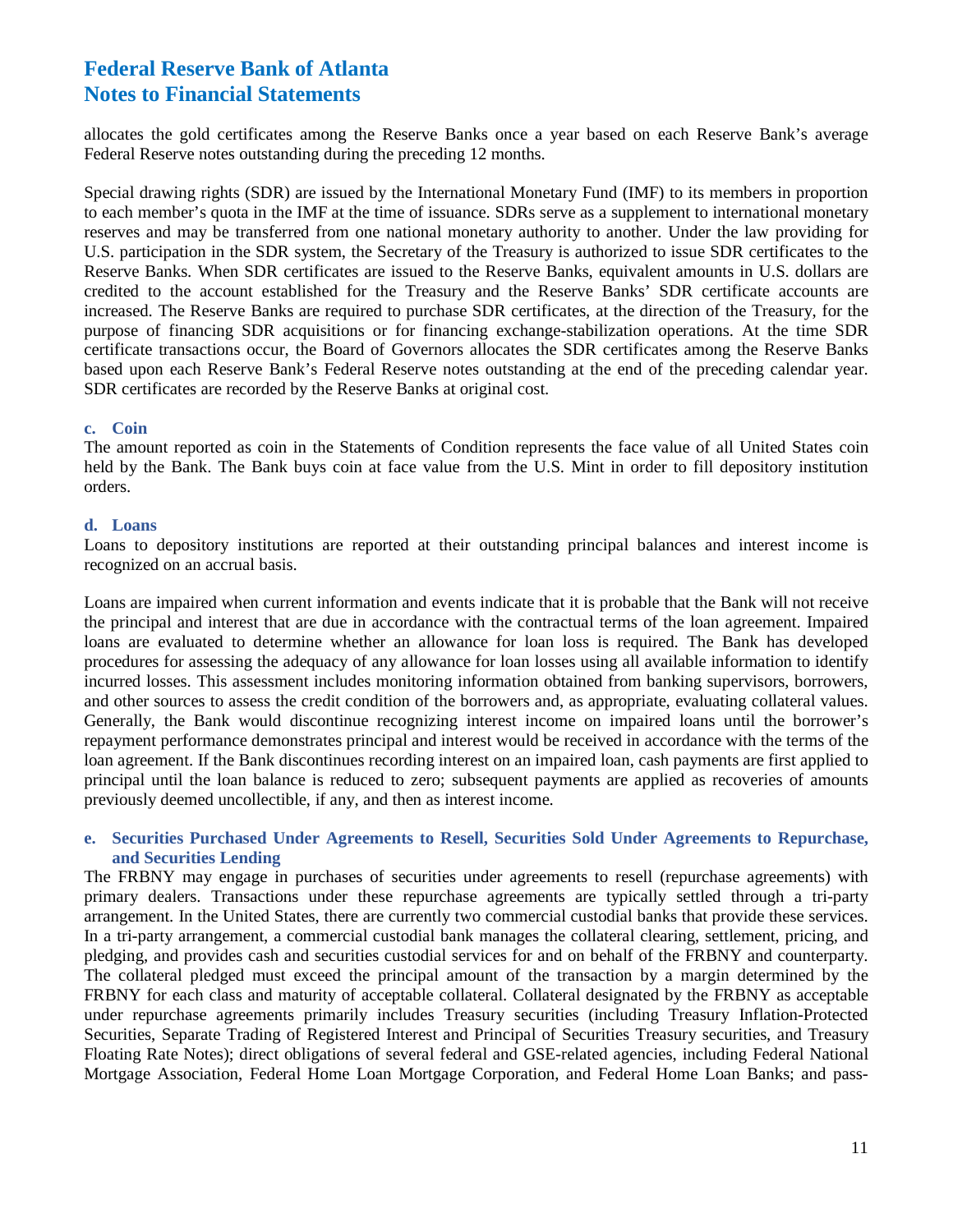through federal agency and GSE MBS. The repurchase agreements are accounted for as financing transactions with the associated interest income recognized over the life of the transaction. These repurchase agreements are reported at their contractual amounts as "System Open Market Account: Securities purchased under agreements to resell" and the related accrued interest receivable is reported as a component of "System Open Market Account: Accrued interest receivable" in the Statements of Condition.

The FRBNY may engage in sales of securities under agreements to repurchase (reverse repurchase agreements) with primary dealers and with a set of expanded counterparties that includes banks, savings associations, GSEs, and domestic money market funds. Transactions under these reverse repurchase agreements are designed to have a margin of zero and are settled through a tri-party arrangement, similar to repurchase agreements. Reverse repurchase agreements may also be executed with foreign official and international account holders as part of a service offering. Reverse repurchase agreements are collateralized by a pledge of an amount of Treasury securities, GSE debt securities, or federal agency and GSE MBS that are held in the SOMA. Reverse repurchase agreements are accounted for as financing transactions, and the associated interest expense is recognized over the life of the transaction. These reverse repurchase agreements are reported at their contractual amounts as "System Open Market Account: Securities sold under agreements to repurchase" and the related accrued interest payable is reported as a component of "System Open Market Account: Other liabilities" in the Statements of Condition.

Treasury securities and GSE debt securities held in the SOMA may be lent to primary dealers, typically overnight, to facilitate the effective functioning of the domestic securities markets. The amortized cost basis of securities lent continues to be reported as "System Open Market Account: Treasury securities, net" and "System Open Market Account: Government-sponsored enterprise debt securities, net," as appropriate, in the Statements of Condition. Securities lending transactions are fully collateralized by Treasury securities based on the fair values of the securities lent increased by a margin determined by the FRBNY. The FRBNY charges the primary dealer a fee for borrowing securities, and these fees are reported as a component of "Non-interest income: System Open Market Account: Other" in the Statements of Operations.

Activity related to repurchase agreements, reverse repurchase agreements, and securities lending is allocated to each of the Reserve Banks on a percentage basis derived from an annual settlement of the interdistrict settlement account that occurs in the second quarter of each year.

#### **f. Treasury Securities, Government-Sponsored Enterprise Debt Securities, Federal Agency and Government-Sponsored Enterprise Mortgage-Backed Securities, and Foreign Currency Denominated Investments**

Interest income on Treasury securities, GSE debt securities, and foreign currency denominated investments included in the SOMA is recorded when earned and includes amortization of premiums and discounts on the straight-line method. Interest income on federal agency and GSE MBS is accrued using the interest method and includes amortization of premiums, accretion of discounts, and gains or losses associated with principal paydowns. Premiums and discounts related to federal agency and GSE MBS are amortized or accreted over the term of the security to stated maturity, and the amortization of premiums and accretion of discounts are accelerated when principal payments are received. Gains and losses resulting from sales of securities are determined by specific issue based on average cost. Treasury securities, GSE debt securities, and federal agency and GSE MBS are reported net of premiums and discounts in the Statements of Condition and interest income on those securities is reported net of the amortization of premiums and accretion of discounts in the Statements of Operations.

In addition to outright purchases of federal agency and GSE MBS that are held in the SOMA, the FRBNY enters into dollar roll transactions (dollar rolls), which primarily involve an initial transaction to purchase or sell "to be announced" (TBA) MBS for delivery in the current month combined with a simultaneous agreement to sell or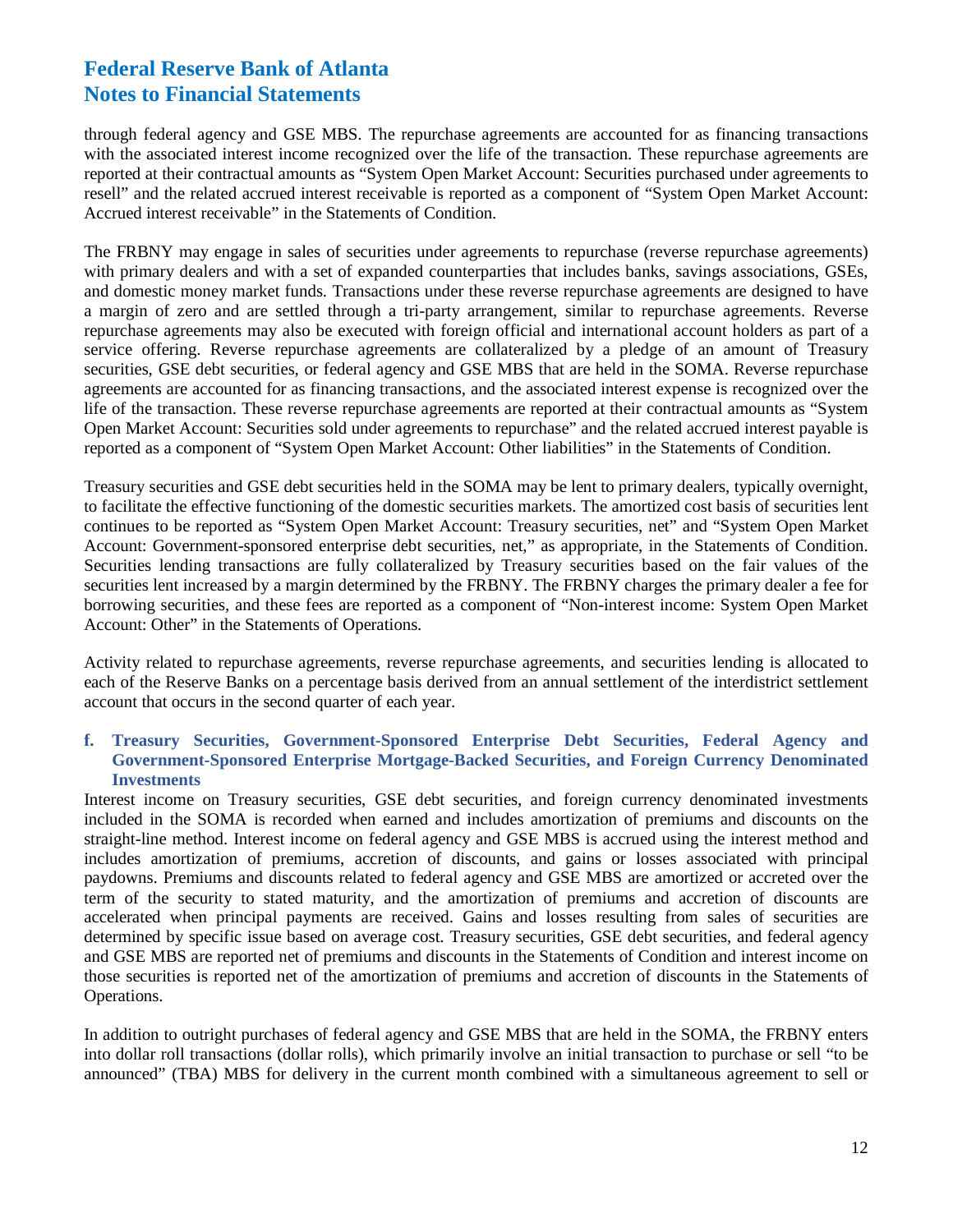purchase TBA MBS on a specified future date. During the years ended December 31, 2016 and 2015, the FRBNY executed dollar rolls to facilitate settlement of outstanding purchases of federal agency and GSE MBS. The FRBNY accounts for dollar rolls as individual purchases and sales, on a settlement-date basis. Accounting for these transactions as purchases and sales, rather than as financing transactions, is appropriate because the purchase or sale component of the MBS TBA dollar roll is paired off or assigned prior to settlement and, as a result, there is no transfer and return of securities. Net gains resulting from MBS transactions are reported as a component of "Non-interest income: System Open Market Account: Federal agency and government-sponsored enterprise mortgage-backed securities gains, net" in the Statements of Operations.

Foreign currency denominated investments, which can include foreign currency deposits, repurchase agreements, and government debt instruments, are revalued daily at current foreign currency market exchange rates in order to report these assets in U.S. dollars. Any negative interest associated with these foreign currency denominated investments is included as a component of "Interest income: System Open Market Account: Foreign currency denominated investments, net" in the Statements of Operations. Foreign currency translation gains and losses that result from the daily revaluation of foreign currency denominated investments are reported as "Non-interest income: System Open Market Account: Foreign currency translation losses, net" in the Statements of Operations.

Because the FRBNY enters into commitments to buy Treasury securities, federal agency and GSE MBS, and foreign government debt instruments and records the related securities on a settlement-date basis in accordance with the FAM, the related outstanding commitments are not reflected in the Statements of Condition.

Activity related to Treasury securities, GSE debt securities, and federal agency and GSE MBS, including the premiums, discounts, and realized gains and losses, is allocated to each Reserve Bank on a percentage basis derived from an annual settlement of the interdistrict settlement account that occurs in the second quarter of each year. Activity related to foreign currency denominated investments, including the premiums, discounts, and realized and unrealized gains and losses, is generally allocated in the first quarter of each year to each Reserve Bank based on the ratio, updated in the first quarter of the year, of each Reserve Bank's capital and surplus to the Reserve Banks' aggregate capital and surplus at the preceding December 31.

#### **g. Central Bank Liquidity Swaps**

Central bank liquidity swaps, which are transacted between the FRBNY and a foreign central bank, can be structured as either U.S. dollar or foreign currency liquidity swap arrangements.

Central bank liquidity swaps activity, including the related income and expense, is generally allocated in the first quarter of each year to each Reserve Bank based on the ratio, updated in the first quarter of the year, of each Reserve Bank's capital and surplus to the Reserve Banks' aggregate capital and surplus at the preceding December 31.

#### *U.S. dollar liquidity swaps*

At the initiation of each U.S. dollar liquidity swap transaction, the foreign central bank transfers a specified amount of its currency to a restricted account for the FRBNY in exchange for U.S. dollars at the prevailing market exchange rate. Concurrent with this transaction, the FRBNY and the foreign central bank agree to a second transaction that obligates the foreign central bank to return the U.S. dollars and the FRBNY to return the foreign currency on a specified future date at the same exchange rate as the initial transaction. The Bank's allocated portion of the foreign currency amounts that the FRBNY acquires are reported as "System Open Market Account: Central bank liquidity swaps" in the Statements of Condition. Because the swap transaction will be unwound at the same U.S. dollar amount and exchange rate that were used in the initial transaction, the recorded value of the foreign currency amounts is not affected by changes in the market exchange rate.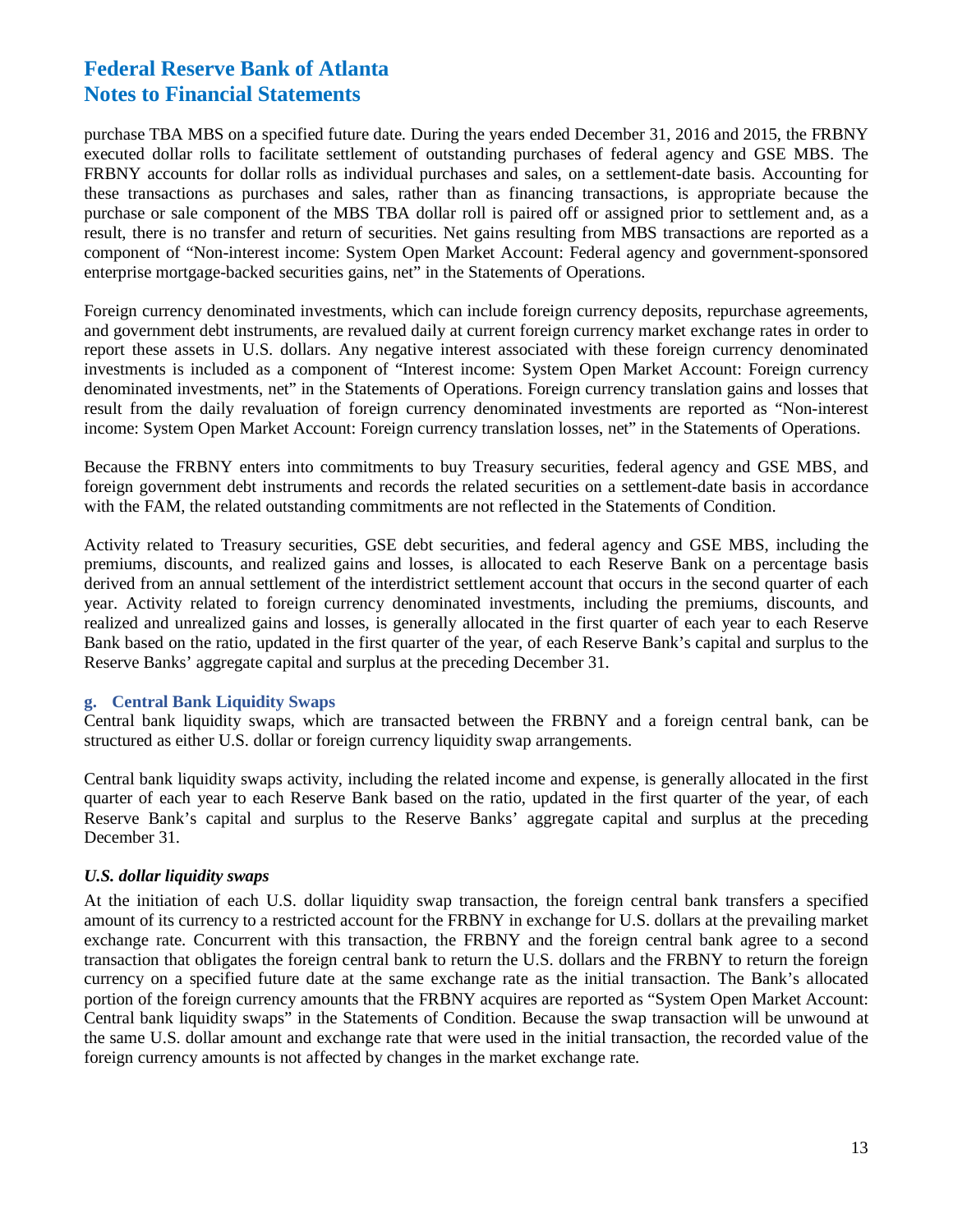The foreign central bank compensates the FRBNY based on the amount outstanding and the rate under the swap agreement. The Bank's allocated portion of the amount of compensation received during the term of the swap transaction is reported as "Interest income: System Open Market Account: Central bank liquidity swaps" in the Statements of Operations.

#### *Foreign currency liquidity swaps*

Foreign currency liquidity swap transactions involve the transfer by the FRBNY, at the prevailing market exchange rate, of a specified amount of U.S. dollars to an account for the foreign central bank in exchange for its currency. The foreign currency amounts that the FRBNY receives are recorded as a liability.

#### **h. Bank Premises, Equipment, and Software**

Bank premises and equipment are stated at cost less accumulated depreciation. Depreciation is calculated on a straight-line basis over the estimated useful lives of the assets, which range from 2 to 50 years. Major alterations, renovations, and improvements are capitalized at cost as additions to the asset accounts and are depreciated over the remaining useful life of the asset or, if appropriate, over the unique useful life of the alteration, renovation, or improvement. Maintenance, repairs, and minor replacements are charged to operating expense in the year incurred. Reserve Banks may transfer assets to other Reserve Banks or may lease property of other Reserve Banks.

Costs incurred to acquire software are capitalized based on the purchase price. Costs incurred during the application development stage to develop internal-use software are capitalized based on the cost of direct services and materials associated with designing, coding, installing, and testing the software. Capitalized software costs are amortized on a straight-line basis over the estimated useful lives of the software applications, which generally range from two to five years. Maintenance costs and minor replacements related to software are charged to operating expense in the year incurred.

Capitalized assets, including software, buildings, leasehold improvements, furniture, and equipment, are impaired and an adjustment is recorded when events or changes in circumstances indicate that the carrying amount of assets or asset groups is not recoverable and significantly exceeds the assets' fair value.

#### **i. Interdistrict Settlement Account**

Each Reserve Bank aggregates the payments due to or from other Reserve Banks. These payments result from transactions between the Reserve Banks and transactions that involve depository institution accounts held by other Reserve Banks, such as Fedwire funds and securities transfers and check and ACH transactions. The cumulative net amount due to or from the other Reserve Banks is reflected in the "Interdistrict settlement account" in the Statements of Condition.

An annual settlement of the interdistrict settlement account occurs in the second quarter of each year. As a result of the annual settlement, the balance in each Bank's interdistrict settlement account is adjusted by an amount equal to the average balance in the account during the previous twelve-month period ended March 31. An equal and offsetting adjustment is made to each Bank's allocated portion of SOMA assets and liabilities.

#### **j. Federal Reserve Notes**

Federal Reserve notes are the circulating currency of the United States. These notes, which are identified as issued to a specific Reserve Bank, must be fully collateralized. All of the Bank's assets are eligible to be pledged as collateral. The collateral value is equal to the book value of the collateral tendered with the exception of securities, for which the collateral value is equal to the par value of the securities tendered. The par value of reverse repurchase agreements is deducted from the eligible collateral value.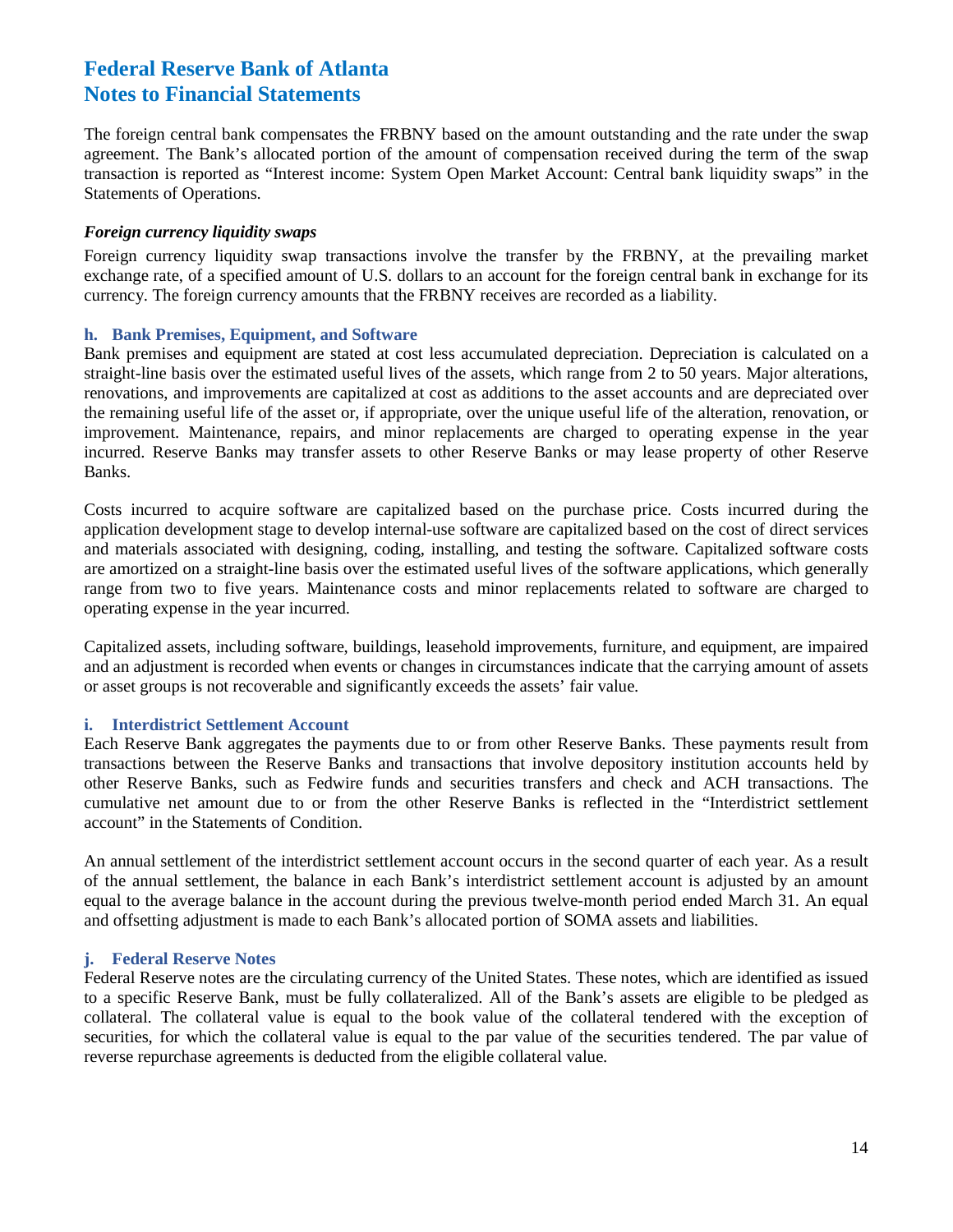The Board of Governors may, at any time, call upon a Reserve Bank for additional security to adequately collateralize outstanding Federal Reserve notes. To satisfy the obligation to provide sufficient collateral for outstanding Federal Reserve notes, the Reserve Banks have entered into an agreement that provides for certain assets of the Reserve Banks to be jointly pledged as collateral for the Federal Reserve notes issued to all Reserve Banks. In the event that this collateral is insufficient, the Federal Reserve Act provides that Federal Reserve notes become a first and paramount lien on all the assets of the Reserve Banks. Finally, Federal Reserve notes are obligations of the United States government.

"Federal Reserve notes outstanding, net" in the Statements of Condition represents the Bank's Federal Reserve notes outstanding, reduced by the Bank's currency holdings of \$24,868 million and \$20,469 million at December 31, 2016 and 2015, respectively.

At December 31, 2016 and 2015, all Federal Reserve notes outstanding, net, were fully collateralized. At December 31, 2016, all gold certificates, all SDR certificates, and \$1,447 billion of domestic securities held in the SOMA were pledged as collateral. At December 31, 2016, no investments denominated in foreign currencies were pledged as collateral.

#### **k. Deposits**

#### *Depository Institutions*

Depository institutions' deposits represent the reserve and service-related balances in the accounts that depository institutions hold at the Bank. Required reserve balances are those that a depository institution must hold to satisfy its reserve requirement. Reserve requirements are the amount of funds that a depository institution must hold in reserve against specified deposit liabilities. Excess reserves are those held by the depository institutions in excess of their required reserve balances. The interest rates paid on required reserve balances and excess balances are determined by the Board of Governors, based on an FOMC-established target range for the federal funds rate. Interest expense on depository institutions' deposits is accrued daily at the appropriate rate. Interest payable is reported as a component of "Interest payable to depository institutions and others" in the Statements of Condition.

The Term Deposit Facility (TDF) consists of deposits with specific maturities held by eligible institutions at the Reserve Banks. The Reserve Banks pay interest on these deposits at interest rates determined by auction. Interest expense on depository institutions' deposits is accrued daily at the appropriate rate. Interest payable is reported as a component of "Interest payable to depository institutions and others" in the Statements of Condition. There were no deposits held by the Bank under the TDF at December 31, 2016 and 2015.

#### *Other*

Other deposits include the Bank's allocated portion of foreign central bank and foreign government deposits held at the FRBNY. Other deposits also include cash collateral held by the Bank.

#### **l. Items in Process of Collection and Deferred Credit Items**

Items in process of collection primarily represents amounts attributable to checks that have been deposited for collection and that, as of the balance sheet date, have not yet been presented to the paying bank. Deferred credit items represents the counterpart liability to items in process of collection. The amounts in this account arise from deferring credit for deposited items until the amounts are collected.

#### **m. Capital Paid-in**

The Federal Reserve Act requires that each member bank subscribe to the capital stock of the Reserve Bank in an amount equal to 6 percent of the capital and surplus of the member bank. These shares are nonvoting, with a par value of \$100, and may not be transferred or hypothecated. As a member bank's capital and surplus changes, its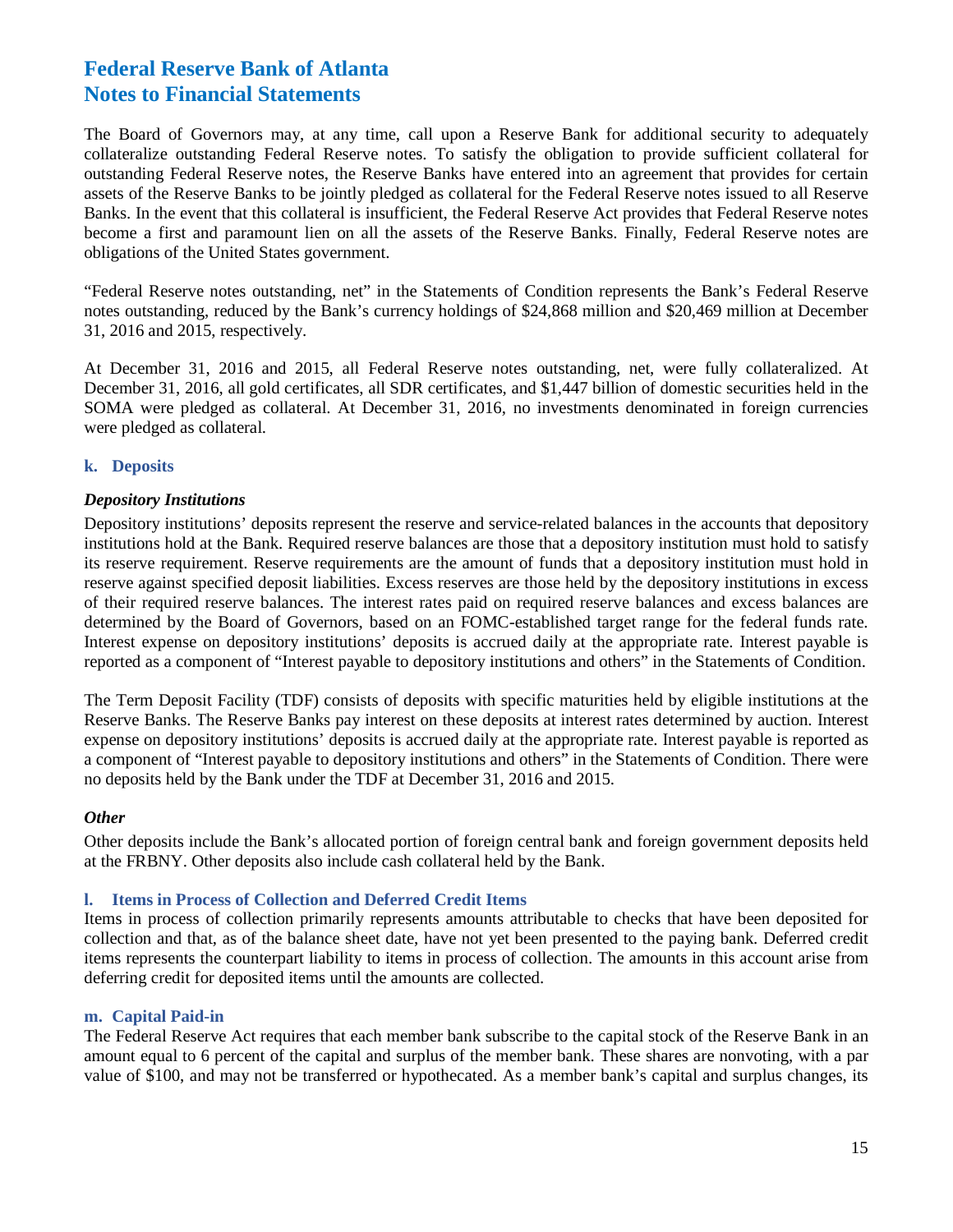holdings of Reserve Bank stock must be adjusted. Currently, only one-half of the subscription is paid in, and the remainder is subject to call. A member bank is liable for Reserve Bank liabilities up to twice the par value of stock subscribed by it.

The Fixing America's Surface Transportation Act (FAST Act), which was enacted on December 4, 2015, amended section 7 of the Federal Reserve Act related to Reserve Bank surplus and the payment of dividends to member banks. Until January 1, 2016, each Reserve Bank was required by law to pay each member bank an annual dividend of 6 percent on the paid-in capital stock. Effective January 1, 2016, the FAST Act changed the dividend rate for member banks with more than \$10 billion of consolidated assets to the smaller of 6 percent or the rate equal to the high yield of the 10-year Treasury note auctioned at the last auction held prior to the payment of the dividend. The FAST Act did not change the 6 percent dividend rate for member banks with \$10 billion or less of total consolidated assets. The dividend is paid semiannually and is cumulative.

#### **n. Surplus**

Before the enactment of the FAST Act, the Board of Governors required the Reserve Banks to maintain a surplus equal to the amount of capital paid-in. On a daily basis, surplus was adjusted to equate the balance to capital paidin. Effective December 4, 2015, the FAST Act limits aggregate Reserve Bank surplus to \$10 billion. Reserve Bank surplus is allocated among the Reserve Banks based on the ratio of each Bank's capital paid-in to total Reserve Bank capital paid-in as of December 31 of each year. The amount reported as surplus by the Bank as of December 31, 2016 and 2015 represents the Bank's allocated portion of surplus.

Accumulated other comprehensive loss is reported as a component of "Surplus" in the Statements of Condition and the Statements of Changes in Capital. Additional information regarding the classifications of accumulated other comprehensive income is provided in Notes 9 and 10.

#### **o. Earnings Remittances to the Treasury**

Before the enactment of the FAST Act, the Board of Governors required the Reserve Banks to transfer excess earnings to the Treasury as interest on Federal Reserve notes after providing for the costs of operations, payment of dividends, and reservation of an amount necessary to equate surplus with capital paid-in. The Federal Reserve Act, as amended by the FAST Act effective December 4, 2015, requires that any amounts of the surplus funds of the Reserve Banks that exceed, or would exceed, the aggregate surplus limitation of \$10 billion shall be transferred to the Board of Governors for transfer to the Treasury. The Bank remits excess earnings to the Treasury after providing for the cost of operations, payment of dividends, and reservation of an amount necessary to maintain surplus at the Bank's allocated portion of the \$10 billion aggregate surplus limitation. Remittances to the Treasury are made on a weekly basis. The amount of the remittances to the Treasury that were required under the Board of Governor's policy is reported as "Earnings remittances to the Treasury: Interest on Federal Reserve notes" in the Statements of Operations. The amount of the remittances to the Treasury that are required by the FAST Act is reported as "Earnings remittances to the Treasury: Required by the Federal Reserve Act" in the Statements of Operations. The amount due to the Treasury is reported as "Accrued remittances to the Treasury" in the Statements of Condition. See Note 11 for additional information on earnings remittances to the Treasury.

Under the previous Board of Governor's policy, if earnings during the year were not sufficient to provide for the costs of operations, payment of dividends, and equating surplus and capital paid-in, remittances to the Treasury were suspended, and under the FAST Act, if earnings during the year are not sufficient to provide for the costs of operations, payment of dividends, and maintaining surplus at an amount equal to the Bank's allocated portion of the \$10 billion aggregate surplus limitation, remittances to the Treasury are suspended. This decrease in earnings remittances to the Treasury results in a deferred asset that represents the amount of net earnings a Reserve Bank will need to realize before remittances to the Treasury resume.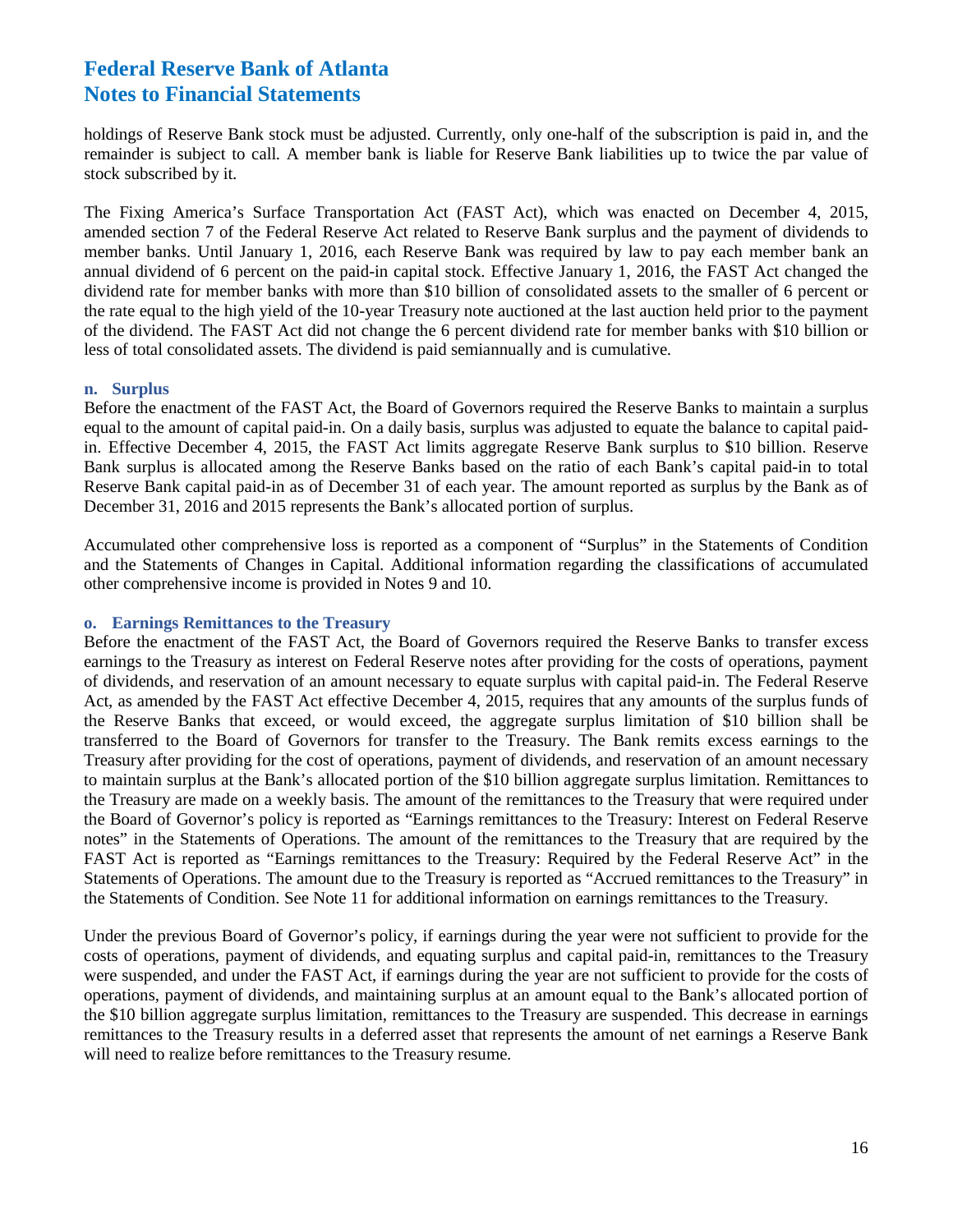#### **p. Income and Costs Related to Treasury Services**

When directed by the Secretary of the Treasury, the Bank is required by the Federal Reserve Act to serve as fiscal agent and depositary of the United States Government. By statute, the Treasury has appropriations to pay for these services. During the years ended December 31, 2016 and 2015, the Bank was reimbursed for all services provided to the Treasury as its fiscal agent.

#### **q. Income from Services, Compensation Received for Service Costs Provided, and Compensation Paid for Service Costs Incurred**

The Bank has overall responsibility for managing the Reserve Banks' provision of check and ACH services to depository institutions and, as a result, reports total System revenue for these services as "Non-interest income: Income from services" in its Statements of Operations. The Bank compensates the applicable Reserve Banks for the costs incurred to provide these services and reports the resulting compensation paid as "Operating expenses: Compensation paid for service costs incurred" in its Statements of Operations.

The FRBNY has overall responsibility for managing the Reserve Banks' provision of Fedwire funds and securities services, and the Federal Reserve Bank of Chicago has overall responsibility for managing the Reserve Banks' provision of electronic access services to depository institutions. The Reserve Bank that has overall responsibility for managing these services recognizes the related total System revenue in its Statements of Operations. The Bank is compensated for costs incurred to provide these services by the Reserve Banks responsible for managing these services and reports this compensation as "Non-interest income: Compensation received for service costs provided" in its Statements of Operations.

#### **r. Assessments**

The Board of Governors assesses the Reserve Banks to fund its operations and the operations of the Bureau. These assessments are allocated to each Reserve Bank based on each Reserve Bank's capital and surplus balances. The Board of Governors also assesses each Reserve Bank for expenses related to producing, issuing, and retiring Federal Reserve notes based on each Reserve Bank's share of the number of notes comprising the System's net liability for Federal Reserve notes on December 31 of the prior year.

The Dodd-Frank Act requires that, after the transfer of its responsibilities to the Bureau on July 21, 2011, the Board of Governors fund the Bureau in an amount not to exceed a fixed percentage of the total operating expenses of the System as reported in the Board of Governor's 2009 annual report, which totaled \$4.98 billion. After 2013, the amount will be adjusted annually in accordance with the provisions of the Dodd-Frank Act. The percentage of total operating expenses of the System for the years ended December 31, 2016 and 2015 was 12.68 percent (\$631.7 million) and 12.42 percent (\$618.7 million), respectively. The Bank's assessment for Bureau funding is reported as "Operating expenses: Assessments: Bureau of Consumer Financial Protection" in the Statements of Operations.

#### **s. Taxes**

The Reserve Banks are exempt from federal, state, and local taxes, except for taxes on real property. The Bank's real property taxes were \$3 million for each of the years ended December 31, 2016 and 2015, and are reported as a component of "Operating expenses: Occupancy" in the Statements of Operations.

#### **t. Restructuring Charges**

The Reserve Banks recognize restructuring charges for exit or disposal costs incurred as part of the closure of business activities in a particular location, the relocation of business activities from one location to another, or a fundamental reorganization that affects the nature of operations. Restructuring charges may include costs associated with employee separations, contract terminations, and asset impairments. Expenses are recognized in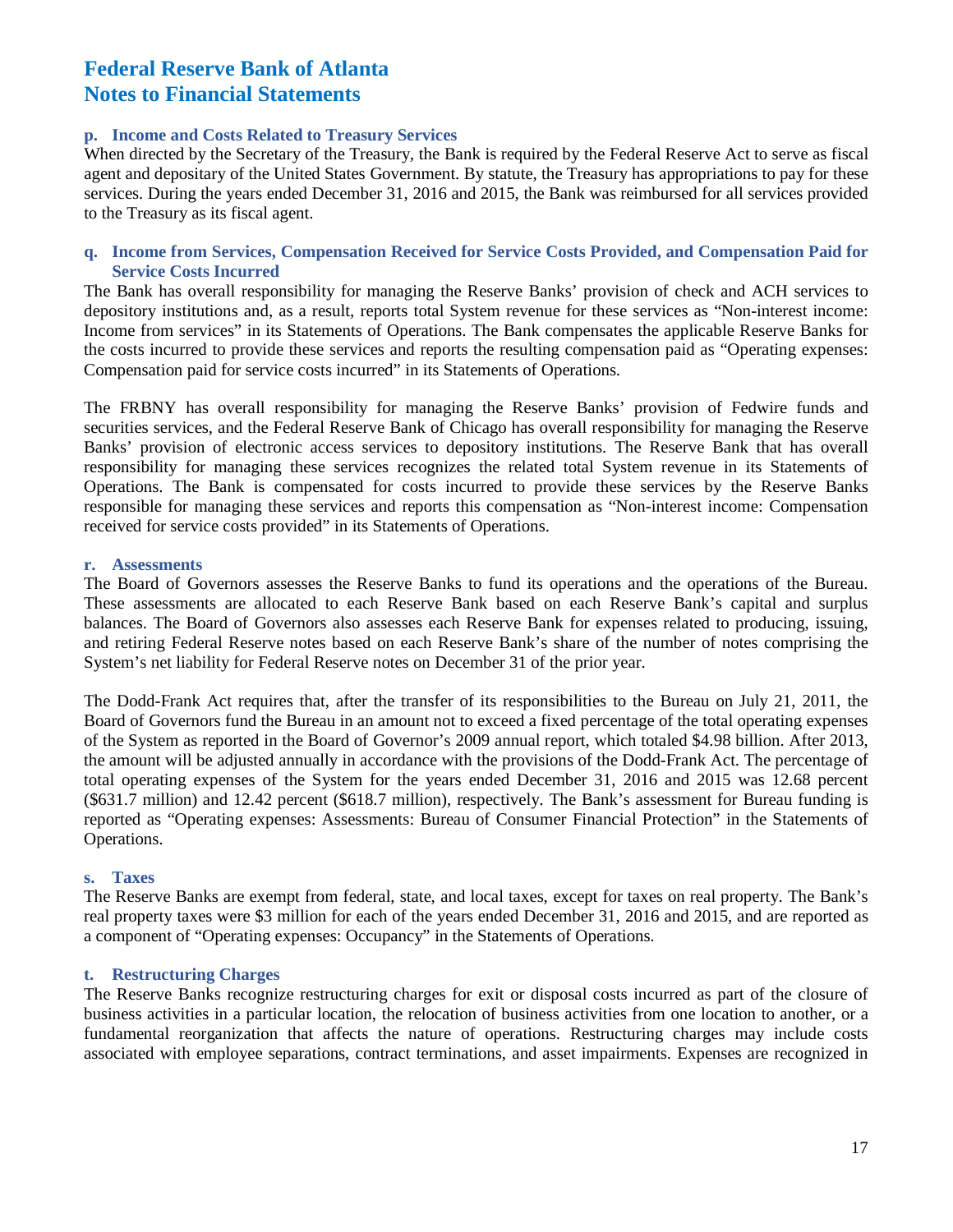the period in which the Bank commits to a formalized restructuring plan or executes the specific actions contemplated in the plan and all criteria for financial statement recognition have been met.

The Bank had no significant restructuring activities in 2016 and 2015.

#### **u. Accounting Policy Change and Recently Issued Accounting Standards**

The Board of Governors approved, effective January 2017, accounting for Treasury securities, GSE debt securities, and foreign government debt instruments held in the SOMA using the effective interest method. Previously, the cost bases of these securities were adjusted for amortization of premiums or accretion of discounts on a straight-line basis. This change will be applied prospectively. This update is not expected to have a material effect on the Bank's financial statements for the year ended December 31, 2017.

Other than the significant differences described in Note 3, the accounting policies described in FAM are generally consistent with those in GAAP. The following items represent recent GAAP accounting standards and describe how FAM was or will be revised to be consistent with these standards.

In May 2014, the Financial Accounting Standards Board (FASB) issued Accounting Standards Update (ASU) 2014-09, *Revenue from Contracts with Customers (Topic 606)*. This update was issued to create common revenue recognition guidance for U.S. GAAP and International Financial Reporting Standards. The guidance is applicable to all contracts for the transfer of goods or services regardless of industry or type of transaction. This update requires recognition of revenue in a manner that reflects the consideration that the entity expects to receive in return for the transfer of goods or services to customers. In August 2015, the FASB issued ASU 2015-14, *Revenue from Contracts with Customers (Topic 606): Deferral of the Effective Date*, which delayed the required effective date of this accounting by one year. In March 2016, the FASB issued ASU 2016-08, *Revenue from Contracts with Customers (Topic 606): Principal versus Agent Considerations (Reporting Revenue Gross versus Net),* which provided clarity regarding what constitutes the transfer of a good or service. In April 2016, the FASB issued ASU 2016-10, *Revenue from Contracts with Customers (Topic 606): Identifying Performance Obligations and Licensing.* This update provides further criteria to help identify whether goods or services within a contract are separately identifiable and, consequently, should be deemed distinct revenue streams. In May 2016, the FASB issued ASU 2016-12, *Revenue from Contracts with Customers (Topic 606): Narrow-Scope Improvements and Practical Expedients*, which provides guidance on assessing collectability, noncash consideration, and how contract modifications and completed contracts should be treated during the transition to new accounting guidance. This revenue recognition accounting guidance is effective for the Bank for the year ending December 31, 2019, although the Bank may elect to adopt the guidance earlier. The Bank is continuing to evaluate the effect of this new guidance on the Bank's financial statements.

In April 2015, the FASB issued ASU 2015-05, *Intangibles - Goodwill and Other - Internal Use Software (Subtopic 350-40)*. The amendments in this update provide guidance to customers about whether a cloud computing arrangement includes a software license. If a cloud computing arrangement includes a software license, then the customer should account for the software license element of the arrangement consistent with the acquisition of other software licenses. If a cloud computing arrangement does not include a software license, the customer should account for the arrangement as a service contract. Consequently, all software licenses within the scope of subtopic 350-40 will be accounted for consistent with other licenses of intangible assets. This update is effective prospectively for the Bank for the year ended December 31, 2016, and did not have a material effect on the Bank's financial statements.

In January 2016, the FASB issued ASU 2016-01, *Financial Instruments – Overall (Subtopic 825-10): Recognition and Measurement of Financial Assets and Financial Liabilities*. The amendments in this update eliminate the requirement to disclose methods and significant assumptions used to estimate the fair value for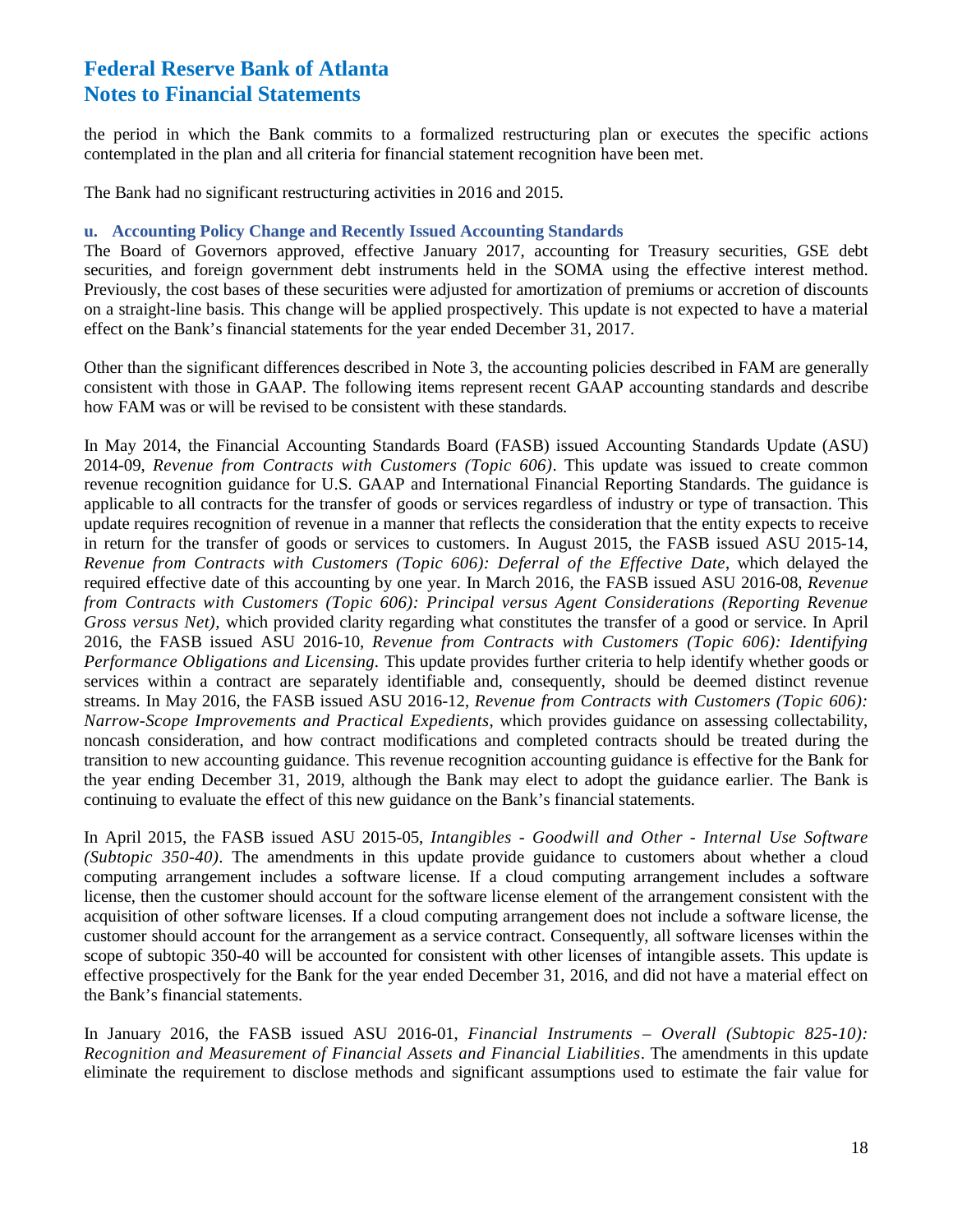financial instruments measured at amortized cost on the balance sheet. This update is effective for the Bank for the year ending December 31, 2019. The Bank is continuing to evaluate the effect of this new guidance on the Bank's financial statements.

In February 2016, the FASB issued ASU 2016-02, *Leases (Topic 842)*. This update revises the model to assess how a lease should be classified and provides guidance for lessees, requiring lessees to present right-of-use assets and lease liabilities on the balance sheet. The update is effective for the Bank for the year ended December 31, 2020, although earlier adoption is permitted. The Bank is continuing to evaluate the effect of this new guidance on its financial statements.

In June 2016, the FASB issued ASU 2016-13, *Financial Instruments – Credit Losses (Topic 326): Measurement of Credit Losses on Financial Instruments*. This update revises the methodology for assessing expected credit losses and requires consideration of reasonable and supportable information to inform credit loss estimates. The update is effective for the Bank for the year ending December 31, 2021, although earlier adoption is permitted. The Bank is continuing to evaluate the effect of this new guidance on its financial statements.

#### **(4) LOANS**

#### **Loans to Depository Institutions**

The Bank offers primary, secondary, and seasonal loans to eligible borrowers (depository institutions that maintain reservable transaction accounts or nonpersonal time deposits and have established discount window borrowing privileges). Each program has its own interest rate and interest is accrued using the applicable interest rate established at least every 14 days by the Bank's board of directors, subject to review and determination by the Board of Governors. Primary and secondary loans are extended on a short-term basis, typically overnight, whereas seasonal loans may be extended for a period of up to nine months.

Primary, secondary, and seasonal loans are collateralized to the satisfaction of the Bank to reduce credit risk. Assets eligible to collateralize these loans include consumer, business, and real estate loans; Treasury securities; GSE debt securities; foreign sovereign debt; municipal, corporate, and state and local government obligations; asset-backed securities; corporate bonds; commercial paper; and bank-issued assets, such as certificates of deposit, bank notes, and deposit notes. Collateral is assigned a lending value that is deemed appropriate by the Bank, which is typically fair value reduced by a margin. Loans to depository institutions are monitored daily to ensure that borrowers continue to meet eligibility requirements for these programs. If a borrower no longer qualifies for these programs, the Bank will generally request full repayment of the outstanding loan or, for primary or seasonal loans, may convert the loan to a secondary credit loan. Collateral levels are reviewed daily against outstanding obligations, and borrowers that no longer have sufficient collateral to support outstanding loans are required to provide additional collateral or to make partial or full repayment.

Loans to depository institutions were \$2 million and \$31 million as of December 31, 2016 and 2015, respectively, with a remaining maturity within 15 days.

At December 31, 2016 and 2015, the Bank did not have any loans that were impaired, restructured, past due, or on non-accrual status, and no allowance for loan losses was required. There were no impaired loans during the years ended December 31, 2016 and 2015. Interest income attributable to loans to depository institutions was immaterial during the years ended December 31, 2016 and 2015.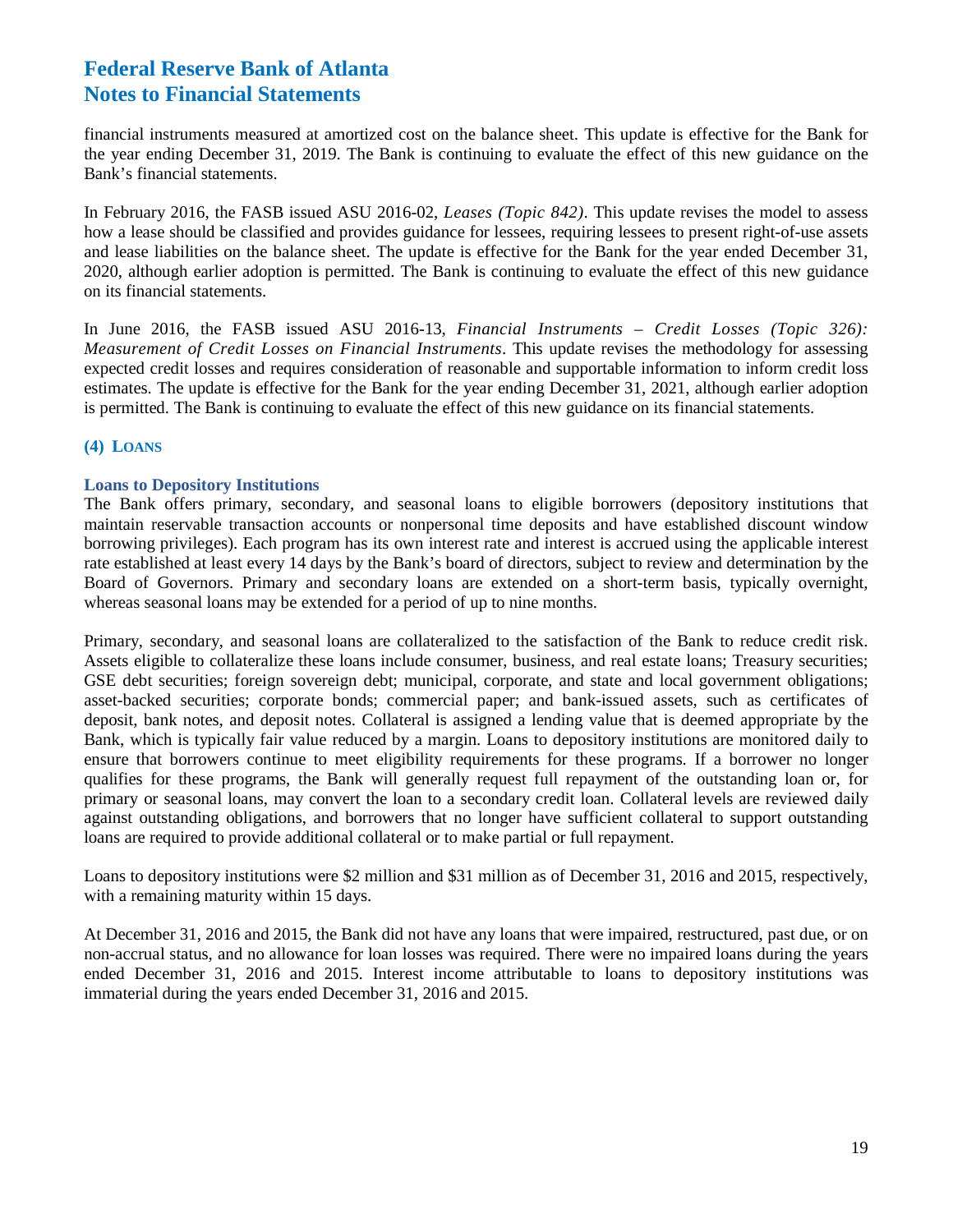#### **(5) SYSTEM OPEN MARKET ACCOUNT**

#### **a. Domestic Securities Holdings**

The FRBNY conducts domestic open market operations and, on behalf of the Reserve Banks, holds the resulting securities in the SOMA.

Pursuant to FOMC directives, the FRBNY has continued to reinvest principal payments from its holdings of GSE debt securities and federal agency and GSE MBS in federal agency and GSE MBS and to roll over maturing Treasury securities at auction. During the years ended December 31, 2016 and 2015, the FRBNY continued the reinvestments and rollovers.

The Bank's allocated share of activity related to domestic open market operations was 5.597 percent and 5.631 percent at December 31, 2016 and 2015, respectively.

The Bank's allocated share of Treasury securities, GSE debt securities, and federal agency and GSE MBS, net, excluding accrued interest, held in the SOMA at December 31, 2016 and 2015 was as follows (in millions):

|                                  |               |              |                         | 2016          |                         |              |                                |  |  |  |
|----------------------------------|---------------|--------------|-------------------------|---------------|-------------------------|--------------|--------------------------------|--|--|--|
|                                  | Par           |              | Unamortized<br>premiums |               | Unaccreted<br>discounts |              | <b>Total amortized</b><br>cost |  |  |  |
| Treasury securities              |               |              |                         |               |                         |              |                                |  |  |  |
| <b>Notes</b>                     | \$<br>91,687  | $\mathbb{S}$ | 827                     | \$            | (314)                   | \$           | 92,200                         |  |  |  |
| <b>Bonds</b>                     | 46,200        |              | 5,805                   |               | (508)                   |              | 51,497                         |  |  |  |
| <b>Total Treasury securities</b> | \$<br>137,887 | \$           | 6,632                   | \$            | (822)                   | \$           | 143,697                        |  |  |  |
| <b>GSE</b> debt securities       | 906           | \$           | 26                      | \$            |                         |              | 932                            |  |  |  |
| Federal agency and GSE MBS       | \$<br>97,464  |              | 3,023                   | $\mathcal{S}$ | (22)                    |              | 100,465                        |  |  |  |
|                                  |               |              | 2015                    |               |                         |              |                                |  |  |  |
|                                  |               |              | Unamortized             |               | Unaccreted              |              | <b>Total amortized</b>         |  |  |  |
|                                  | Par           |              | premiums                |               | discounts               |              | cost                           |  |  |  |
| Treasury securities              |               |              |                         |               |                         |              |                                |  |  |  |
| <b>Notes</b>                     | \$<br>92,057  | $\mathbb{S}$ | 1,179                   | \$            | (365)                   | $\mathbb{S}$ | 92,871                         |  |  |  |
| <b>Bonds</b>                     | 46,558        |              | 6,420                   |               | (526)                   |              | 52,452                         |  |  |  |
| <b>Total Treasury securities</b> | \$<br>138,615 | \$           | 7,599                   | \$            | (891)                   | \$           | 145,323                        |  |  |  |
| <b>GSE</b> debt securities       | 1,855         | S            | 45                      |               |                         |              | 1,900                          |  |  |  |
| Federal agency and GSE MBS       | \$<br>98,403  | \$           | 3,026                   | \$            | (42)                    | \$           | 101,387                        |  |  |  |

There were no material transactions related to repurchase agreements during the years ended December 31, 2016 and 2015.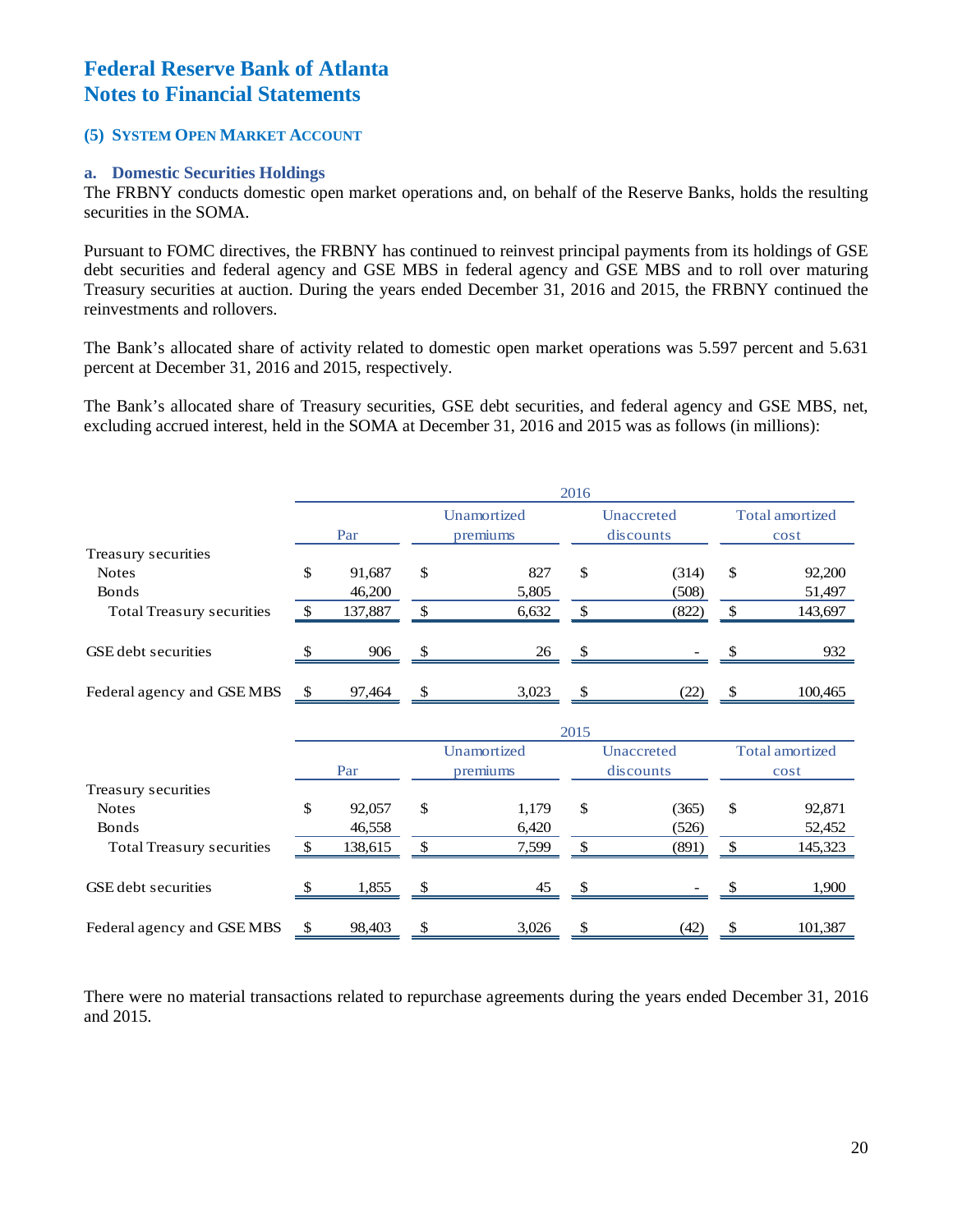During the years ended December 31, 2015 and 2016, the FRBNY entered into reverse repurchase agreements as part of its monetary policy activities. From September 23, 2013 through December 16, 2015, these operations were for the purpose of further assessing the appropriate structure of such operations in supporting the implementation of monetary policy during normalization. Since then these operations have been undertaken as necessary to maintain the federal funds rate in a target range. In addition, reverse repurchase agreements are entered into as part of a service offering to foreign official and international account holders. Financial information related to reverse repurchase agreements for the years ended December 31, 2016 and 2015 was as follows (in millions):

|                                                                            | Allocated to the Bank |              |        | <b>Total SOMA</b> |    |         |  |  |  |
|----------------------------------------------------------------------------|-----------------------|--------------|--------|-------------------|----|---------|--|--|--|
|                                                                            | 2016                  |              | 2015   | 2016              |    | 2015    |  |  |  |
| Primary dealers and expanded counterparties:                               |                       |              |        |                   |    |         |  |  |  |
| Contract amount outstanding, end of year                                   | \$<br>26,213          | $\mathbb{S}$ | 26,725 | \$<br>468,355     | \$ | 474,592 |  |  |  |
| Average daily amount outstanding, during the year                          | 5,921                 |              | 7,032  | 105,648           |    | 125,656 |  |  |  |
| Maximum balance outstanding, during the year                               | 26,725                |              | 26,725 | 474,592           |    | 474,592 |  |  |  |
| Securities pledged (par value), end of year                                | 24,839                |              | 24,662 | 443,799           |    | 437,961 |  |  |  |
| Securities pledged (fair value), end of year                               | 26,265                |              | 26,772 | 469,282           |    | 475,422 |  |  |  |
| Foreign official and international accounts:                               |                       |              |        |                   |    |         |  |  |  |
| Contract amount outstanding, end of year                                   | \$<br>14,376          | \$           | 13,392 | \$<br>256,855     | \$ | 237,809 |  |  |  |
| Average daily amount outstanding, during the year                          | 13,559                |              | 8,855  | 241,848           |    | 157,929 |  |  |  |
| Maximum balance outstanding, during the year                               | 14,834                |              | 13,392 | 265,041           |    | 237,809 |  |  |  |
| Securities pledged (par value), end of year                                | 13,960                |              | 12,971 | 249,417           |    | 230,333 |  |  |  |
| Securities pledged (fair value), end of year                               | 14,378                |              | 13,392 | 256,897           |    | 237,825 |  |  |  |
| Total contract amount outstanding, end of year                             | 40,589                | S            | 40,117 | 725,210           |    | 712,401 |  |  |  |
| Supplemental information - interest expense:                               |                       |              |        |                   |    |         |  |  |  |
| Primary dealers and expanded counterparties                                | \$<br>17              | \$           | 5      | \$<br>303         | \$ | 84      |  |  |  |
| Foreign official and international accounts                                | 46                    |              | 9      | 819               |    | 164     |  |  |  |
| Total interest expense - securities sold under<br>agreements to repurchase | \$<br>63              | \$           | 14     | \$<br>1,122       | \$ | 248     |  |  |  |

Securities pledged as collateral, at December 31, 2016 and 2015, consisted solely of Treasury securities. The contract amount outstanding as of December 31, 2016 of reverse repurchase agreements that were transacted with primary dealers and expanded counterparties had a term of one business day and matured on January 3, 2017. The contract amount outstanding as of December 31, 2016 of reverse repurchase agreements that were transacted with foreign official and international account holders had a term of one business day and matured on January 3, 2017.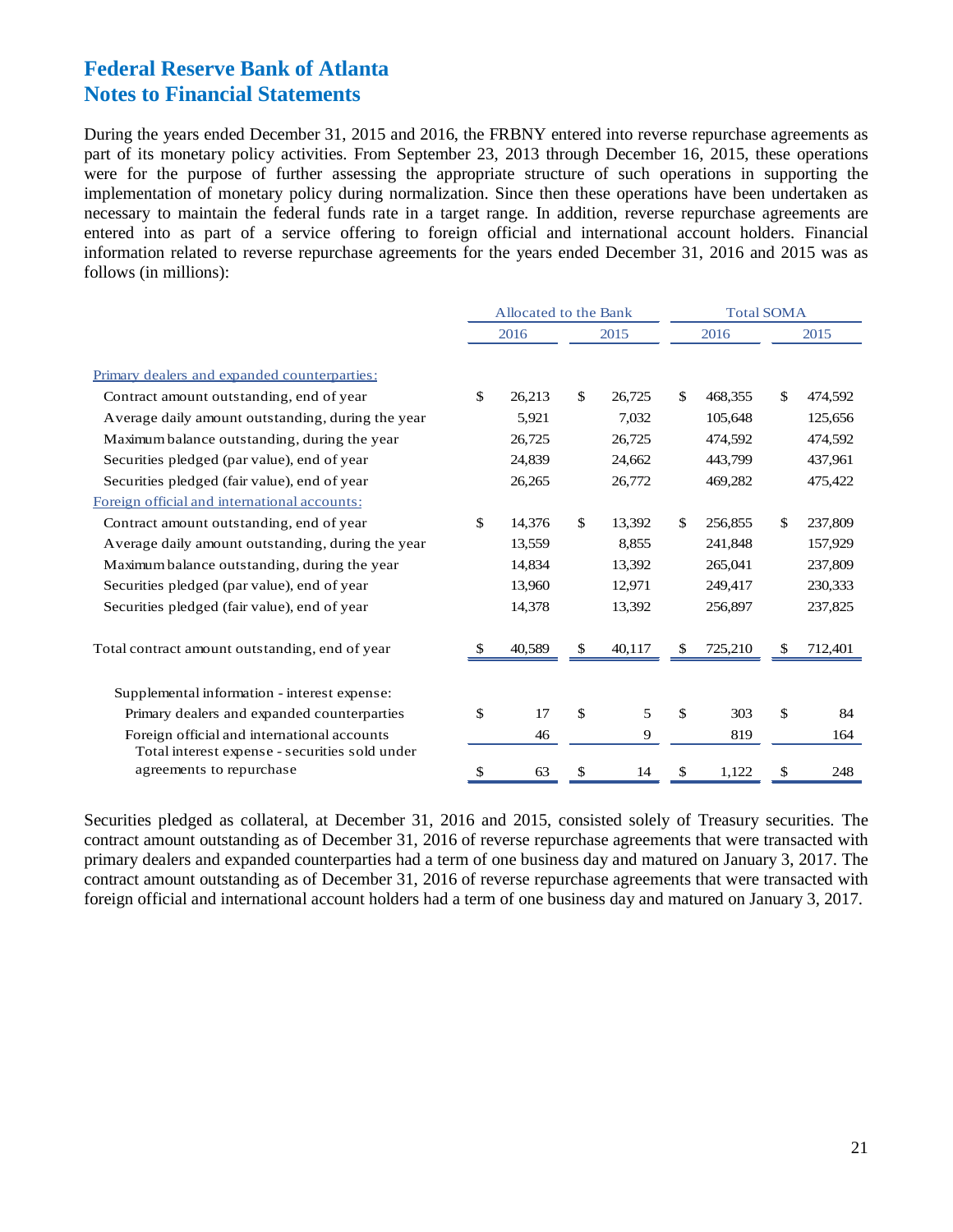The remaining maturity distribution of Treasury securities, GSE debt securities, federal agency and GSE MBS bought outright, and reverse repurchase agreements that were allocated to the Bank at December 31, 2016 and 2015 was as follows (in millions):

|                                                   | Within 15<br>days | 16 days to 90<br>91 days to 1<br>Over 1 year<br>to 5 years<br>days<br>year |       |             | Over 5 years<br>to 10 years | Over 10<br>years | Total        |              |               |
|---------------------------------------------------|-------------------|----------------------------------------------------------------------------|-------|-------------|-----------------------------|------------------|--------------|--------------|---------------|
| December 31, 2016:<br>Treasury securities         |                   |                                                                            |       |             |                             |                  |              |              |               |
| (par value)<br><b>GSE</b> debt securities         | \$<br>829         | \$                                                                         | 2,309 | \$<br>8,438 | \$                          | 68,526           | \$<br>22,347 | \$<br>35,438 | \$<br>137,887 |
| (par value)                                       |                   |                                                                            | 160   | 500         |                             | 115              |              | 131          | 906           |
| Federal agency and GSE                            |                   |                                                                            |       |             |                             |                  |              |              |               |
| $MBS$ (par value) <sup>1</sup>                    |                   |                                                                            |       |             |                             | 4                | 592          | 96,868       | 97,464        |
| Securities sold under<br>agreements to repurchase |                   |                                                                            |       |             |                             |                  |              |              |               |
| (contract amount)                                 | 40,589            |                                                                            |       |             |                             |                  |              |              | 40,589        |
| December 31, 2015:                                |                   |                                                                            |       |             |                             |                  |              |              |               |
| Treasury securities<br>(par value)                | \$                | \$                                                                         | 2,175 | \$<br>9,995 | \$                          | 62,977           | \$<br>27,549 | \$<br>35,919 | \$<br>138,615 |
| <b>GSE</b> debt securities                        |                   |                                                                            |       |             |                             |                  |              |              |               |
| (par value)                                       |                   |                                                                            | 208   | 736         |                             | 779              |              | 132          | 1,855         |
| Federal agency and GSE                            |                   |                                                                            |       |             |                             |                  |              |              |               |
| $MBS$ (par value) <sup>1</sup>                    |                   |                                                                            |       |             |                             | 26               | 508          | 97,869       | 98,403        |
| Securities sold under<br>agreements to repurchase |                   |                                                                            |       |             |                             |                  |              |              |               |
| (contract amount)                                 | 40,117            |                                                                            |       |             |                             |                  |              |              | 40,117        |

 $1$  The par amount shown for federal agency and GSE MBS is the remaining principal balance of the securities.

Federal agency and GSE MBS are reported at stated maturity in the table above. The estimated weighted-average life of these securities, which differs from the stated maturity primarily because it factors in scheduled payments and prepayment assumptions, was approximately 7.2 and 6.5 years as of December 31, 2016 and 2015, respectively.

The amortized cost and par value of Treasury securities and GSE debt securities that were loaned from the SOMA under securities lending agreements at December 31, 2016 and 2015 were as follows (in millions):

|                                        | Allocated to the Bank |             | <b>Total SOMA</b> |              |              |        |  |  |
|----------------------------------------|-----------------------|-------------|-------------------|--------------|--------------|--------|--|--|
|                                        | 2016                  | 2015        |                   | 2016<br>2015 |              |        |  |  |
| Treasury securities (amortized cost)   | \$<br>1.410           | \$<br>1.068 | \$                | 25.195       | <sup>S</sup> | 18,960 |  |  |
| Treasury securities (par value)        | 1,382                 | 1,017       |                   | 24,698       |              | 18,055 |  |  |
| GSE debt securities (amortized cost)   | 2                     | 8           |                   | 44           |              | 146    |  |  |
| <b>GSE</b> debt securities (par value) | 2                     | 8           |                   | 44           |              | 137    |  |  |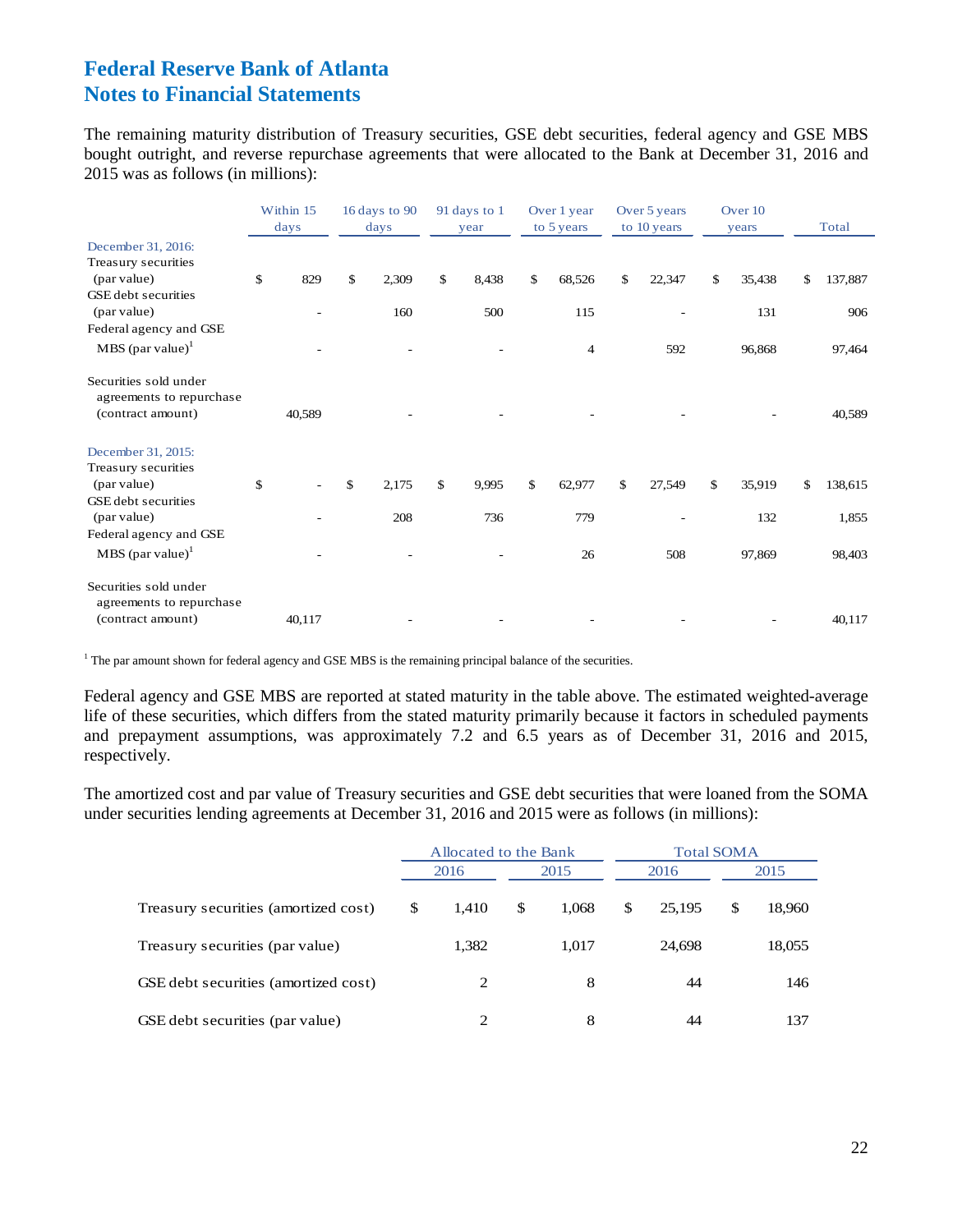Securities pledged as collateral by the counterparties in the securities lending arrangements at December 31, 2016 and 2015 consisted solely of Treasury securities. The securities lending agreements outstanding as of December 31, 2016 had a term of one business day and matured on January 3, 2017.

The FRBNY enters into commitments to buy and sell Treasury securities and records the related securities on a settlement-date basis. As of December 31, 2016, the total purchase price of the Treasury securities under outstanding commitments was \$11,679 million of which \$654 million was allocated to the Bank. These commitments had contractual settlement dates extending through January 2017.

The FRBNY enters into commitments to buy and sell federal agency and GSE MBS and records the related securities on a settlement-date basis. As of December 31, 2016, the total purchase price of the federal agency and GSE MBS under outstanding purchase commitments was \$35,787 million, none of which was related to dollar rolls. The total purchase price of outstanding purchase commitments allocated to the Bank was \$2,003 million, none of which was related to dollar rolls. These commitments, which had contractual settlement dates extending through January 2017, are for the purchase of TBA MBS for which the number and identity of the pools that will be delivered to fulfill the commitment are unknown at the time of the trade. As of December 31, 2016, there were no outstanding sales commitments for federal agency and GSE MBS. MBS commitments are subject to varying degrees of off-balance-sheet market risk and counterparty credit risk that result from their future settlement. The FRBNY requires the posting of cash collateral for MBS commitments as part of its risk management practices used to mitigate the counterparty credit risk.

Other assets consists primarily of cash and short-term investments related to the federal agency and GSE MBS portfolio. Other liabilities, which are primarily related to federal agency and GSE MBS purchases and sales, includes the FRBNY's obligation to return cash margin posted by counterparties as collateral under commitments to purchase and sell federal agency and GSE MBS. In addition, other liabilities includes obligations that arise from the failure of a seller to deliver MBS to the FRBNY on the settlement date. Although the FRBNY has ownership of and records its investments in the MBS as of the contractual settlement date, it is not obligated to make payment until the securities are delivered, and the amount included in other liabilities represents the FRBNY's obligation to pay for the securities when delivered. The amount of other assets and other liabilities allocated to the Bank and held in the SOMA at December 31, 2016 and 2015 was as follows (in millions):

|                                        | Allocated to the Bank |      |    | <b>Total SOMA</b> |       |               |      |  |  |
|----------------------------------------|-----------------------|------|----|-------------------|-------|---------------|------|--|--|
|                                        | 2016                  | 2015 |    |                   | 2016  |               | 2015 |  |  |
| Other assets:                          |                       |      |    |                   |       |               |      |  |  |
| MBS portfolio related cash and short   |                       |      |    |                   |       |               |      |  |  |
| term investments                       | \$                    | \$   |    | \$                |       | \$            | 13   |  |  |
| Other                                  |                       |      |    |                   |       |               |      |  |  |
| Total other assets                     |                       | £.   |    | -\$               | 8     | <sup>\$</sup> | 14   |  |  |
| Other liabilities:                     |                       |      |    |                   |       |               |      |  |  |
| Cash margin                            | \$<br>55              | \$   | 28 | \$                | 983   | S             | 486  |  |  |
| Obligations from MBS transaction fails |                       |      |    |                   | 9     |               | 16   |  |  |
| Other                                  |                       |      |    |                   | 20    |               | 6    |  |  |
| Total other liabilities                | 57                    | \$.  | 29 | S                 | 1,012 | \$            | 508  |  |  |

Accrued interest receivable on domestic securities holdings held in the SOMA was \$25,517 million and \$25,354 million as of December 31, 2016 and 2015, respectively, of which \$1,428 million was allocated to the Bank at each year end. These amounts are reported as a component of "System Open Market Account: Accrued interest receivable" in the Statements of Condition.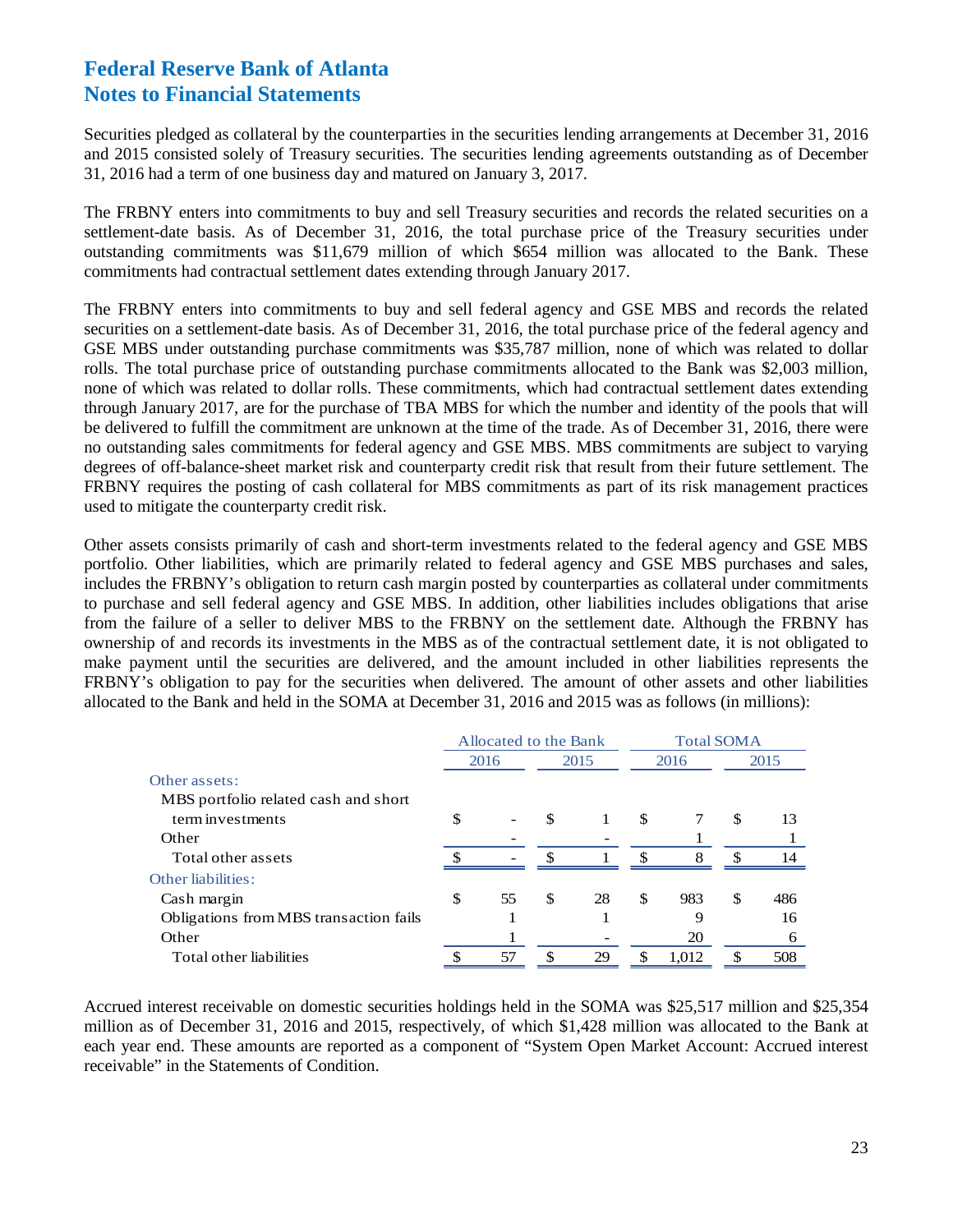Information about transactions related to Treasury securities, GSE debt securities, and federal agency and GSE MBS allocated to the Bank and held in the SOMA during the years ended December 31, 2016 and 2015, is summarized as follows (in millions):

|                                                                                                                                 |    |              |              |              | Allocated to the Bank           |                               |       |                                         |
|---------------------------------------------------------------------------------------------------------------------------------|----|--------------|--------------|--------------|---------------------------------|-------------------------------|-------|-----------------------------------------|
|                                                                                                                                 |    | <b>Notes</b> |              | <b>Bonds</b> | Total<br>Treasury<br>securities | <b>GSE</b> debt<br>securities |       | Federal<br>agency and<br><b>GSE MBS</b> |
| Balance at December 31, 2014                                                                                                    | \$ | 91,482       | \$           | 52,037       | \$<br>143,519                   | \$                            | 2,211 | \$<br>98,899                            |
| Purchases $1$                                                                                                                   |    | 154          |              | 43           | 197                             |                               |       | 20,005                                  |
| Sales <sup>1</sup>                                                                                                              |    |              |              |              |                                 |                               |       | (25)                                    |
| Realized gains (losses), $net2$                                                                                                 |    |              |              |              |                                 |                               |       | 1                                       |
| Principal payments and maturities                                                                                               |    | (168)        |              | (31)         | (199)                           |                               | (320) | (18,682)                                |
| Amortization of premiums and accretion of discounts, net                                                                        |    | (307)        |              | (574)        | (881)                           |                               | (29)  | (657)                                   |
| Inflation adjustment on inflation-indexed securities                                                                            |    | 3            |              | 9            | 12                              |                               |       |                                         |
| Annual reallocation adjustment <sup>3</sup>                                                                                     |    | 1,707        |              | 968          | 2,675                           |                               | 38    | 1,846                                   |
| Balance at December 31, 2015                                                                                                    |    | 92,871       | $\mathbb{S}$ | 52,452       | 145,323                         | $\mathbb{S}$                  | 1,900 | \$<br>101,387                           |
| Purchases $1$                                                                                                                   |    | 10,710       |              | 778          | 11,488                          |                               |       | 21,702                                  |
| Sales $1$                                                                                                                       |    | (30)         |              | (3)          | (33)                            |                               |       | (12)                                    |
| Realized gains (losses), net <sup>2</sup>                                                                                       |    | (1)          |              |              | (1)                             |                               |       |                                         |
| Principal payments and maturities                                                                                               |    | (10, 534)    |              | (930)        | (11, 464)                       |                               | (939) | (21, 238)                               |
| Amortization of premiums and accretion of discounts, net                                                                        |    | (283)        |              | (562)        | (845)                           |                               | (19)  | (750)                                   |
| Inflation adjustment on inflation-indexed securities                                                                            |    | 32           |              | 80           | 112                             |                               |       |                                         |
| Annual reallocation adjustment <sup>3</sup>                                                                                     |    | (565)        |              | (318)        | (883)                           |                               | (10)  | (624)                                   |
| Balance at December 31, 2016                                                                                                    | S  | 92,200       | \$           | 51,497       | \$<br>143,697                   | $\mathbb{S}$                  | 932   | \$100,465                               |
| Year-ended December 31, 2015<br>Supplemental information - par value of transactions:<br>Purchases <sup>4</sup><br><b>Sales</b> | \$ | 155          | \$           | 43           | \$<br>198                       | \$                            |       | \$<br>19,307<br>(24)                    |
| Year-ended December 31, 2016<br>Supplemental information - par value of transactions:                                           |    |              |              |              |                                 |                               |       |                                         |
| Purchases <sup>4</sup>                                                                                                          | \$ | 10.723       | \$           | 778          | \$<br>11.501                    | \$                            |       | \$<br>20,916                            |
| <b>Sales</b>                                                                                                                    |    | (31)         |              | (3)          | (34)                            |                               |       | (11)                                    |

<sup>1</sup> Purchases and sales may include payments and receipts related to principal, premiums, discounts, and inflation compensation adjustments to the basis of inflation-indexed securities. The amount reported as sales includes the realized gains and losses on such transactions. Purchases and sales exclude MBS TBA transactions that are settled on a net basis.

<sup>2</sup> Realized gains (losses), net is the offset of the amount of realized gains and losses included in the reported sales amount.

<sup>3</sup> Reflects the annual adjustment to the Bank's allocated portion of the related SOMA securities that results from the annual settlement of the interdistrict settlement account, as discussed in Note 3i.

<sup>4</sup> Includes inflation compensation.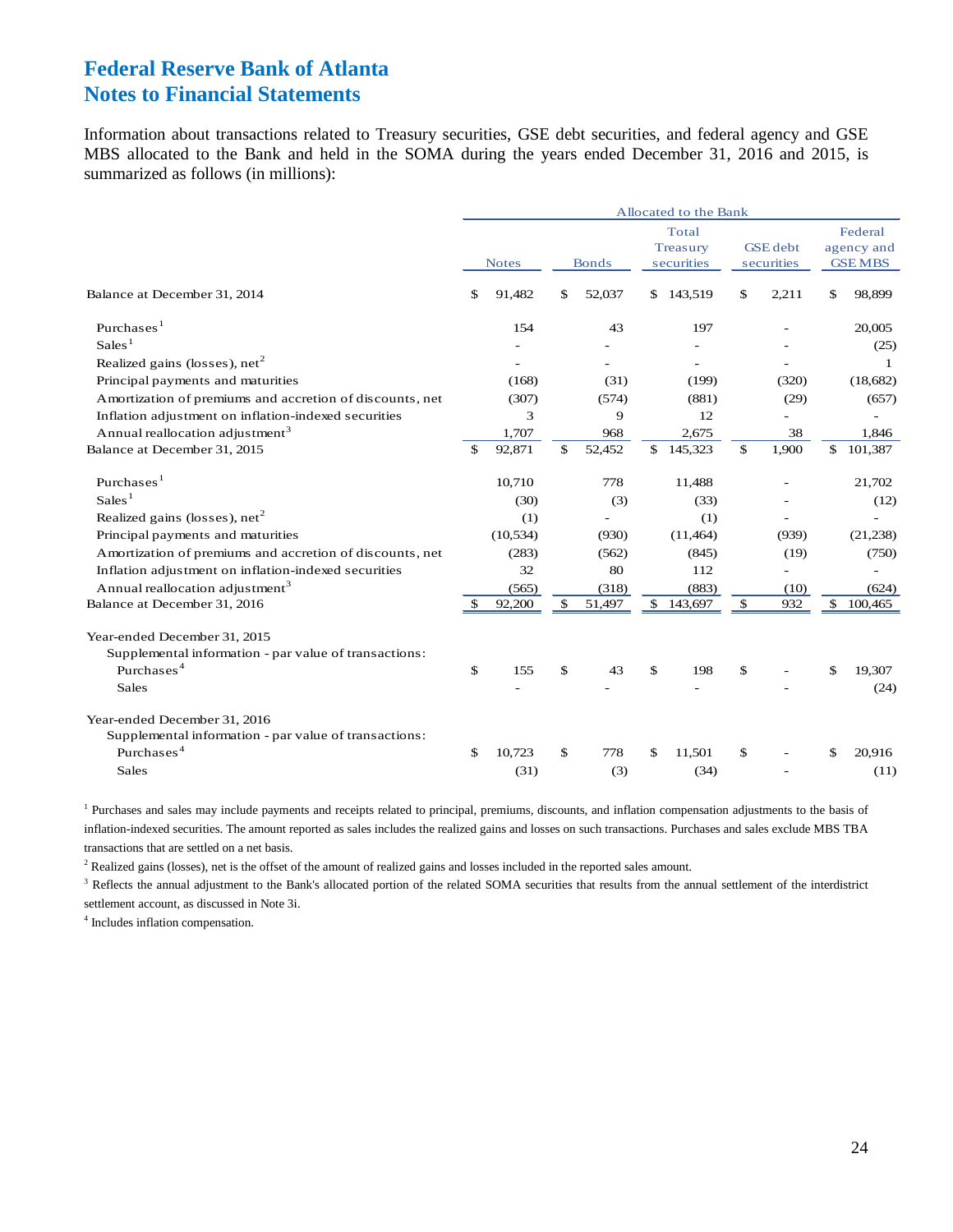|                                                                                       |    |              |    |              | <b>Total SOMA</b> |                 |                 |
|---------------------------------------------------------------------------------------|----|--------------|----|--------------|-------------------|-----------------|-----------------|
|                                                                                       |    |              |    |              | Total             |                 | Federal         |
|                                                                                       |    |              |    |              | Treasury          | <b>GSE</b> debt | agency and      |
|                                                                                       |    | <b>Notes</b> |    | <b>Bonds</b> | securities        | securities      | <b>GSE MBS</b>  |
| Balance at December 31, 2014                                                          | \$ | 1,654,901    | \$ | 941,340      | \$<br>2,596,241   | \$<br>39,990    | \$<br>1,789,083 |
| Purchases <sup>1</sup>                                                                |    | 2,736        |    | 761          | 3,497             |                 | 356,976         |
| Sales <sup>1</sup>                                                                    |    |              |    |              |                   |                 | (464)           |
| Realized gains (losses), net <sup>2</sup>                                             |    |              |    |              |                   |                 | 16              |
| Principal payments and maturities                                                     |    | (2,977)      |    | (543)        | (3,520)           | (5,733)         | (333, 441)      |
| Amortization of premiums and accretion of discounts, net                              |    | (5,485)      |    | (10,253)     | (15,738)          | (509)           | (11, 721)       |
| Inflation adjustment on inflation-indexed securities                                  |    | 53           |    | 143          | 196               |                 |                 |
| Balance at December 31, 2015                                                          | \$ | 1,649,228    | \$ | 931,448      | \$<br>2,580,676   | \$<br>33,748    | \$<br>1,800,449 |
| Purchases <sup>1</sup>                                                                |    | 190,992      |    | 13,882       | 204,874           |                 | 387,210         |
| Sales $1$                                                                             |    | (534)        |    | (62)         | (596)             |                 | (213)           |
| Realized gains (losses), net <sup>2</sup>                                             |    | (22)         |    | 7            | (15)              |                 | 6               |
| Principal payments and maturities                                                     |    | (187, 843)   |    | (16, 597)    | (204, 440)        | (16,764)        | (379,065)       |
| Amortization of premiums and accretion of discounts, net                              |    | (5,049)      |    | (10,033)     | (15,082)          | (336)           | (13, 384)       |
| Inflation adjustment on inflation-indexed securities                                  |    | 567          |    | 1,438        | 2,005             |                 |                 |
| Balance at December 31, 2016                                                          | -S | 1,647,339    | S. | 920,083      | \$<br>2,567,422   | \$<br>16,648    | \$<br>1,795,003 |
| Year-ended December 31, 2015<br>Supplemental information - par value of transactions: |    |              |    |              |                   |                 |                 |
| Purchases <sup>3</sup>                                                                | \$ | 2,747        | \$ | 766          | \$<br>3,513       | \$              | \$<br>344,505   |
| <b>Sales</b>                                                                          |    |              |    |              |                   |                 | (435)           |
| Year-ended December 31, 2016                                                          |    |              |    |              |                   |                 |                 |
| Supplemental information - par value of transactions:                                 |    |              |    |              |                   |                 |                 |
| Purchases $3$                                                                         | \$ | 191,231      | \$ | 13,868       | \$<br>205,099     | \$              | \$<br>373,197   |
| <b>Sales</b>                                                                          |    | (555)        |    | (45)         | (600)             |                 | (203)           |

<sup>1</sup> Purchases and sales may include payments and receipts related to principal, premiums, discounts, and inflation compensation adjustments to the basis of inflation-indexed securities. The amount reported as sales includes the realized gains and losses on such transactions. Purchases and sales exclude MBS TBA transactions that are settled on a net basis.

<sup>2</sup> Realized gains (losses), net is the offset of the amount of realized gains and losses included in the reported sales amount.

<sup>3</sup> Includes inflation compensation.

#### **b. Foreign Currency Denominated Investments**

The FRBNY conducts foreign currency operations and, on behalf of the Reserve Banks, holds the resulting foreign currency denominated investments in the SOMA.

The FRBNY holds foreign currency deposits with foreign central banks and the Bank for International Settlements and invests in foreign government debt instruments of France, Germany, the Netherlands, and Japan. These foreign government debt instruments are backed by the full faith and credit of the issuing foreign governments. In addition, the FRBNY may enter into repurchase agreements to purchase government debt securities for which the accepted collateral is the debt instruments issued by a foreign government.

At December 31, 2016 and 2015, there were no repurchase agreements outstanding and, consequently, no related foreign securities held as collateral.

The Bank's allocated share of activity related to foreign currency operations was 5.553 percent and 5.690 percent at December 31, 2016 and 2015, respectively.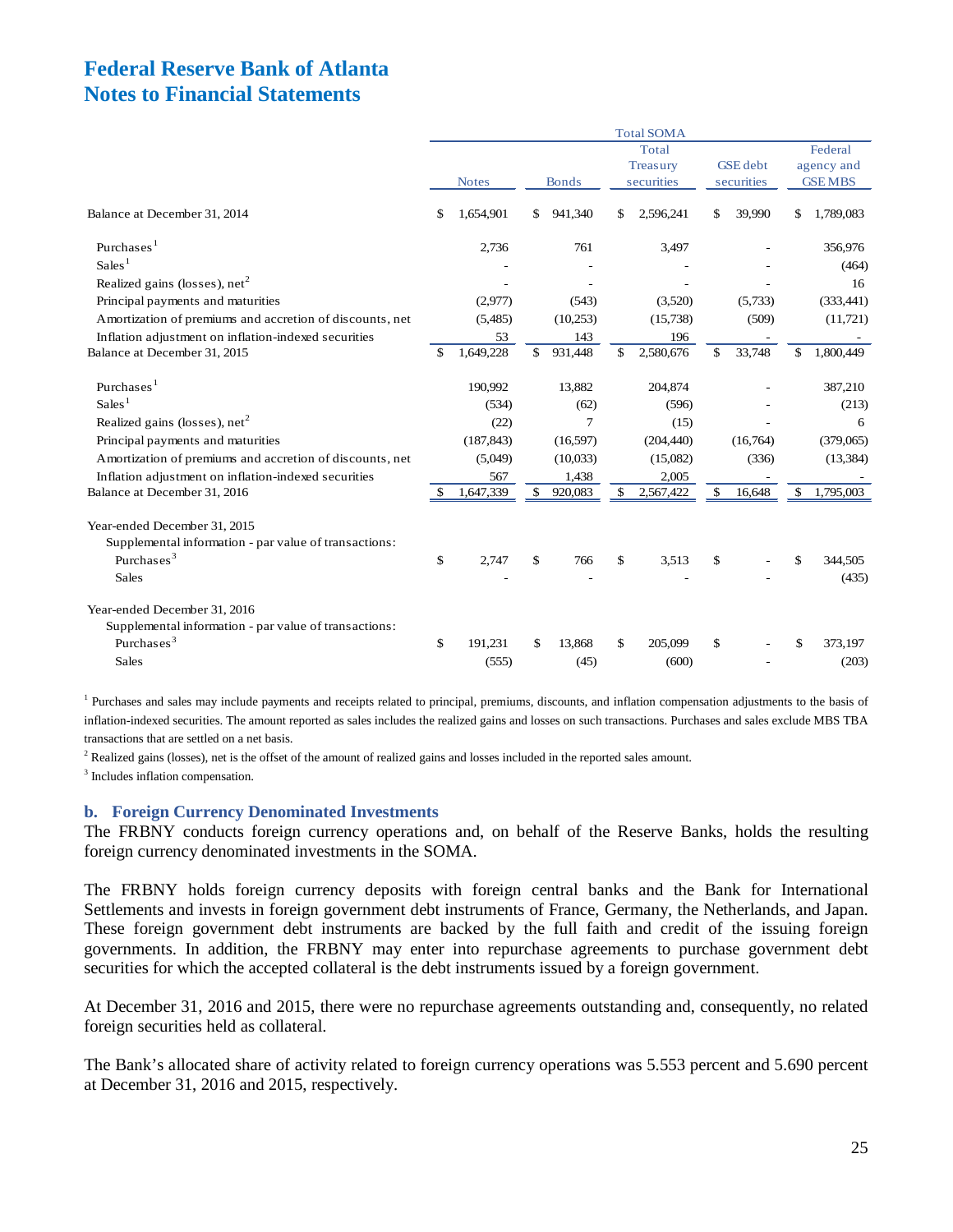Information about foreign currency denominated investments recorded at amortized cost and valued at foreign currency market exchange rates held in the SOMA and allocated to the Bank at December 31, 2016 and 2015 was as follows (in millions):

|                                      | <b>Allocated to Bank</b> |       |      |       |    | <b>Total SOMA</b> |   |        |  |
|--------------------------------------|--------------------------|-------|------|-------|----|-------------------|---|--------|--|
|                                      | 2016<br>2015             |       | 2016 |       |    | 2015              |   |        |  |
| Euro:                                |                          |       |      |       |    |                   |   |        |  |
| Foreign currency deposits            | \$                       | 234   | \$   | 354   | \$ | 4,205             | S | 6,218  |  |
| French government debt instruments   |                          | 216   |      | 189   |    | 3,892             |   | 3,325  |  |
| German government debt instruments   |                          | 105   |      | 129   |    | 1,884             |   | 2,261  |  |
| Dutch government debt instruments    |                          | 81    |      |       |    | 1,462             |   |        |  |
| Japanese yen:                        |                          |       |      |       |    |                   |   |        |  |
| Foreign currency deposits            |                          | 259   |      | 146   |    | 4.668             |   | 2,568  |  |
| Japanese government debt instruments |                          | 185   |      | 295   |    | 3,331             |   | 5,195  |  |
| Total                                |                          | 1,080 | \$   | 1,113 | \$ | 19,442            |   | 19,567 |  |

Net interest income earned on foreign currency denominated investments held in the SOMA for the years ended December 31, 2016 and 2015 was as follows (in millions):

|                           | <b>Total SOMA</b> |      |  |  |
|---------------------------|-------------------|------|--|--|
|                           | 2016              | 2015 |  |  |
| Net interest income:      |                   |      |  |  |
| Euro                      | (11)              | 24   |  |  |
| Japanese yen              |                   |      |  |  |
| Total net interest income |                   |      |  |  |

<sup>1</sup> As a result of negative interest rates in certain foreign currency denominated investments held in the SOMA, interest income on foreign currency denominated investments, net contains negative interest of \$32 million and \$13 million for the years ended December 31, 2016 and 2015, respectively.

Accrued interest receivable on foreign currency denominated investments, net was \$79 million and \$64 million as of December 31, 2016 and 2015, respectively, of which \$5 million and \$3 million, respectively, was allocated to the Bank. These amounts are reported as a component of "System Open Market Account: Accrued interest receivable" in the Statements of Condition.

The remaining maturity distribution of foreign currency denominated investments that were allocated to the Bank at December 31, 2016 and 2015 was as follows (in millions):

|                    | Within 15<br>days | 16 days to $90$<br>days | 91 days to 1<br>year |     | Over 1 year<br>to 5 years |               | Over 5 years<br>to 10 years |     | Total |
|--------------------|-------------------|-------------------------|----------------------|-----|---------------------------|---------------|-----------------------------|-----|-------|
| December 31, 2016: |                   |                         |                      |     |                           |               |                             |     |       |
| Euro               | \$<br>236         | \$<br>19                | \$<br>65             | -\$ | 176                       | \$            | 140                         | \$  | 636   |
| Japanese yen       | 269               | 19                      | 74                   |     | 82                        |               |                             |     | 444   |
| Total              | 505               | \$<br>38                | \$<br>139            | \$  | 258                       | \$            | 140                         | \$. | 1,080 |
|                    |                   |                         |                      |     |                           |               |                             |     |       |
| December 31, 2015: |                   |                         |                      |     |                           |               |                             |     |       |
| Euro               | \$<br>121         | \$<br>253               | \$<br>60             | \$  | 218                       | <sup>\$</sup> | 20                          | \$  | 672   |
| Japanese yen       | 156               | 20                      | 91                   |     | 174                       |               |                             |     | 441   |
| Total              | 277               | \$<br>273               | \$<br>151            | \$  | 392                       | S.            | 20                          | \$  | 1,113 |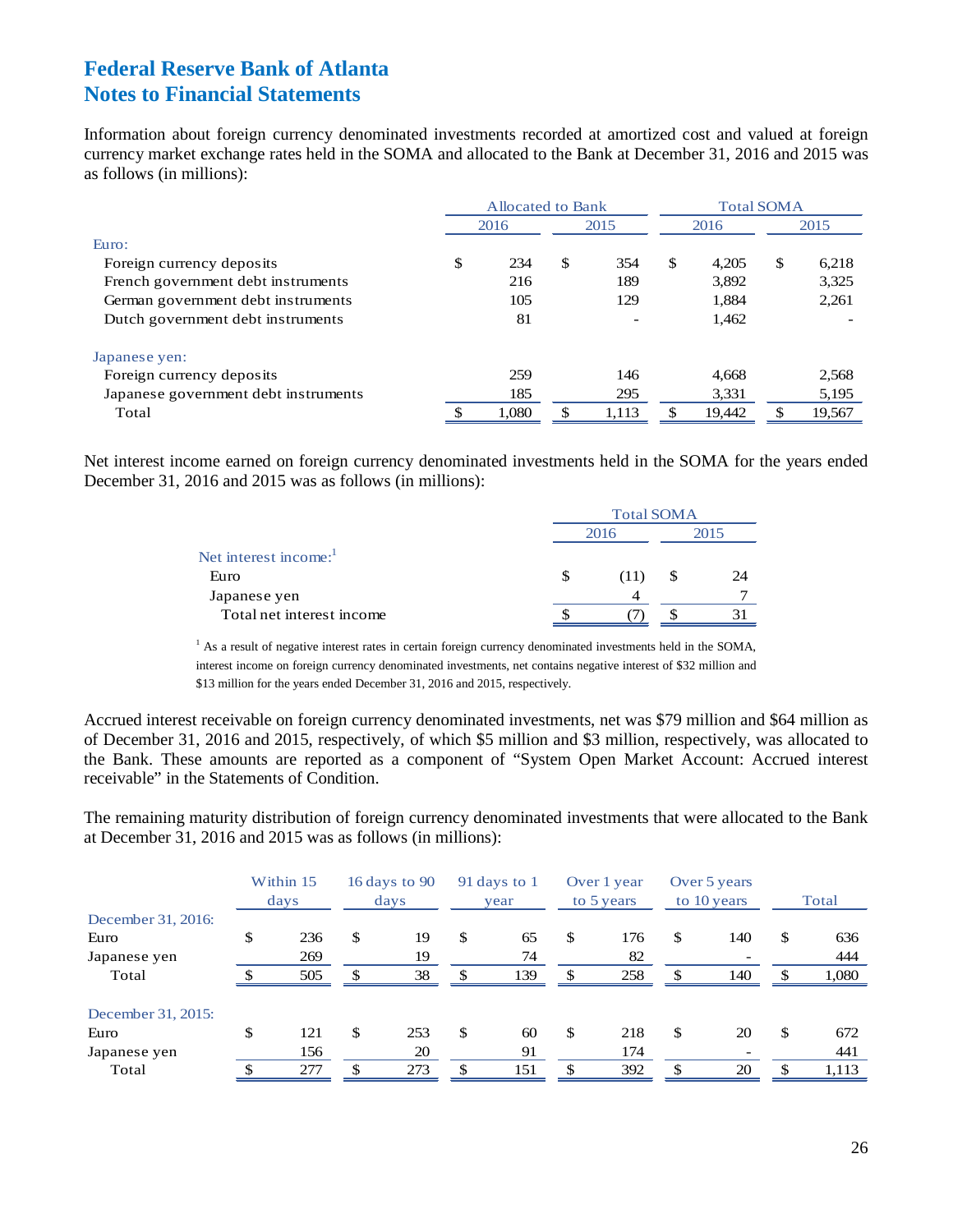There were no foreign exchange contracts related to foreign currency operations outstanding as of December 31, 2016.

The FRBNY enters into commitments to buy foreign government debt instruments and records the related securities on a settlement-date basis. As of December 31, 2016, there were no outstanding commitments to purchase foreign government debt instruments. During 2016, there were purchases and maturities of foreign government debt instruments of \$3,524 million and \$3,767 million, respectively, of which \$196 million and \$210 million, respectively, were allocated to the Bank. There were no sales of foreign government debt instruments in 2016.

In connection with its foreign currency activities, the FRBNY may enter into transactions that are subject to varying degrees of off-balance-sheet market risk and counterparty credit risk that result from their future settlement. The FRBNY controls these risks by obtaining credit approvals, establishing transaction limits, receiving collateral in some cases, and performing monitoring procedures.

Foreign currency working balances held and foreign exchange contracts executed by the Bank to facilitate international payments and currency transactions made on behalf of foreign central banks and U.S. official institution customers were immaterial as of December 31, 2016 and 2015.

#### **c. Central Bank Liquidity Swaps**

#### *U.S. Dollar Liquidity Swaps*

The Bank's allocated share of U.S. dollar liquidity swaps was 5.553 percent and 5.690 percent at December 31, 2016 and 2015, respectively.

The total foreign currency held under U.S. dollar liquidity swaps held in the SOMA at December 31, 2016 and 2015 was \$5,563 million and \$997 million, respectively, of which \$309 million and \$57 million, respectively, was allocated to the Bank.

The remaining maturity distribution of U.S. dollar liquidity swaps that were allocated to the Bank at December 31, 2016 and 2015 was as follows (in millions):

|              |           | 2016 |   | 2015      |
|--------------|-----------|------|---|-----------|
|              | Within 15 |      |   | Within 15 |
|              | days      |      |   | days      |
| Euro         |           | 241  | S | 53        |
| Japanese yen |           | 68   |   |           |
| Total        |           | 309  |   |           |

#### *Foreign Currency Liquidity Swaps*

At December 31, 2016 and 2015, there was no balance outstanding related to foreign currency liquidity swaps.

#### **d. Fair Value of SOMA Assets and Liabilities**

The fair value amounts below are presented solely for informational purposes and are not intended to comply with the fair value disclosures required by FASB Accounting Standards Codification (ASC) Topic 820 (ASC 820), *Fair Value Measurement*. Although the fair value of SOMA security holdings can be substantially greater than or less than the recorded value at any point in time, these unrealized gains or losses have no effect on the ability of the Reserve Banks, as the central bank, to meet their financial obligations and responsibilities. Because SOMA securities are recorded at amortized cost, cumulative unrealized gains (losses) are not recognized in the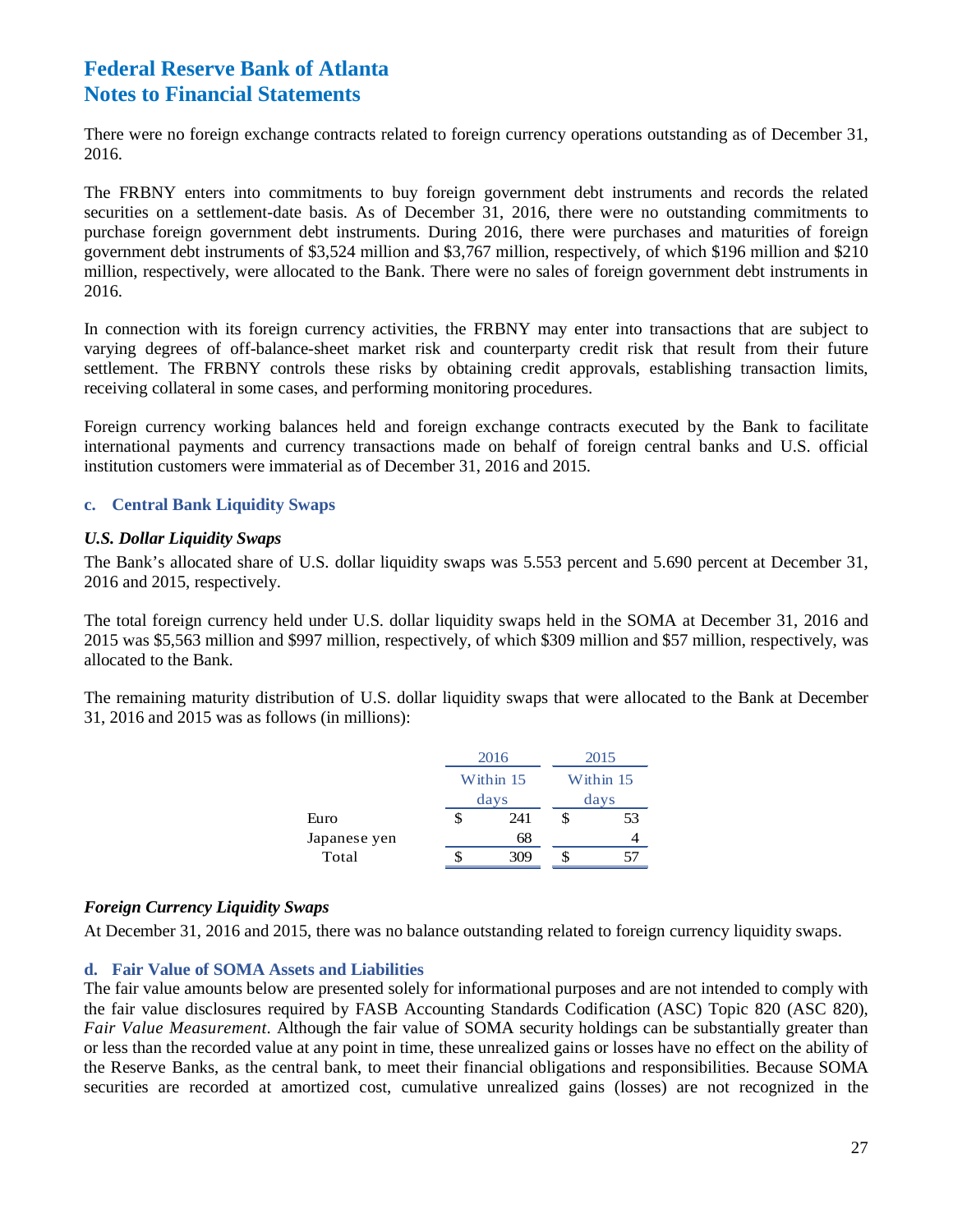Statements of Condition and the changes in cumulative unrealized gains (losses) are not recognized in the Statements of Operations.

The fair value of the Treasury securities, GSE debt securities, federal agency and GSE MBS, and foreign government debt instruments held in the SOMA is subject to market risk, arising from movements in market variables such as interest rates and credit risk. The fair value of federal agency and GSE MBS is also affected by the expected rate of prepayments of mortgage loans underlying the securities. The fair value of foreign government debt instruments is also affected by currency risk. Based on evaluations performed as of December 31, 2016 and 2015, there are no credit impairments of SOMA securities holdings.

The following table presents the amortized cost, fair value, and cumulative unrealized gains (losses) on the Treasury securities, GSE debt securities, and federal agency and GSE MBS held in the SOMA and allocated to the Bank at December 31, 2016 and 2015 (in millions):

|                                                                              |                |     |            |     | Allocated to the Bank    |                |     |            |    |                          |
|------------------------------------------------------------------------------|----------------|-----|------------|-----|--------------------------|----------------|-----|------------|----|--------------------------|
|                                                                              |                |     | 2016       |     |                          |                |     | 2015       |    |                          |
|                                                                              |                |     |            |     | Cumulative<br>unrealized |                |     |            |    | Cumulative<br>unrealized |
|                                                                              | Amortized cost |     | Fair value |     | gains (losses),<br>net   | Amortized cost |     | Fair value |    | gains (losses),<br>net   |
| Treasury securities:                                                         |                |     |            |     |                          |                |     |            |    |                          |
| <b>Notes</b>                                                                 | \$<br>92,200   | S.  | 92,742     | \$. | 542                      | \$<br>92,871   | \$. | 94,007     | S  | 1,136                    |
| Bonds                                                                        | 51,497         |     | 55,056     |     | 3,559                    | 52,452         |     | 56,679     |    | 4,227                    |
| <b>Total Treasury securities</b>                                             | 143,697        |     | 147,798    |     | 4,101                    | 145,323        |     | 150,686    |    | 5,363                    |
| <b>GSE</b> debt securities                                                   | 932            |     | 976        |     | 44                       | 1,900          |     | 1,980      |    | -80                      |
| Federal agency and GSEMBS                                                    | 100,465        |     | 100,044    |     | (421)                    | 101,387        |     | 101,939    |    | 552                      |
| Total domestic SOMA portfolio securities holdings \$                         | 245,094        |     | 248,818    |     | 3,724                    | 248,610        |     | 254,605    |    | 5,995                    |
| Memorandum - Commitments for:                                                |                |     |            |     |                          |                |     |            |    |                          |
| Purchases of Treasury securities                                             | \$<br>654      | \$. | 656        | S   | 2                        | \$             | \$. |            | \$ |                          |
| Purchases of Federal agency and GSEMBS<br>Sales of Federal agency and GSEMBS | 2,003          |     | 2,014      |     | 11                       | 1,249          |     | 1,248      |    | (1)                      |

|                                                      | <b>Total SOMA</b> |                |    |            |    |                 |              |                |    |            |    |                 |
|------------------------------------------------------|-------------------|----------------|----|------------|----|-----------------|--------------|----------------|----|------------|----|-----------------|
|                                                      | 2016              |                |    |            |    |                 | 2015         |                |    |            |    |                 |
|                                                      |                   |                |    |            |    | Cumulative      |              |                |    |            |    | Cumulative      |
|                                                      |                   |                |    |            |    | unrealized      |              |                |    |            |    | unrealized      |
|                                                      |                   |                |    |            |    | gains (losses), |              |                |    |            |    | gains (losses), |
|                                                      |                   | Amortized cost |    | Fair value |    | net             |              | Amortized cost |    | Fair value |    | net             |
| Treasury securities:                                 |                   |                |    |            |    |                 |              |                |    |            |    |                 |
| <b>Notes</b>                                         | \$                | 1,647,339      | \$ | 1,657,026  | \$ | 9,687           | \$           | 1,649,228      | \$ | 1,669,395  | \$ | 20,167          |
| Bonds                                                |                   | 920,083        |    | 983,680    |    | 63,597          |              | 931,448        |    | 1,006,514  |    | 75,066          |
| Total Treasury securities                            |                   | 2,567,422      |    | 2,640,706  |    | 73,284          |              | 2,580,676      |    | 2,675,909  |    | 95,233          |
| GSE debt securities                                  |                   | 16,648         |    | 17,442     |    | 794             |              | 33,748         |    | 35,165     |    | 1,417           |
| Federal agency and GSEMBS                            |                   | 1,795,003      |    | 1,787,484  |    | (7,519)         |              | 1,800,449      |    | 1,810,256  |    | 9,807           |
| Total domestic SOMA portfolio securities holdings \$ |                   | 4,379,073      |    | 4,445,632  |    | 66,559          |              | 4,414,873      | S. | 4,521,330  |    | 106,457         |
| Memorandum - Commitments for:                        |                   |                |    |            |    |                 |              |                |    |            |    |                 |
| Purchases of Treasury securities                     | \$                | 11,679         | \$ | 11.719     | \$ | 40              | $\mathbb{S}$ |                | \$ |            | \$ |                 |
| Purchases of Federal agency and GSE MBS              |                   | 35,787         |    | 35,974     |    | 187             |              | 22,187         |    | 22,170     |    | (17)            |
| Sales of Federal agency and GSEMBS                   |                   |                |    |            |    |                 |              |                |    |            |    |                 |

The fair value of Treasury securities and GSE debt securities was determined using pricing services that provide market consensus prices based on indicative quotes from various market participants. The fair value of federal agency and GSE MBS was determined using a pricing service that utilizes a model-based approach that considers observable inputs for similar securities.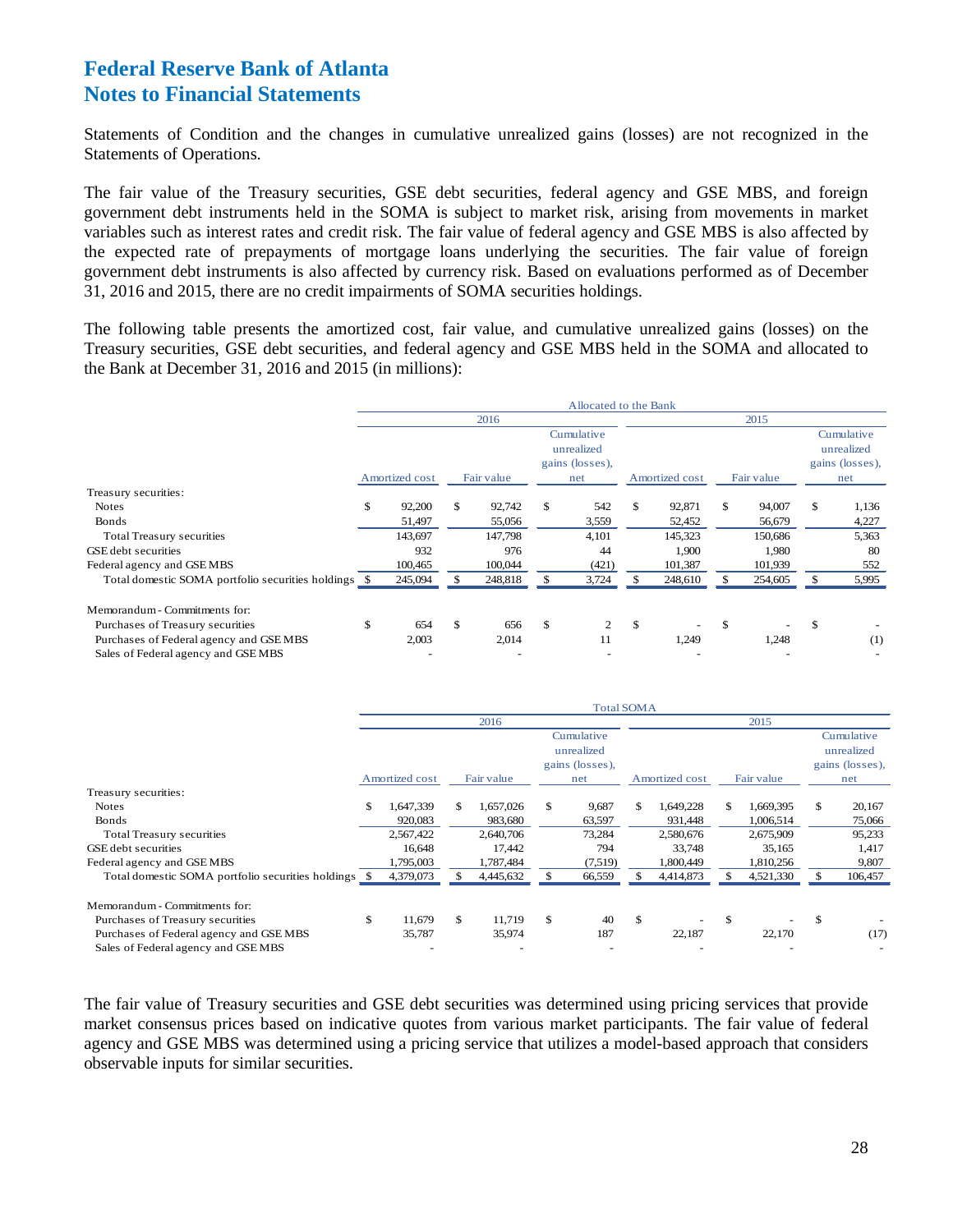The cost bases of repurchase agreements, reverse repurchase agreements, central bank liquidity swaps, and other investments held in the SOMA portfolio approximate fair value. Due to the short-term nature of these agreements and the defined amount that will be received upon settlement, the cost basis is estimated to approximate fair value.

At December 31, 2016 and 2015, the fair value of foreign currency denominated investments held in the SOMA was \$19,510 million and \$19,630 million, respectively, of which \$1,083 million and \$1,117 million, respectively, was allocated to the Bank. The fair value of foreign government debt instruments was determined using pricing services that provide market consensus prices based on indicative quotes from various market participants. The fair value of foreign currency deposits was determined by reference to market interest rates.

The following table provides additional information on the amortized cost and fair values of the federal agency and GSE MBS portfolio held in the SOMA and allocated to the Bank at December 31, 2016 and 2015 (in millions):

|                         |               |                | 2016       |           | 2015         |                |              |            |
|-------------------------|---------------|----------------|------------|-----------|--------------|----------------|--------------|------------|
| Distribution of MBS     |               |                |            |           |              |                |              |            |
| holdings by coupon rate |               | Amortized cost | Fair value |           |              | Amortized cost |              | Fair value |
| Allocated to the Bank:  |               |                |            |           |              |                |              |            |
| 2.0%                    | \$            | 591            | \$         | 573       | \$           | 632            | \$           | 619        |
| 2.5%                    |               | 6,791          |            | 6,640     |              | 6,562          |              | 6,477      |
| 3.0%                    |               | 38,816         |            | 37,867    |              | 31,221         |              | 30,593     |
| 3.5%                    |               | 31,414         |            | 31,371    |              | 32,627         |              | 32,770     |
| 4.0%                    |               | 15,428         |            | 15,665    |              | 20,337         |              | 20,755     |
| 4.5%                    |               | 4,833          |            | 5,156     |              | 6,527          |              | 6,985      |
| 5.0%                    |               | 2,054          |            | 2,192     |              | 2,755          |              | 2,958      |
| 5.5%                    |               | 464            |            | 500       |              | 627            |              | 675        |
| 6.0%                    |               | 65             |            | 70        |              | 87             |              | 94         |
| 6.5%                    |               | 9              |            | 10        |              | 12             |              | 13         |
| Total                   | $\frac{1}{2}$ | 100,465        | \$         | 100,044   | $\mathbb{S}$ | 101,387        | $\mathbb{S}$ | 101,939    |
| <b>Total SOMA:</b>      |               |                |            |           |              |                |              |            |
| 2.0%                    | \$            | 10,556         | \$         | 10,243    | \$           | 11,198         | \$           | 10,993     |
| 2.5%                    |               | 121,326        |            | 118,641   |              | 116,527        |              | 115,018    |
| 3.0%                    |               | 693,524        |            | 676,572   |              | 554,430        |              | 543,270    |
| 3.5%                    |               | 561,271        |            | 560,510   |              | 579,403        |              | 581,940    |
| 4.0%                    |               | 275,650        |            | 279,877   |              | 361,149        |              | 368,576    |
| 4.5%                    |               | 86,351         |            | 92,111    |              | 115,914        |              | 124,043    |
| 5.0%                    |               | 36,708         |            | 39,159    |              | 48,931         |              | 52,523     |
| 5.5%                    |               | 8,298          |            | 8,939     |              | 11,138         |              | 11,989     |
| 6.0%                    |               | 1,155          |            | 1,253     |              | 1,542          |              | 1,666      |
| 6.5%                    |               | 164            |            | 179       |              | 217            |              | 238        |
| Total                   | \$            | 1,795,003      | \$         | 1,787,484 | \$           | 1,800,449      | $\mathbb{S}$ | 1,810,256  |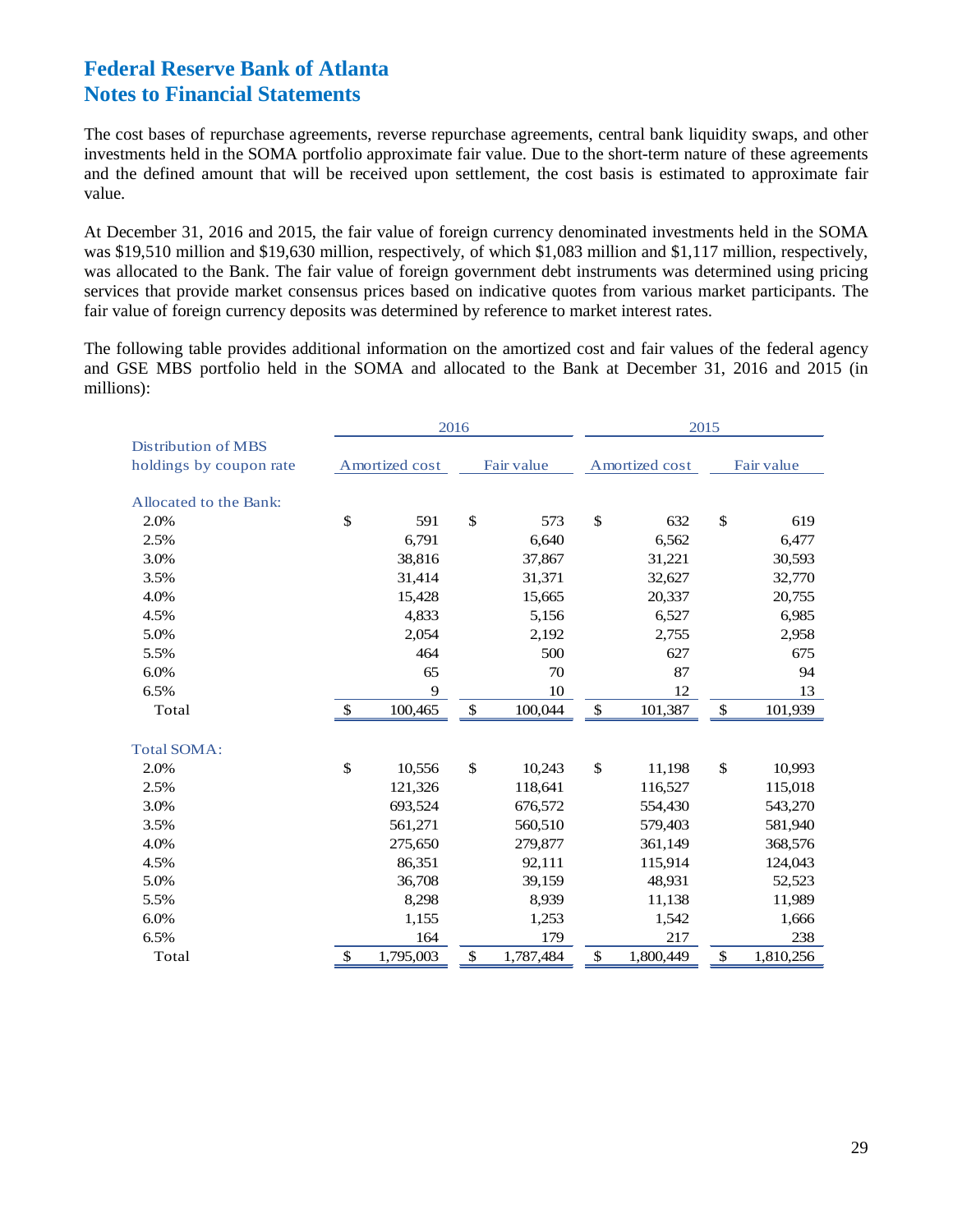The following tables present the realized gains (losses) and the change in the cumulative unrealized gains (losses) related to SOMA domestic securities holdings during the years ended December 31, 2016 and 2015 (in millions):

|                            | <b>Allocated to Bank</b>               |      |    |                                    |      |                                        |     |                                    |  |  |
|----------------------------|----------------------------------------|------|----|------------------------------------|------|----------------------------------------|-----|------------------------------------|--|--|
|                            |                                        | 2016 |    |                                    | 2015 |                                        |     |                                    |  |  |
|                            |                                        |      |    | Change in<br>cumulative            |      |                                        |     | Change in<br>cumulative            |  |  |
|                            | Realized gains                         |      |    | unrealized gains                   |      | Realized gains                         |     | unrealized gains                   |  |  |
|                            | $(\text{losses})$ , net <sup>1,2</sup> |      |    | $\left(\text{losses}\right)^{3,4}$ |      | $(\text{losses})$ , net <sup>1,2</sup> |     | $\left(\text{losses}\right)^{3,4}$ |  |  |
| Treasury securities        | \$                                     | (1)  | \$ | (1,198)                            | \$   |                                        | \$  | (2,573)                            |  |  |
| <b>GSE</b> debt securities |                                        |      |    | (35)                               |      |                                        |     | (62)                               |  |  |
| Federal agency and GSE MBS |                                        |      |    | (959)                              |      | 2                                      |     | (1,233)                            |  |  |
| Total                      | ¢                                      |      | \$ | (2,192)                            | \$   | $\overline{c}$                         | \$. | (3,868)                            |  |  |
|                            |                                        |      |    |                                    |      |                                        |     |                                    |  |  |
|                            |                                        |      |    | <b>Total SOMA</b>                  |      |                                        |     |                                    |  |  |
|                            |                                        | 2016 |    |                                    | 2015 |                                        |     |                                    |  |  |
|                            |                                        |      |    | Change in                          |      |                                        |     | Change in                          |  |  |
|                            |                                        |      |    |                                    |      |                                        |     |                                    |  |  |

|                           |                                                                          | Realized gains |   | $\alpha$<br>cumulative<br>unrealized gains |                                        | Realized gains                 |   | $\alpha$<br>cumulative<br>unrealized gains |
|---------------------------|--------------------------------------------------------------------------|----------------|---|--------------------------------------------|----------------------------------------|--------------------------------|---|--------------------------------------------|
|                           | $(\text{losses})$ , net <sup>1,2</sup><br>$\left(\text{losses}\right)^3$ |                |   |                                            | $(\text{losses})$ , net <sup>1,2</sup> | $\left(\text{losses}\right)^3$ |   |                                            |
| Treasury securities       |                                                                          | (15)           | S | (21,949)                                   | S                                      | $\overline{\phantom{0}}$       | ◡ | (44,819)                                   |
| GSE debt securities       |                                                                          |                |   | (623)                                      |                                        |                                |   | (1,092)                                    |
| Federal agency and GSEMBS |                                                                          | 19             |   | (17, 326)                                  |                                        | 43                             |   | (21, 654)                                  |
| Total                     |                                                                          |                |   | (39, 898)                                  |                                        |                                |   | (67, 565)                                  |

<sup>1</sup> Realized losses for Treasury securities are reported in "Non-interest income: System Open Market Account: Treasury securities losses, net" in the Statements of Operations.

 $<sup>2</sup>$  Realized gains for federal agency and GSE MBS are reported in "Non-interest income: System Open Market Account: Federal agency and government-</sup> sponsored enterprise mortgage-backed securities gains, net" in the Statements of Operations.

<sup>3</sup> Because SOMA securities are recorded at amortized cost, the change in the cumulative unrealized gains (losses) is not reported in the Statements of **Operations** 

<sup>4</sup> The amount reported as change in cumulative unrealized gains (losses) allocated to the Bank is affected by the annual adjustment to the Bank's allocated portion of the related SOMA securities, as discussed in Note 3f.

The amount of change in cumulative unrealized gains (losses) position, net related to foreign currency denominated investments was a gain of \$5 million and a loss of \$33 million for the years ended December 31, 2016 and 2015, respectively, of which \$297 thousand and \$2 million, respectively, were allocated to the Bank.

ASC 820 defines fair value as the price that would be received to sell an asset or paid to transfer a liability in an orderly transaction between market participants at the measurement date. ASC 820 establishes a three-level fair value hierarchy that distinguishes between assumptions developed using market data obtained from independent sources (observable inputs) and the Bank's assumptions developed using the best information available in the circumstances (unobservable inputs). The three levels established by ASC 820 are described as follows:

• Level 1 – Valuation is based on quoted prices for identical instruments traded in active markets.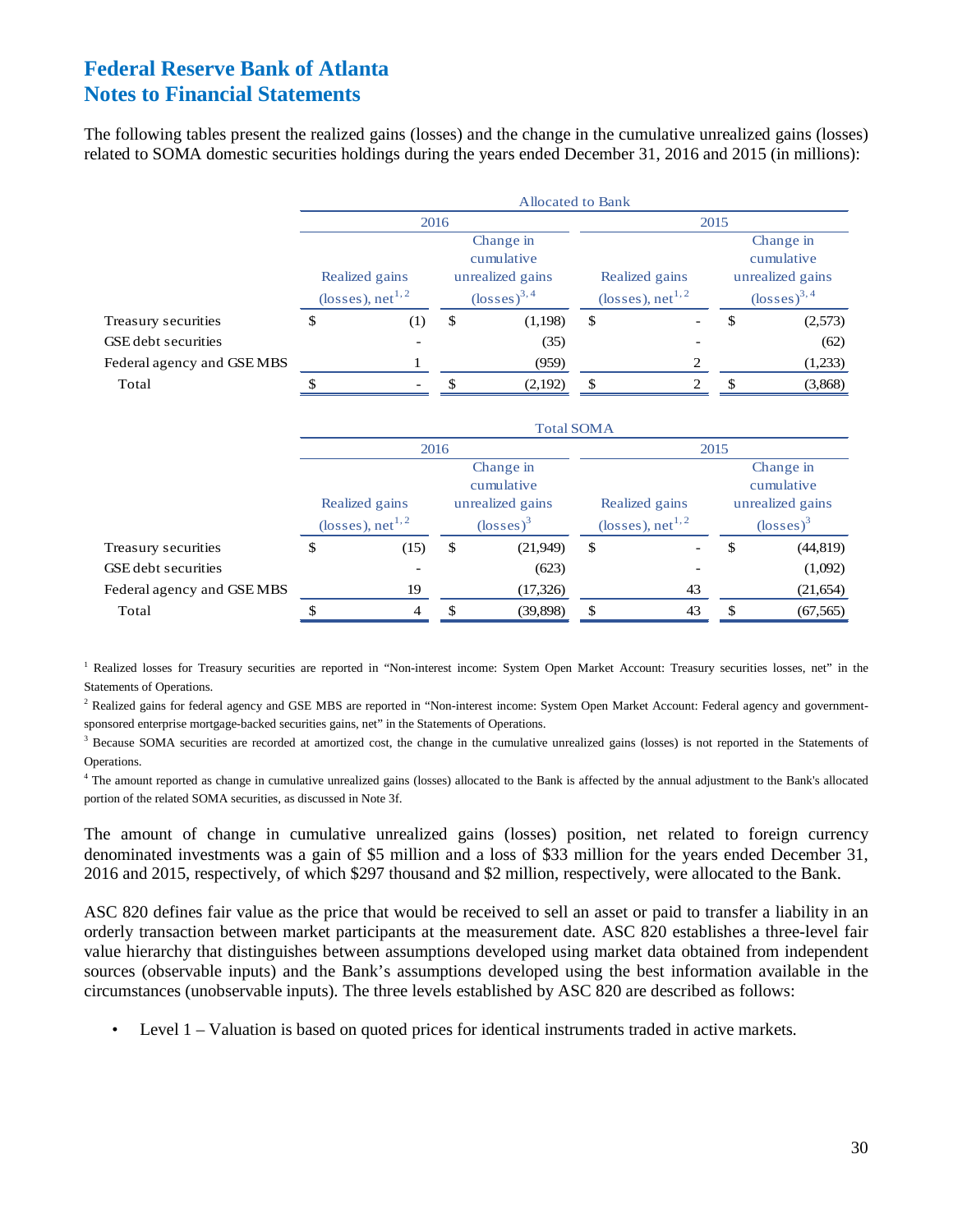- Level 2 Valuation is based on quoted prices for similar instruments in active markets, quoted prices for identical or similar instruments in markets that are not active, and model-based valuation techniques for which all significant assumptions are observable in the market.
- Level 3 Valuation is based on model-based techniques that use significant inputs and assumptions not observable in the market. These unobservable inputs and assumptions reflect the Bank's estimates of inputs and assumptions that market participants would use in pricing the assets and liabilities. Valuation techniques include the use of option pricing models, discounted cash flow models, and similar techniques.

Treasury securities, GSE debt securities, federal agency and GSE MBS, and foreign government debt instruments are classified as Level 2 within the ASC 820 hierarchy because the fair values are based on indicative quotes and other observable inputs obtained from independent pricing services. The fair value hierarchy level of SOMA financial assets is not necessarily an indication of the risk associated with those assets.

#### **(6) BANK PREMISES, EQUIPMENT, AND SOFTWARE**

Bank premises and equipment at December 31, 2016 and 2015 were as follows (in millions):

|                                                       | 2016     | 2015      |
|-------------------------------------------------------|----------|-----------|
| Bank premises and equipment:                          |          |           |
| Land and land improvements                            | \$<br>39 | \$<br>38  |
| <b>Buildings</b>                                      | 248      | 246       |
| Building machinery and equipment                      | 49       | 45        |
| Construction in progress                              | 1        |           |
| Furniture and equipment                               | 72       | 74        |
| Subtotal                                              | 409      | 403       |
| Accumulated depreciation                              | (179)    | (170)     |
| Bank premises and equipment, net                      | 230      | \$<br>233 |
| Depreciation expense, for the years ended December 31 | \$<br>14 | \$<br>14  |

The Bank leases space to outside tenants with remaining lease terms ranging from one to six years. Rental income from such leases was \$3 million for each of the years ended December 31, 2016 and 2015, and is reported as a component of "Non-interest income: Other" in the Statements of Operations. Future minimum lease payments that the Bank will receive under non-cancelable lease agreements in existence at December 31, 2016, are as follows (in millions):

| 2017  | \$<br>2.2 |
|-------|-----------|
| 2018  | 1.9       |
| 2019  | 1.3       |
| 2020  | 1.0       |
| 2021  | 0.8       |
| Total | 7.2       |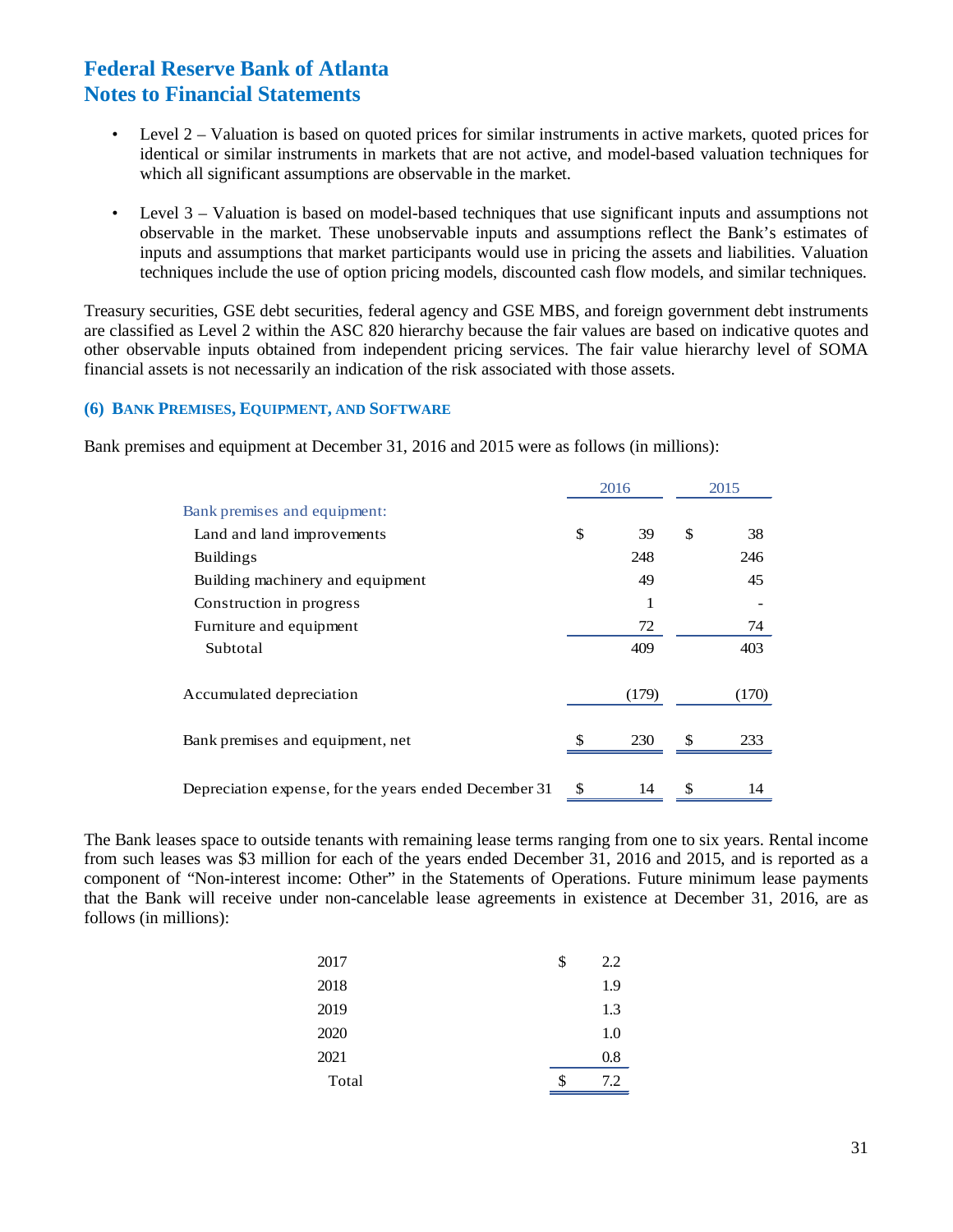The Bank had capitalized software assets, net of amortization, of \$26 million and \$21 million at December 31, 2016 and 2015, respectively. Amortization expense was \$9 million and \$10 million for the years ended December 31, 2016 and 2015, respectively. Capitalized software assets are reported as a component of "Other assets" in the Statements of Condition and the related amortization is reported as a component of "Operating expenses: Other" in the Statements of Operations.

#### **(7) COMMITMENTS AND CONTINGENCIES**

In conducting its operations, the Bank enters into contractual commitments, normally with fixed expiration dates or termination provisions, at specific rates and for specific purposes.

At December 31, 2016, the Bank was obligated under non-cancelable leases for premises and equipment with remaining terms ranging from one to approximately three years. These leases provide for increased lease payments based upon increases in real estate taxes and operating costs.

Rental expense under operating leases for certain operating facilities and office equipment (including taxes, insurance, and maintenance when included in rent), net of sublease rentals, was \$1 million for each of the years ended December 31, 2016 and 2015.

Future minimum lease payments under non-cancelable operating leases, net of sublease rentals, with remaining terms of one year or more, at December 31, 2016, are as follows (in thousands):

|                               |   | <b>Operating leases</b> |
|-------------------------------|---|-------------------------|
| 2017                          | S | 275                     |
| 2018                          |   | 269                     |
| 2019                          |   | 205                     |
| Thereafter                    |   |                         |
| Future minimum lease payments |   | 749                     |

At December 31, 2016, there were no material unrecorded unconditional purchase commitments or obligations in excess of one year.

Under the Insurance Agreement of the Reserve Banks, each of the Reserve Banks has agreed to bear, on a perincident basis, a share of certain losses in excess of 1 percent of the capital paid-in of the claiming Reserve Bank, up to 50 percent of the total capital paid-in of all Reserve Banks. Losses are borne in the ratio of a Reserve Bank's capital paid-in to the total capital paid-in of all Reserve Banks at the beginning of the calendar year in which the loss is shared. No claims were outstanding under the agreement at December 31, 2016 and 2015.

The Bank is involved in certain legal actions and claims arising in the ordinary course of business. Although it is difficult to predict the ultimate outcome of these actions, in management's opinion, based on discussions with counsel, the legal actions and claims will be resolved without material adverse effect on the financial position or results of operations of the Bank.

#### **(8) RETIREMENT AND THRIFT PLANS**

#### **Retirement Plans**

The Bank currently offers three defined benefit retirement plans to its employees, based on length of service and level of compensation. Substantially all of the employees of the Reserve Banks, Board of Governors, and Office of Employee Benefits of the Federal Reserve System (OEB) participate in the Retirement Plan for Employees of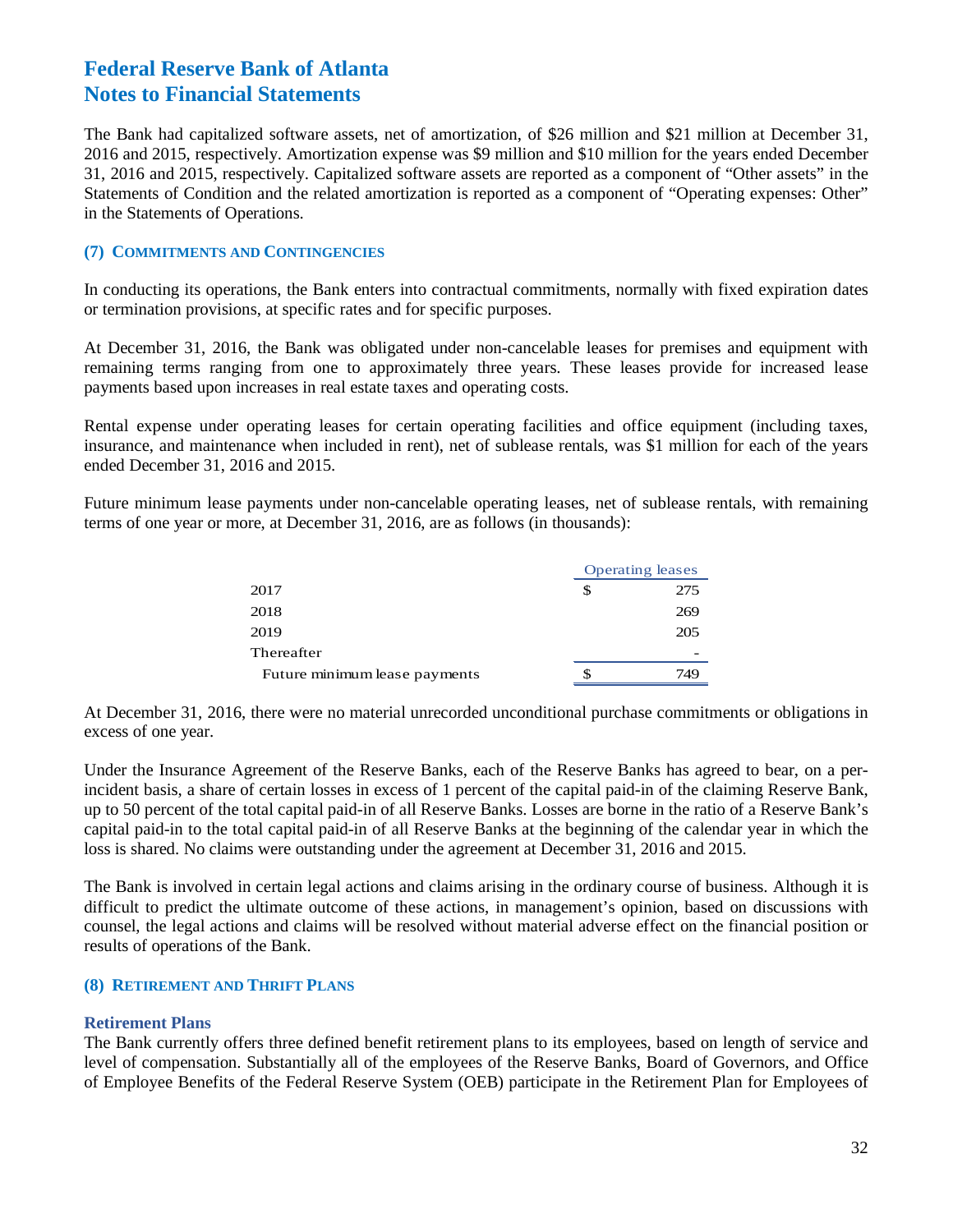the Federal Reserve System (System Plan).<sup>[1](#page-34-0)</sup> Under the Dodd-Frank Act, newly hired Bureau employees are eligible to participate in the System Plan and, during the years ended December 31, 2016 and 2015, certain costs associated with the System Plan were reimbursed by the Bureau. In addition, employees at certain compensation levels participate in the Benefit Equalization Retirement Plan (BEP) and certain Reserve Bank officers participate in the Supplemental Retirement Plan for Select Officers of the Federal Reserve Banks (SERP).

The FRBNY, on behalf of the System, recognizes the net asset or net liability and costs associated with the System Plan in its consolidated financial statements. The Bank reports the net cost related to the BEP and SERP as a component of "Operating expenses: Salaries and benefits" in its Statements of Operations and reports the net liability as a component of "Accrued benefit costs" in its Statements of Condition.

The Bank's projected benefit obligation, funded status, and net pension expenses for the BEP and the SERP at December 31, 2016 and 2015, and for the years then ended, were immaterial.

#### **Thrift Plan**

Employees of the Bank participate in the defined contribution Thrift Plan for Employees of the Federal Reserve System (Thrift Plan). The Bank matches 100 percent of the first 6 percent of employee contributions from the date of hire and provides an automatic employer contribution of 1 percent of eligible pay. The Bank's Thrift Plan contributions totaled \$10 million and \$9 million for the years ended December 31, 2016 and 2015, respectively, and are reported as a component of "Operating expenses: Salaries and benefits" in the Statements of Operations.

#### **(9) POSTRETIREMENT BENEFITS OTHER THAN RETIREMENT PLANS AND POSTEMPLOYMENT BENEFITS**

#### **Postretirement Benefits Other Than Retirement Plans**

In addition to the Bank's retirement plans, employees who have met certain age and length-of-service requirements are eligible for both medical and life insurance benefits during retirement.

The Bank and plan participants fund benefits payable under the medical and life insurance plans as due and the plans have no assets.

<span id="page-34-0"></span> $<sup>1</sup>$  The OEB was established by the System to administer selected System benefit plans.</sup>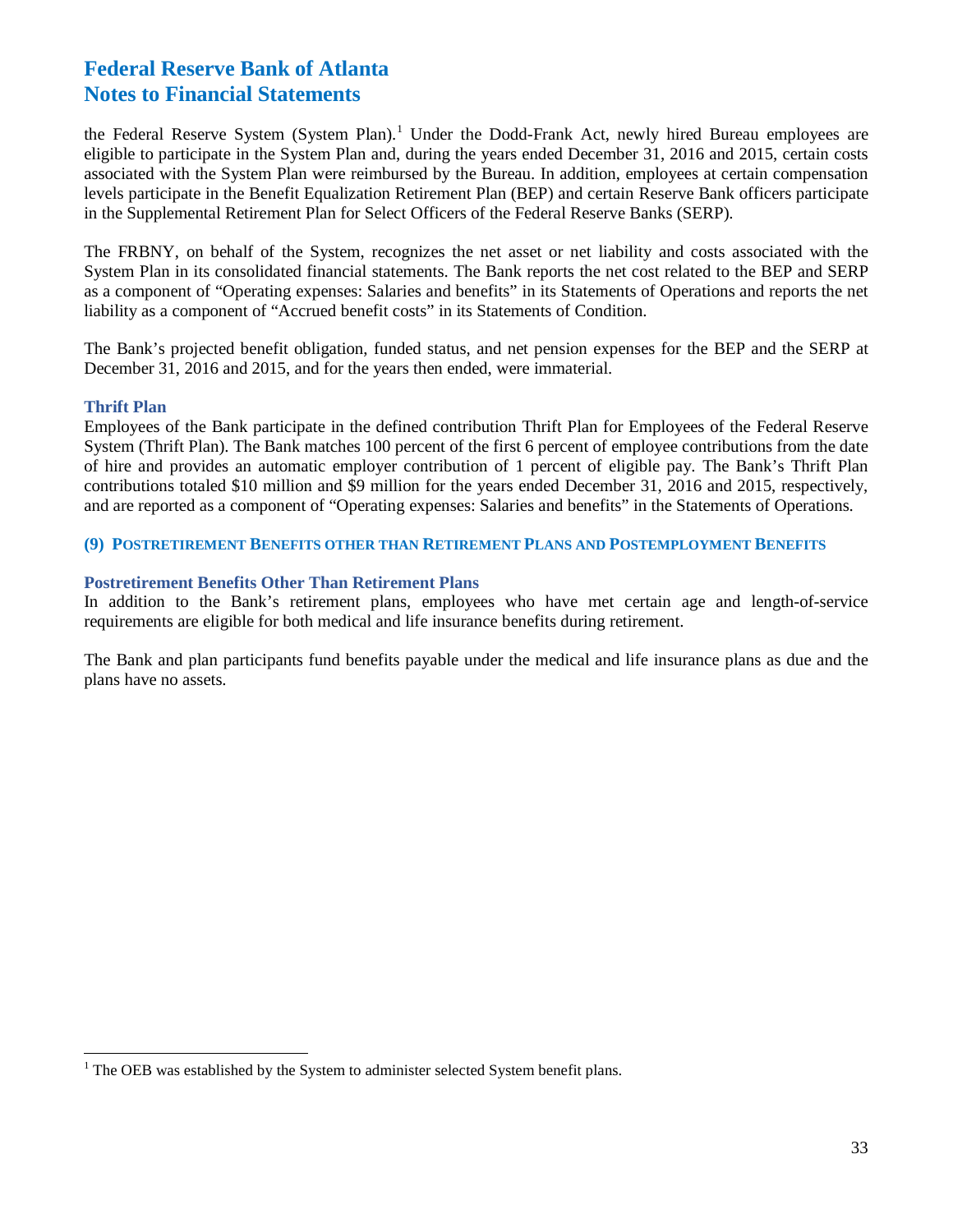Following is a reconciliation of the beginning and ending balances of the benefit obligation for the years ended December 31, 2016 and 2015 (in millions):

|                                                              | 2016 |        | 2015 |        |
|--------------------------------------------------------------|------|--------|------|--------|
| Accumulated postretirement benefit obligation at January 1   | \$   | 171.5  | S    | 180.2  |
| Service cost benefits earned during the period               |      | 7.9    |      | 7.3    |
| Interest cost on accumulated benefit obligation              |      | 7.8    |      | 7.3    |
| Net actuarial loss (gain)                                    |      | 9.7    |      | (17.6) |
| Contributions by plan participants                           |      | 2.5    |      | 2.2    |
| Benefits paid                                                |      | (9.2)  |      | (8.3)  |
| Medicare Part D subsidies                                    |      | 0.4    |      | 0.4    |
| Plan amendments                                              |      | (16.5) |      |        |
| Accumulated postretirement benefit obligation at December 31 | S    | 174.1  | S    | 171.5  |

At December 31, 2016 and 2015, the weighted-average discount rate assumptions used in developing the postretirement benefit obligation were 4.07 percent and 4.31 percent, respectively.

Discount rates reflect yields available on high-quality corporate bonds that would generate the cash flows necessary to pay the plan's benefits when due. The System Plan discount rate assumption setting convention uses an unrounded rate.

During 2016, the Reserve Banks adopted an amendment to their health benefits program that added a Medicare Advantage and Prescription Drug (MAPD) plan to the program effective January 1, 2017. The MAPD plan is a fully insured product that combines into one integrated benefit Medicare and Medicare Supplement coverages, as well as prescription drug coverage. The plan amendment resulted in a decrease in the Bank's accumulated postretirement benefit obligation in the amount of \$23.9 million as of December 31, 2016, with an equivalent change in the prior service component of accumulated other comprehensive income. In addition to the MAPD plan amendment, the Bank recorded a plan amendment in 2016 related to employees who transferred employment from the Federal Reserve Bank of Minneapolis. This plan amendment resulted in an increase in the Bank's accumulated postretirement benefit obligation in the amount of \$7.4 million as of December 31, 2016, with an equivalent change in the prior service component of accumulated other comprehensive income. Together, these two plan amendments resulted in a net decrease to the Bank's accumulated postretirement benefit obligation of \$16.5 million as of December 31, 2016.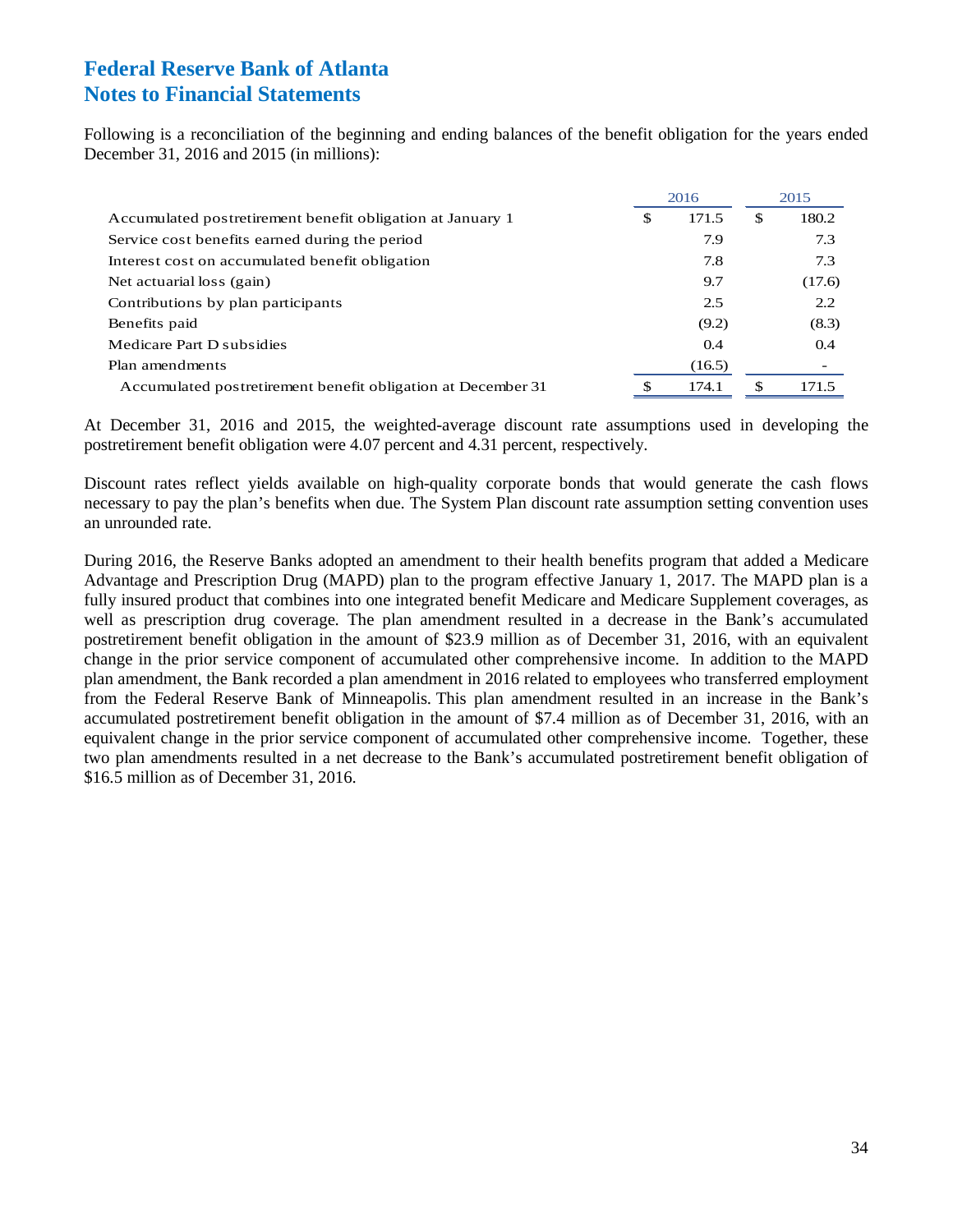Following is a reconciliation of the beginning and ending balance of the plan assets, and the unfunded postretirement benefit obligation and accrued postretirement benefit costs for the years ended December 31, 2016 and 2015 (in millions):

|                                                                           | 2016 |       | 2015 |       |
|---------------------------------------------------------------------------|------|-------|------|-------|
| Fair value of plan assets at January 1                                    | \$   |       | S    |       |
| Contributions by the employer                                             |      | 6.3   |      | 5.7   |
| Contributions by plan participants                                        |      | 2.5   |      | 2.2   |
| Benefits paid                                                             |      | (9.2) |      | (8.3) |
| Medicare Part D subsidies                                                 |      | 0.4   |      | 0.4   |
| Fair value of plan assets at December 31                                  |      |       |      |       |
|                                                                           |      |       |      |       |
| Unfunded obligation and accrued postretirement benefit cost               |      | 174.1 | \$.  | 171.5 |
|                                                                           |      |       |      |       |
| Amounts included in accumulated other comprehensive loss are shown below: |      |       |      |       |

| Prior service cost                         | 17.1   |      | 0.9    |
|--------------------------------------------|--------|------|--------|
| Net actuarial loss                         | (25.9) |      | (16.8) |
| Total accumulated other comprehensive loss | (8.8)  | - \$ | (15.9) |

Accrued postretirement benefit costs are reported as a component of "Accrued benefit costs" in the Statements of Condition.

For measurement purposes, the assumed health-care cost trend rates at December 31, 2016 and 2015 are provided in the table below. The current health-care cost trend rate for next year is expected to decline ratably each year until achieving the ultimate trend rate in 2022:

|                                                         | 2016  | 2015  |
|---------------------------------------------------------|-------|-------|
| Health-care cost trend rate assumed for next year       | 6.60% | 7.00% |
| Rate to which the cost trend rate is assumed to decline |       |       |
| (the ultimate trend rate)                               | 4.75% | 4.75% |
| Year that the rate reaches the ultimate trend rate      | 2022. | 2022  |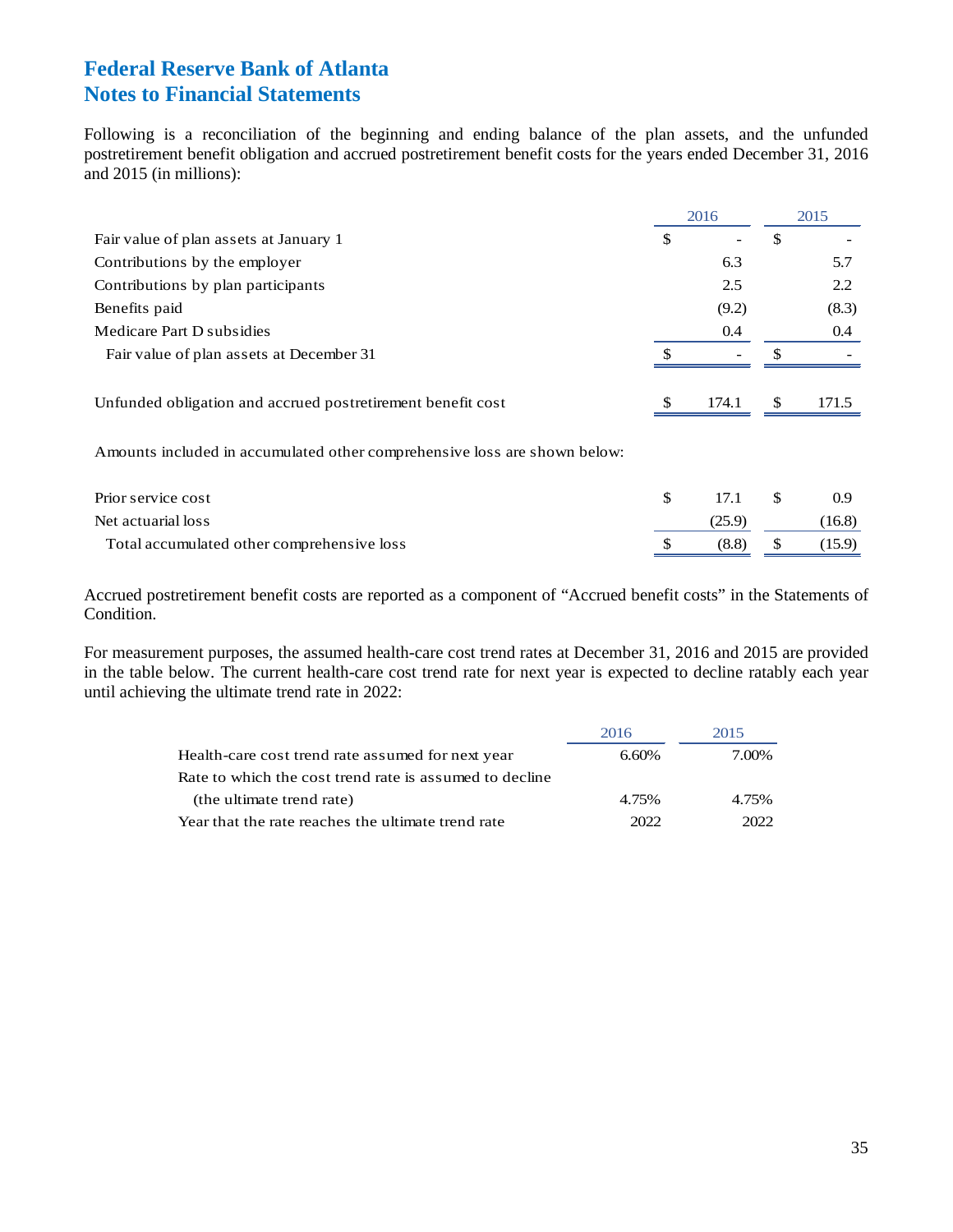Assumed health-care cost trend rates have a significant effect on the amounts reported for health-care plans. A one percentage point change in assumed health-care cost trend rates would have the following effects for the year ended December 31, 2016 (in millions):

|                                                             | One percentage<br>point increase |      | One percentage<br>point decrease |        |
|-------------------------------------------------------------|----------------------------------|------|----------------------------------|--------|
| Effect on aggregate of service and interest cost components |                                  |      |                                  |        |
| of net periodic postretirement benefit costs                |                                  | 3.3  | <b>S</b>                         | (2.6)  |
| Effect on accumulated postretirement benefit obligation     |                                  | 27.9 |                                  | (22.7) |

The following is a summary of the components of net periodic postretirement benefit expense for the years ended December 31, 2016 and 2015 (in millions):

|                                                 |     | 2016  |   | 2015  |  |  |
|-------------------------------------------------|-----|-------|---|-------|--|--|
| Service cost-benefits earned during the period  | S   | 7.9   | S | 7.3   |  |  |
| Interest cost on accumulated benefit obligation |     | 7.8   |   | 7.3   |  |  |
| Amortization of prior service cost              |     | (0.3) |   | (0.5) |  |  |
| Amortization of net actuarial loss              |     | 0.6   |   | 2.1   |  |  |
| Net periodic postretirement benefit expense     | \$. | 16.0  |   | 16.2  |  |  |

Estimated amounts that will be amortized from accumulated other comprehensive loss into net periodic postretirement benefit expense in 2017 are shown below:

| Prior service cost | (3.7) |
|--------------------|-------|
| Net actuarial loss |       |
| Total              | (2.6) |

Net postretirement benefit costs are actuarially determined using a January 1 measurement date. At January 1, 2016 and 2015, the weighted-average discount rate assumptions used to determine net periodic postretirement benefit costs were 4.31 percent and 3.96 percent, respectively.

Net periodic postretirement benefit expense is reported as a component of "Operating expenses: Salaries and benefits" in the Statements of Operations.

The Medicare Prescription Drug, Improvement and Modernization Act of 2003 established a prescription drug benefit under Medicare (Medicare Part D) and a federal subsidy to sponsors of retiree health-care benefit plans that provide benefits that are at least actuarially equivalent to Medicare Part D. The benefits provided under the Bank's plan to certain participants are at least actuarially equivalent to the Medicare Part D prescription drug benefit. The estimated effects of the subsidy are reflected in actuarial loss in the accumulated postretirement benefit obligation and net periodic postretirement benefit expense.

Federal Medicare Part D subsidy receipts were \$448 thousand and \$366 thousand in the years ended December 31, 2016 and 2015, respectively. Expected receipts in 2017, related to benefits paid in the year ended December 31, 2016, are \$86 thousand.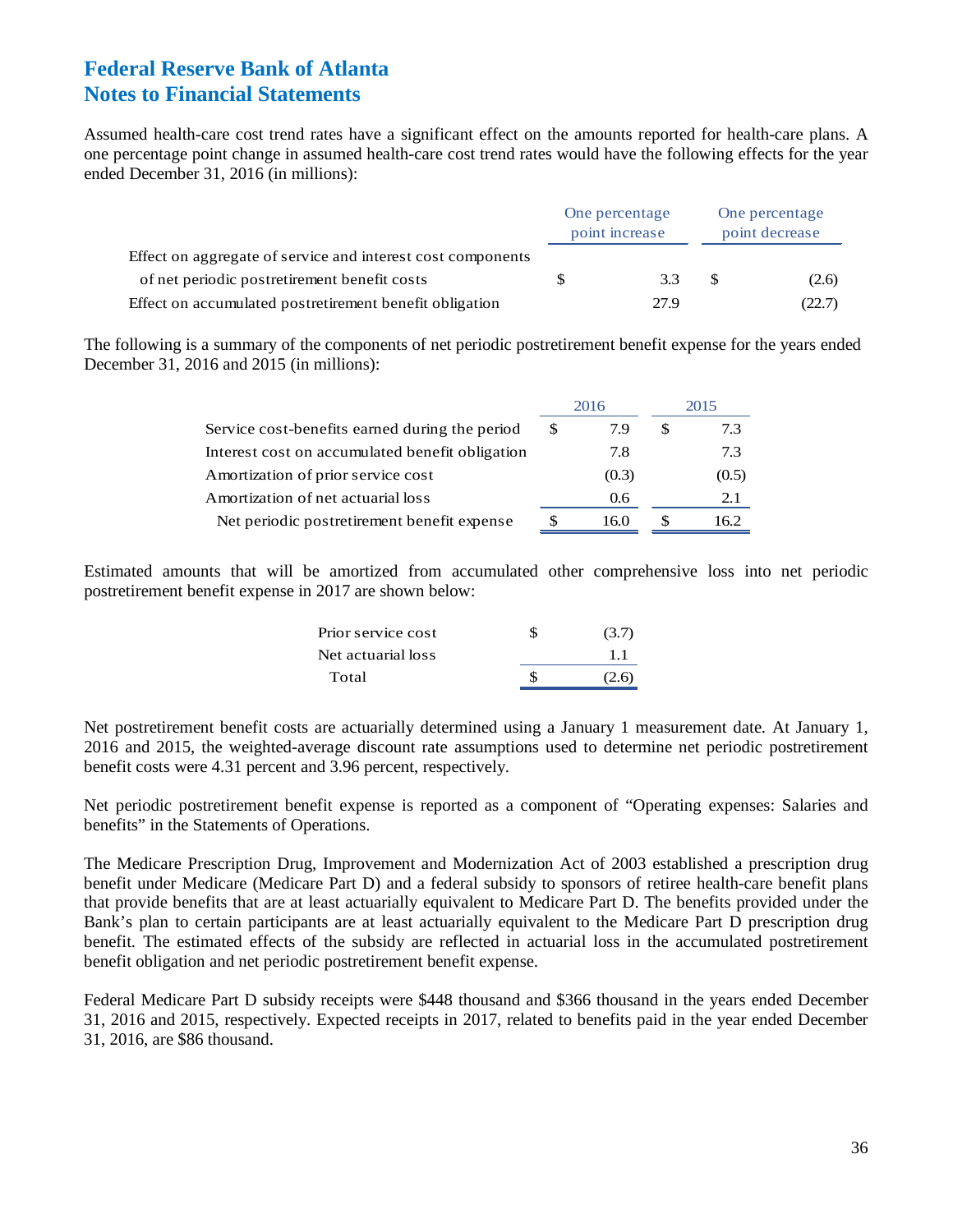|             | Without subsidy | With subsidy |      |  |
|-------------|-----------------|--------------|------|--|
| 2017        | \$<br>6.1       | \$           | 6.1  |  |
| 2018        | 7.1             |              | 7.1  |  |
| 2019        | 7.7             |              | 7.7  |  |
| 2020        | 8.2             |              | 8.2  |  |
| 2021        | 8.6             |              | 8.6  |  |
| 2022 - 2026 | 51.2            |              | 51.2 |  |
| Total       | \$<br>88.9      | \$           | 88.9 |  |

Following is a summary of expected postretirement benefit payments (in millions):

#### **Postemployment Benefits**

The Bank offers benefits to former qualifying or inactive employees. Postemployment benefit costs are actuarially determined using a December 31 measurement date and include the cost of medical, dental, and vision insurance; survivor income; disability benefits; and self-insured workers' compensation expenses. The accrued postemployment benefit costs recognized by the Bank at December 31, 2016 and 2015 were \$11 million and \$12 million, respectively. This cost is included as a component of "Accrued benefit costs" in the Statements of Condition. Net periodic postemployment benefit expense included in 2016 and 2015 operating expenses were \$1 million for each of the years, and are recorded as a component of "Operating expenses: Salaries and benefits" in the Statements of Operations.

#### **(10) ACCUMULATED OTHER COMPREHENSIVE INCOME AND OTHER COMPREHENSIVE INCOME**

Following is a reconciliation of beginning and ending balances of accumulated other comprehensive loss as of December 31, 2016 and 2015 (in millions):

|                                                                       | 2016 |                                                                                      |  | 2015                                                                                 |        |  |
|-----------------------------------------------------------------------|------|--------------------------------------------------------------------------------------|--|--------------------------------------------------------------------------------------|--------|--|
|                                                                       |      | Amount related<br>to<br>postretirement<br>benefits other<br>than retirement<br>plans |  | Amount related<br>to<br>postretirement<br>benefits other<br>than retirement<br>plans |        |  |
| Balance at January 1                                                  |      | (15.9)                                                                               |  | $\mathbf{s}$                                                                         | (35.1) |  |
| Change in funded status of benefit plans:                             |      |                                                                                      |  |                                                                                      |        |  |
| Prior service costs arising during the year                           |      | 16.5                                                                                 |  |                                                                                      |        |  |
| Amortization of prior service cost                                    |      | (0.3)                                                                                |  |                                                                                      | (0.5)  |  |
| Change in prior service costs related to benefit plans                |      | 16.2                                                                                 |  |                                                                                      | (0.5)  |  |
| Net actuarial (loss) gain arising during the year                     |      | (9.7)                                                                                |  |                                                                                      | 17.6   |  |
| Amortization of net actuarial loss                                    |      | 0.6                                                                                  |  |                                                                                      | 2.1    |  |
| Change in actuarial (loss) gain related to benefit plans              |      | (9.1)                                                                                |  |                                                                                      | 19.7   |  |
| Change in funded status of benefit plans - other comprehensive income |      | 7.1                                                                                  |  |                                                                                      | 19.2   |  |
| Balance at December 31                                                |      | (8.8)                                                                                |  |                                                                                      | (15.9) |  |

<sup>1</sup> Reclassification is reported as a component of "Operating expenses: Salaries and benefits" in the Statements of Operations.

Additional detail regarding the classification of accumulated other comprehensive loss is included in Note 9.